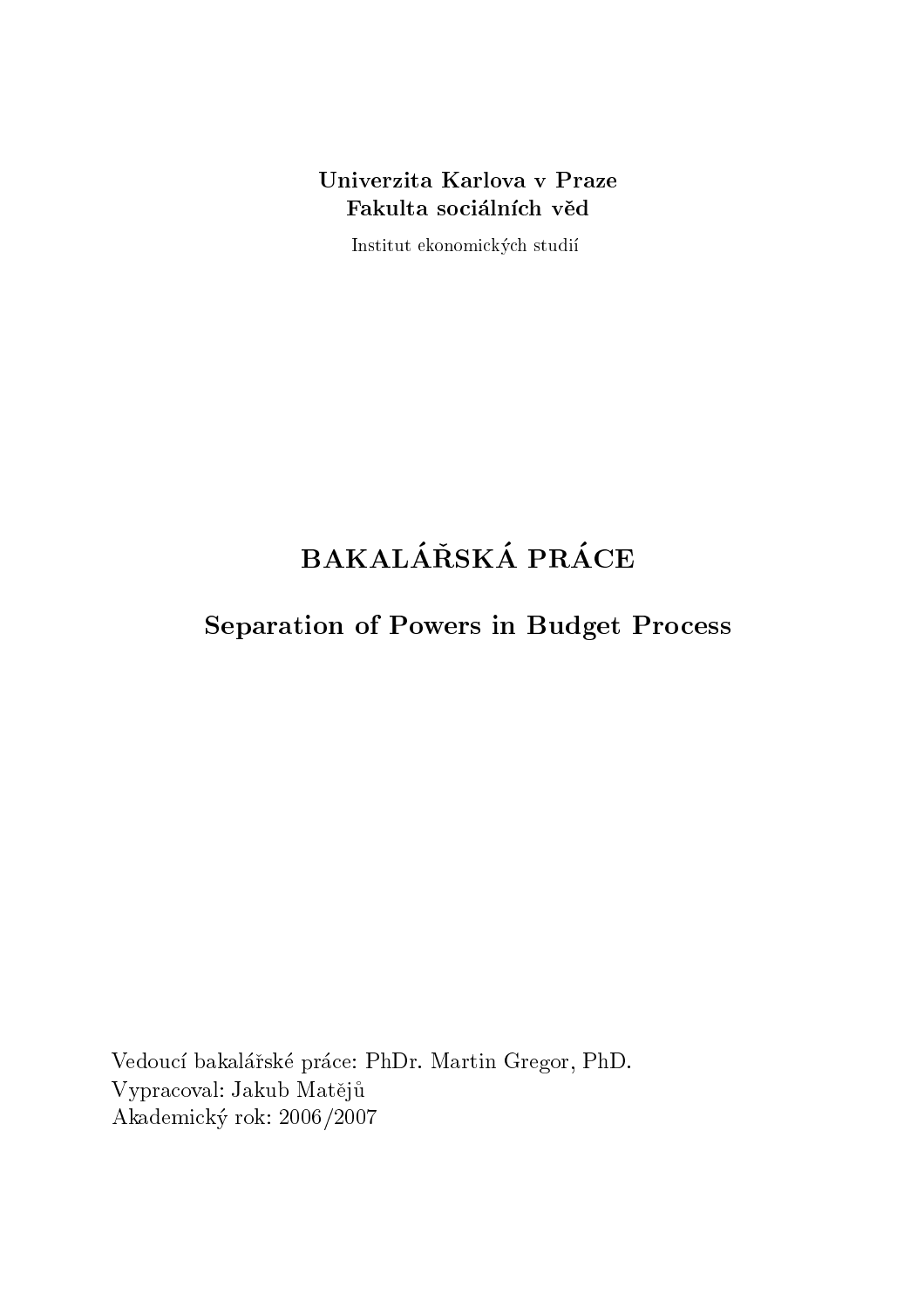Děkuji PhDr. Martinovi Gregorovi, PhD. za nenahraditelnou pomoc při orientaci v tématu a podnětné vedení při psaní této práce.

Prohlašuji, že jsem svou bakalářskou práci napsal samostatně a výhradně s použitím citovaných pramenů. Souhlasím se zapůjčováním práce a jejím zveřejňováním.

V Praze dne Jakub Mateju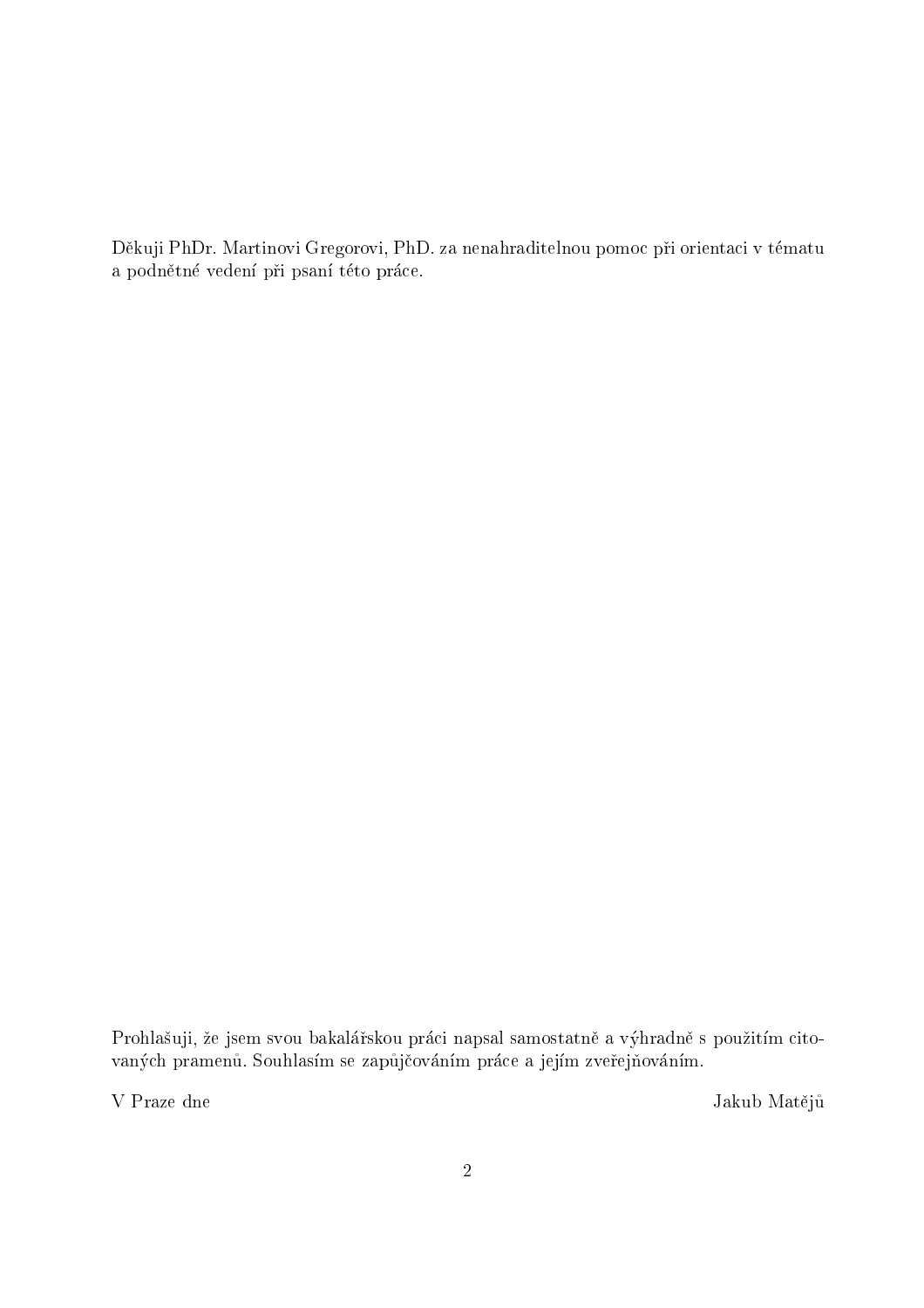## Contents

| $\mathbf{1}$   |                                                | Introduction<br>$\overline{7}$          |                                                             |    |  |  |  |  |  |  |
|----------------|------------------------------------------------|-----------------------------------------|-------------------------------------------------------------|----|--|--|--|--|--|--|
|                | 1.1                                            |                                         |                                                             | 8  |  |  |  |  |  |  |
|                | 1.2                                            |                                         | Separation of Powers in the Budget Process                  | 8  |  |  |  |  |  |  |
|                |                                                | 1.2.1                                   |                                                             | 8  |  |  |  |  |  |  |
|                |                                                | 1.2.2                                   |                                                             | 9  |  |  |  |  |  |  |
|                |                                                | 1.2.3                                   |                                                             | 9  |  |  |  |  |  |  |
|                | 1.3                                            |                                         |                                                             | 10 |  |  |  |  |  |  |
|                |                                                | 1.3.1                                   | Institutional Tools Constraining the Executive              | 10 |  |  |  |  |  |  |
| $\overline{2}$ | <b>Effect: Mitigated Redistribution</b><br>12  |                                         |                                                             |    |  |  |  |  |  |  |
|                | 2.1                                            |                                         |                                                             | 12 |  |  |  |  |  |  |
|                |                                                | 2.1.1                                   |                                                             | 13 |  |  |  |  |  |  |
|                |                                                | 2.1.2                                   |                                                             | 13 |  |  |  |  |  |  |
|                |                                                | 2.1.3                                   |                                                             | 14 |  |  |  |  |  |  |
|                |                                                | 2.1.4                                   |                                                             | 15 |  |  |  |  |  |  |
|                | 2.2                                            |                                         |                                                             | 16 |  |  |  |  |  |  |
|                |                                                | 2.2.1                                   |                                                             | 17 |  |  |  |  |  |  |
|                |                                                | 2.2.2                                   |                                                             | 18 |  |  |  |  |  |  |
|                |                                                | 2.2.3                                   | Comparison of Divided and Undivided Budget Process          | 19 |  |  |  |  |  |  |
| 3              |                                                | 21<br><b>Effect: Mitigated Lobbying</b> |                                                             |    |  |  |  |  |  |  |
|                | 3.1                                            |                                         | Model of Competitive Lobbying in Centralized Budget Process | 22 |  |  |  |  |  |  |
|                |                                                | 3.1.1                                   |                                                             | 22 |  |  |  |  |  |  |
|                |                                                | 3.1.2                                   | Budget Process with a Simple Government                     | 23 |  |  |  |  |  |  |
|                |                                                | 3.1.3                                   | Centralized Budget Process with a Divided Government        | 23 |  |  |  |  |  |  |
|                | 3.2                                            |                                         | Congressional Budget Process Model with Lobbying            | 25 |  |  |  |  |  |  |
|                |                                                | 3.2.1                                   |                                                             | 26 |  |  |  |  |  |  |
|                |                                                | 3.2.2                                   | Undivided Budget Process with Lobbying                      | 28 |  |  |  |  |  |  |
|                |                                                | 3.2.3                                   | Divided Budget Process with Lobbying                        | 29 |  |  |  |  |  |  |
| $\overline{4}$ | 33<br><b>Effect: Mitigated Political Rents</b> |                                         |                                                             |    |  |  |  |  |  |  |
|                | 4.1                                            |                                         | Budget Process with Reelection Problem and Political Rents  | 33 |  |  |  |  |  |  |
|                |                                                | 4.1.1                                   |                                                             | 34 |  |  |  |  |  |  |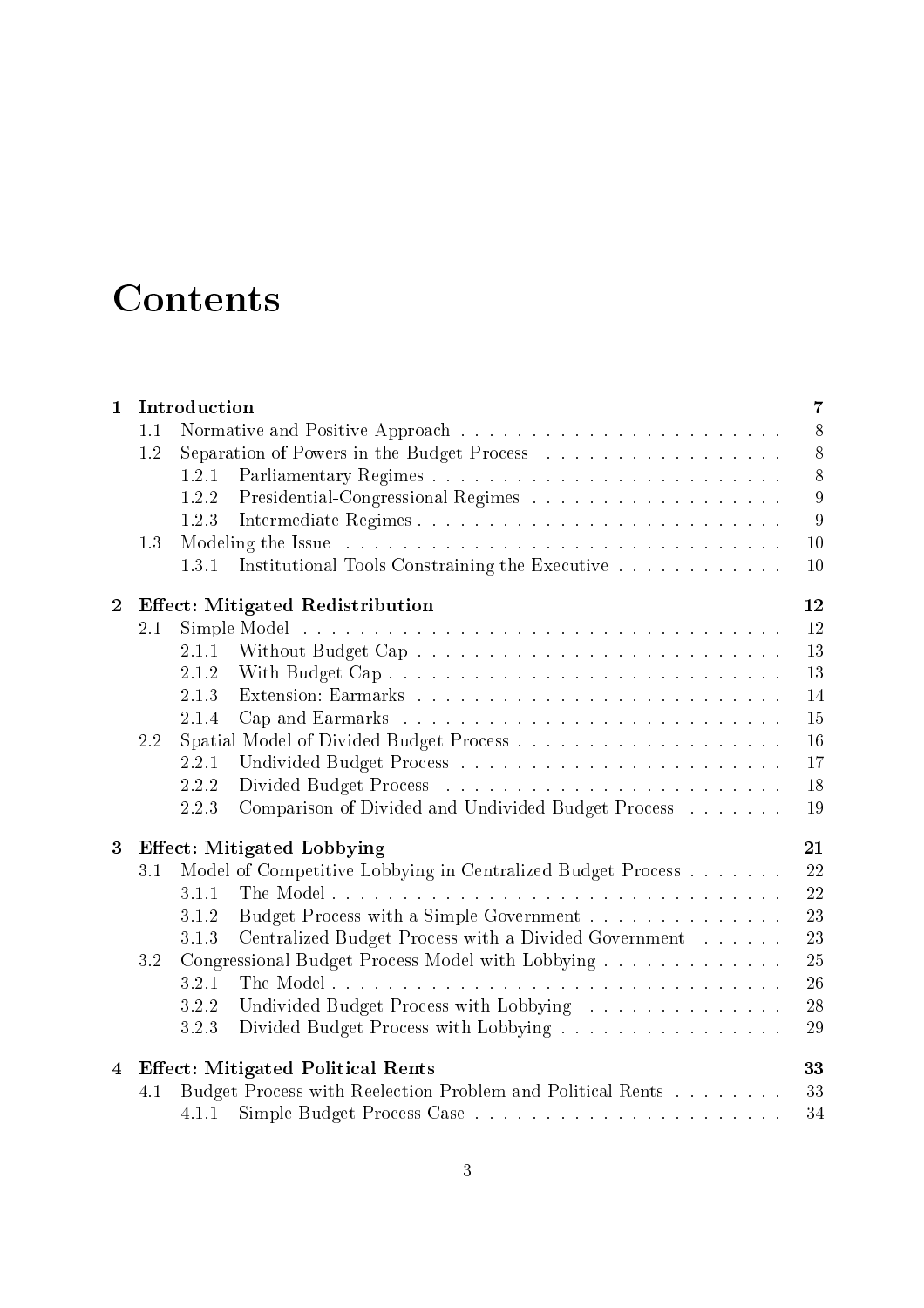|   |                                                    | 4.1.2               |                                                          |  |  |  |  |  |  | 36 |  |
|---|----------------------------------------------------|---------------------|----------------------------------------------------------|--|--|--|--|--|--|----|--|
|   |                                                    | 4.1.3               |                                                          |  |  |  |  |  |  | 38 |  |
| 5 | <b>Effect: Political Cycles Smoothing</b>          |                     |                                                          |  |  |  |  |  |  |    |  |
|   | 5.1                                                |                     |                                                          |  |  |  |  |  |  | 39 |  |
|   | 5.2                                                |                     | Simple Model of Budget Process and Electoral Cycles      |  |  |  |  |  |  | 41 |  |
|   |                                                    | 5.2.1               |                                                          |  |  |  |  |  |  | 42 |  |
|   |                                                    | 5.2.2               |                                                          |  |  |  |  |  |  | 42 |  |
|   |                                                    | 5.2.3               |                                                          |  |  |  |  |  |  | 43 |  |
| 6 | Effects Depending on Relative Size of Constituency |                     |                                                          |  |  |  |  |  |  | 45 |  |
|   | 6.1                                                |                     | An Incomplete Contract Model of Separated Budget Process |  |  |  |  |  |  | 45 |  |
|   |                                                    | 611                 |                                                          |  |  |  |  |  |  | 46 |  |
|   |                                                    | 6.1.2               |                                                          |  |  |  |  |  |  | 47 |  |
|   |                                                    | 6.1.3               |                                                          |  |  |  |  |  |  | 47 |  |
|   |                                                    | 6.1.4               |                                                          |  |  |  |  |  |  | 48 |  |
|   |                                                    | 6.1.5               |                                                          |  |  |  |  |  |  | 49 |  |
| 7 | <b>Conclusions and Extensions</b>                  |                     |                                                          |  |  |  |  |  |  | 51 |  |
|   | 7.1                                                |                     |                                                          |  |  |  |  |  |  | 51 |  |
|   | 7.2                                                |                     |                                                          |  |  |  |  |  |  | 52 |  |
|   |                                                    | <b>Bibliography</b> |                                                          |  |  |  |  |  |  | 54 |  |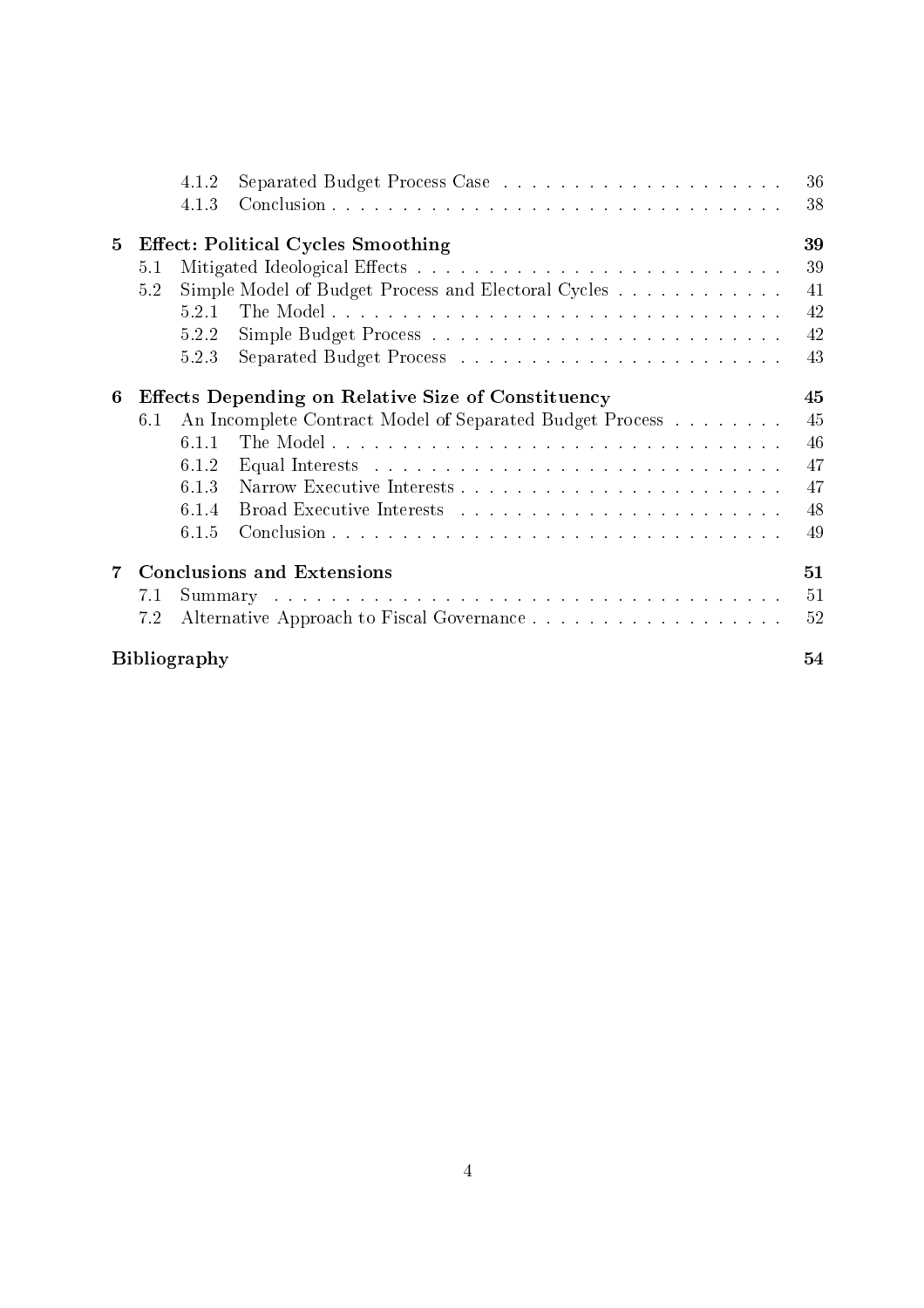Název práce: Dělba moci v rozpočtovém procesu Katedra (ústav): Institut ekonomických studií Vedoucí bakalářské práce: PhDr. Martin Gregor, PhD. E-mail vedoucího: gregor@fsv.cuni.cz

Abstrakt: Rozpočtové instituce mají významný vliv na konečnou podobu veřejného rozpočtu. V této práci zkoumáme efekty dělby moci v rozpočtovém procesu. Rozdělením moci nad rozpočtem rozumíme možnost legislativy omezovat exekutivu pomocí institucionálních nástrojů. Ukážeme, že taková možnost by byla legislativou využívána a vedla by k (i) zmírnění redistribuce, (ii) disciplinování lobbystických aktivit, (iii) menší extrakci politických rent, (iv) vyrovnávání politických cyklů. Dále by tato separace vedla k netriviálním efektům, závislým na dalších politických proměnných, jakými jsou například relativní velikosti skupin, které legislátoři reprezentují, nebo informační asymetrie mezi legislativou a exekutivou.

JEL Klasifikace: D78, H61, H41

Klíčová slova: rozpočtový proces, dělba moci, státní výdaje, legislativa, exekutiva

Title: Separation of Powers in Budget Pro
ess Author: Jakub Mateju Department: Institute of economic studies Supervisor: PhDr. Martin Gregor, PhD. Supervisor's e-mail address: gregor@fsv.cuni.cz

Abstract: Fiscal institutions have significant effect on the final shape of public budget. In this paper, we survey institutional effects of separation of powers in budget process. The separation is pronoun
ed via additional institutional tools given to the legislature. We show that option to constrain the executive using these tools would result in (i) mitigated redistribution, (ii) mitigated lobbying, (iii) mitigated political rents, (iv) political cycles smoothing. More, the separation leads to some nontrivial effects, contingent on other political variables, e.g. relative size of legislator's constituency and information asymmetry between the legislature and the executive.

JEL Classification: D78, H61, H41

Keywords: budget pro
ess, separation of powers, government spending, legislature, exe
utive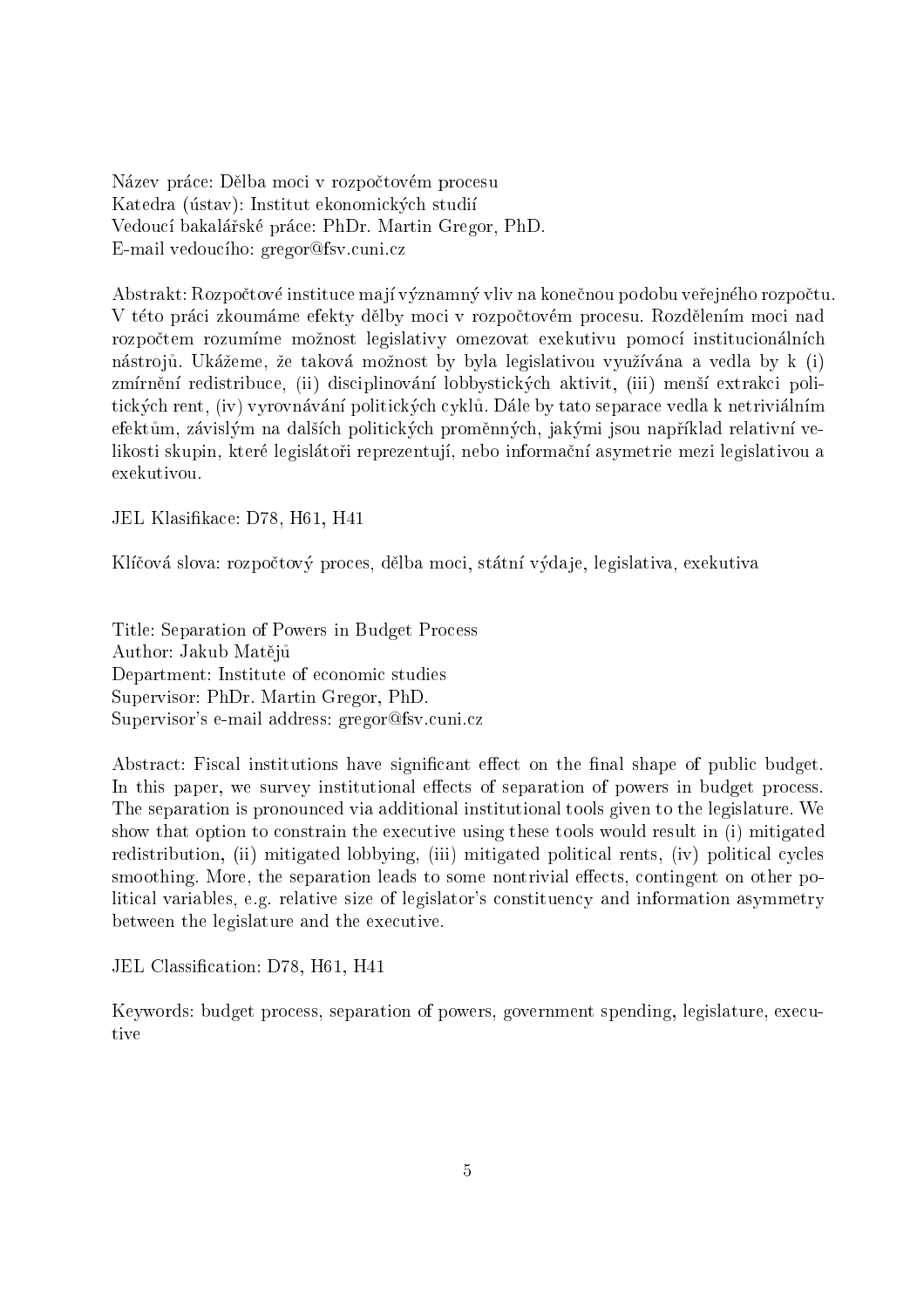to Jana, who does not care about formalized political economy at all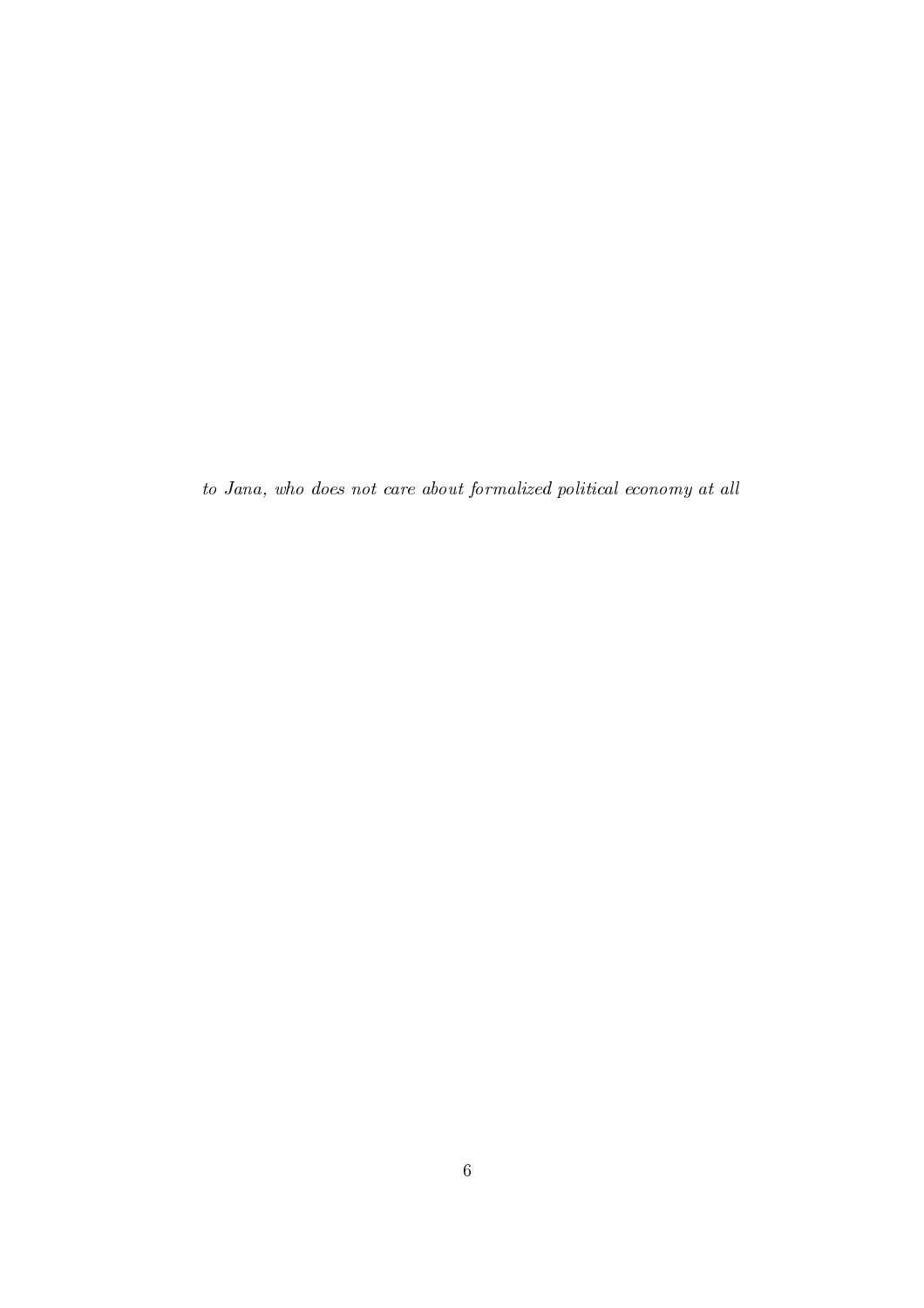# Chapter 1986 in 1986 in 1986 in 1986 in 1986 in 1986 in 1986 in 1986 in 1986 in 1986 in 1986 in 1986 in 1986 i

#### "Institutions matter."

-wisdom of institutional economics

Traditionally, the budget is proposed by the exe
utive, approved by the legislature and finally implemented again by the executive. The aim of this paper is to examine effects of additional powers given to the legislature. For example (see van Winden (2005)). should we expect any significant changes in size and distribution of the EU budget if the European Parliament (the legislature) was given power to impose onstrains on spending of the European Commission (the executive)? This issue is not only a self-explaining theory. It has an ambition to help in developing, analyzing and evaluating the real institutional setting of budget process in particular countries.

This paper is organized as follows: First, we survey re
ent literature overing the topi
. Second, we examine the possible effects of enlarged legislature power. We categorize the effects into four main groups:

- mitigated redistribution of the set of the set of the set of the set of the set of the set of the set of the s
- mitigated in the contract of the second second second in the second second second in the second second second
- Mitigated politi
al rents
- Politi
al y
les smoothing
- ers de personnelle size of the size of the size of the size of the size of the size of the size of the size of

We present the effects isolated. If we introduced a general, overall model, the effects would merge altogether and show nothing. Therefore, we isolate them to obtain straight implications between examined institutional tools and effects on shape of the final budget.

We have strong empirical background for this theoretical survey: both Linert (2005) and Wehner (2005) show that effects of fiscal institutions variation is significant. Also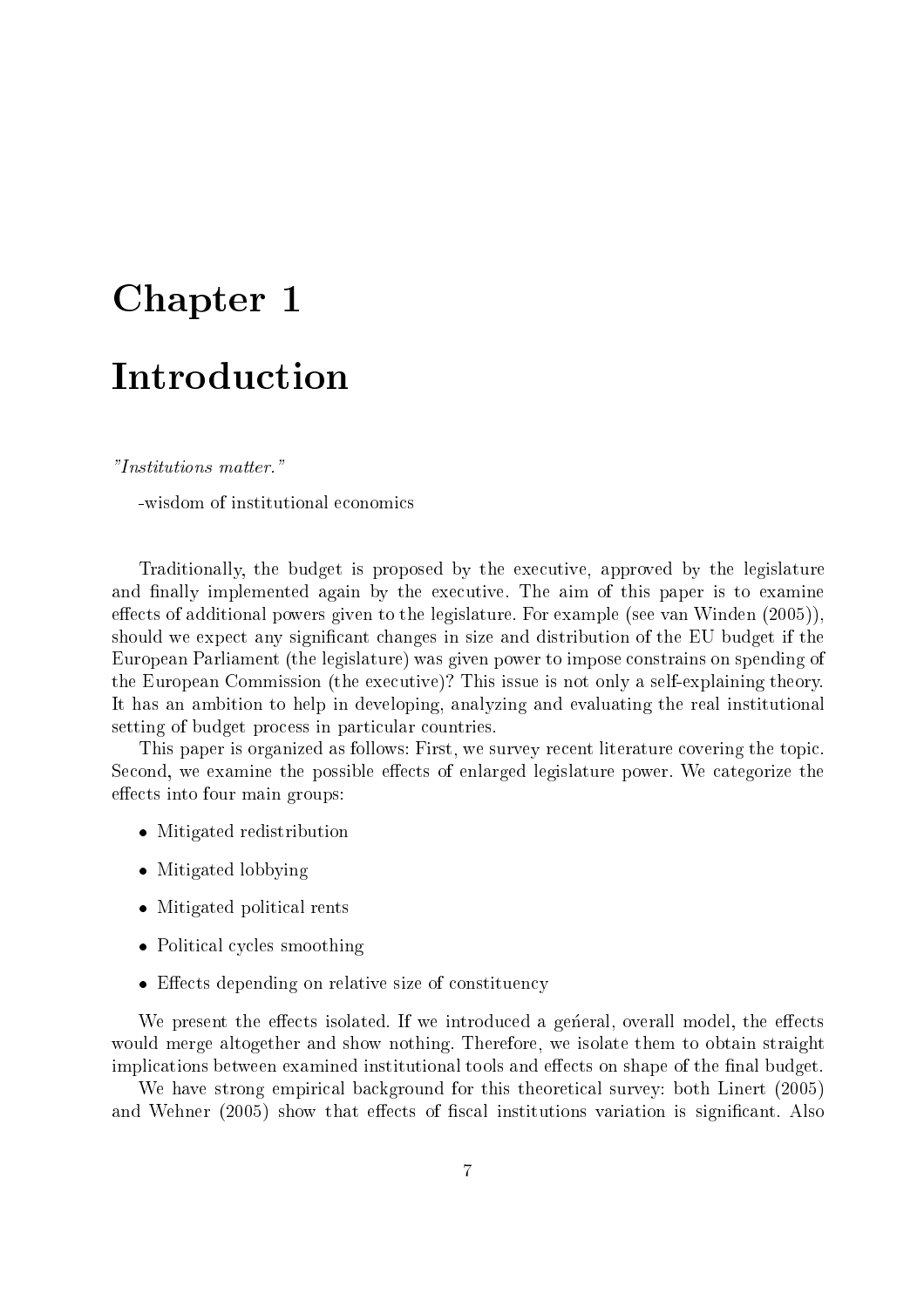Primo's (2006) theoreti
al paper is ba
ked by strong data, verifying his hypothesis about considerable impact of fiscal constrains.

#### Normative and Positive Approach  $1.1$

As we have signed before, the aim of this study is to analyze variations of institutional setting of budget pro
ess. This issue has a strong normative dimension. However, our goal is to find answer to the question "What are the effects of additional legislature's budget powers?", rather than "Should the legislature be given more power over the budget?". The main reason for which we pass the normative aspect to others are unclear normative criteria. Should the budget be large or small? Should it contain a large fraction of direct subsidies and transfers, or rather be spent mainly via producing some general public good? Answers to these questions involve variety of further problems and need omplex treatment. This is, however, beyond s
ope of this survey. The main body of our study is an analysis of the effect of budgetary institutions, not evaluation. However, sometimes we define some kind of "social optimum" by simple maximization of aggregate welfare functions. We do this not to set a normative criterion, more likely we need to set some fixed benchmark to categorize the results. Such defined "social optimum" seems to serve us well in this way. Thus, we are legitimated to use terms as "underprovision" or "overoptimal". Our discourse is a stri
tly positive theory, although the results may be interpreted in normative way.

### 1.2 Separation of Powers in the Budget Pro
ess

The first step is to examine the present state: who has more power over the budget? What are the present budgetary commons? Does the legislature agree to whatever the executive proposes, or (to the contrary) does the proposal exactly match legislature's preferences, implied by a dissolution threat over the executive? As Wehner (2005) asks: Who has the real power over the purse? According to recent research, the solution lies primarily in the form of government, particularly in separation of budgetary powers. The budget power manifests via confidence vote and via agenda-setting powers.

We distinguish between two extremes of budgetary agenda-setting: the Parliamentary systems and the Presidential-Congressional regimes.

#### 1.2.1Parliamentary Regimes

In parliamentary systems we see little power separation. The budget law approval is usually directly linked to the government confidence vote. Therefore, both members of coalitional parties and the legislature are onsiderably dis
iplined: by reje
ting the budget proposal, the legislature often auses severe government risis leading to dissolution of abinet, or further, the whole legislature. The default is costly, so the executive proposes a budget draft. which is likely to pass. The legislature then has little discretion to affect the shape and size of government spending, while facing the threat of default. These motivations cause a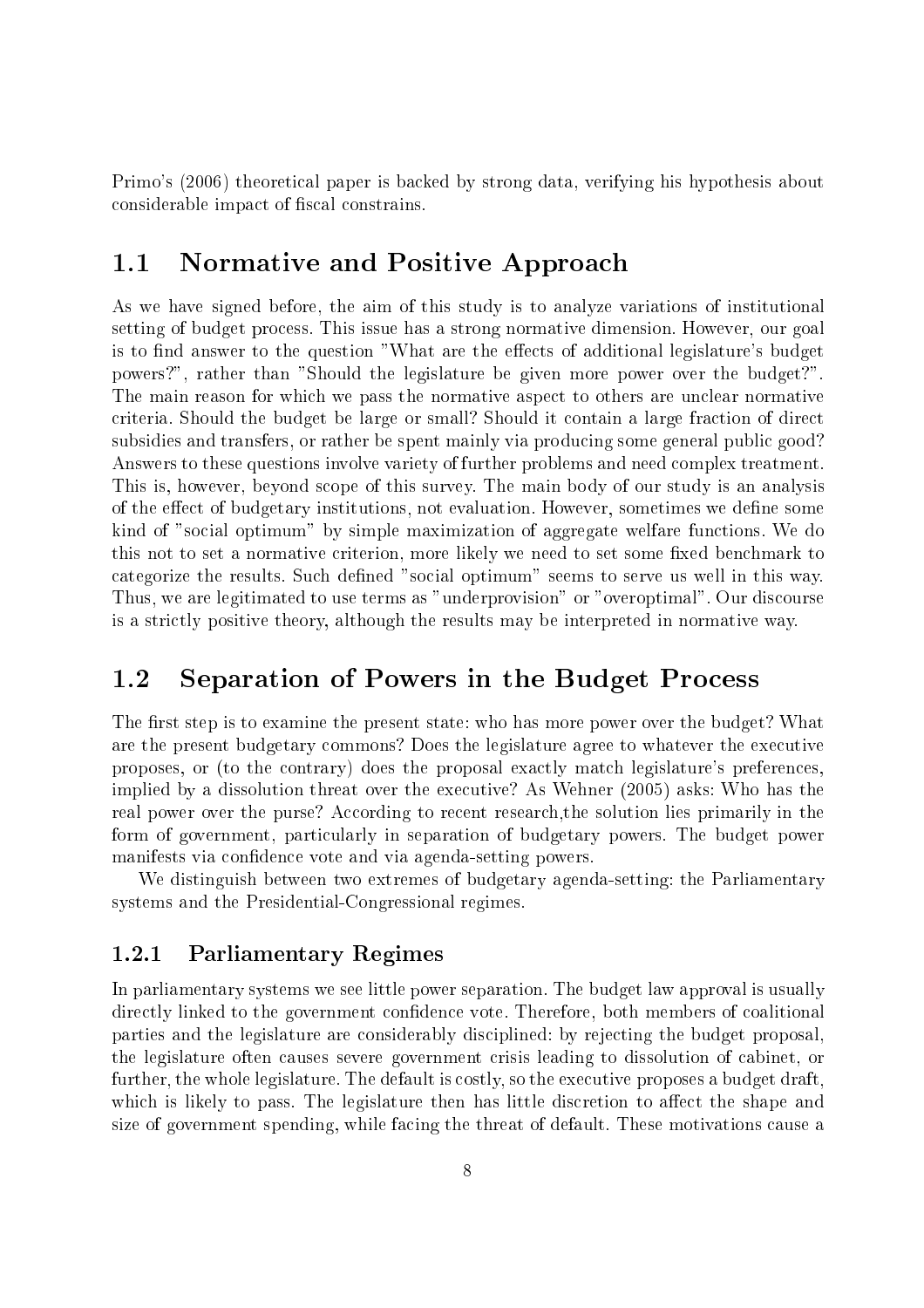relatively stable pro-executive coalition. As a result, the role of legislators reduces merely to financial oversight. The legislature position could be strengthened by creation of influential parliamentary ommittees. However, any extra legislative interferen
e in the budget pro
ess is often onsidered as exploiting budgetary ommons in favor of lo
al interests, whi
h is detrimental to welfare. Paradoxi
ally, under parliamentary regimes the parliament has a very limited role.

Westminster and non-Westminster democracies Leinert (2005) distinguishes between Westminster (represented mainly by the United Kingdom) and non-Westminster (represented by ontinental-European regimes, su
h as Germany) parliamentary systems. Westminster types show even less budgetary power separation than non-Westminster types. In Westminster countries, members of the government are also parliament members, which is not ne
essary in other systems. Also, by tradition, the monar
h follows re
ommendation of his ministers. This setting (together with tradition-based legislative of Westminster ountries) results in weak power separation, if any.

#### 1.2.2Presidential-Congressional Regimes

In presidentialongressional systems (represented above all by the United States), the power separation is onsiderable. The President, with assistan
e of his ministers (
hosen from outside of the legislature), introdu
es a draft budget. Powerful Congress ommittees then come with their amendments and alternative budget proposals. Rejection of the budget proposal is not onsidered as a abinet risis. In addition, the exe
utive may dispose with a line-item veto, which could be counteracted only by a supermajority coalition.

#### 1.2.3Intermediate Regimes

In intermediate regimes, the situation is mu
h less evident. Leinert (2005) states that budget power separation varies onsiderably among intermediate regimes. Also Wehner (2005) suggests that the power of the purse is discrete and non-trivial in case of these half-the-way systems.

This is the reason why we will focus on the intermediate regimes and moderate parliamentary (non-Westminster in Lienert's (2005) terms) systems in this survey. While in ongressional and powerful parliamentary (Westminster) regimes the situation is almost lear, in ase of intermediate and ommon parliamentary systems the additional institutions could significantly influence the budget.

However, some of the additional tools (for example the budget pro
ess separation as examined in Ferejohn-Krehbiel) could remind of the congressional regime institutional setting.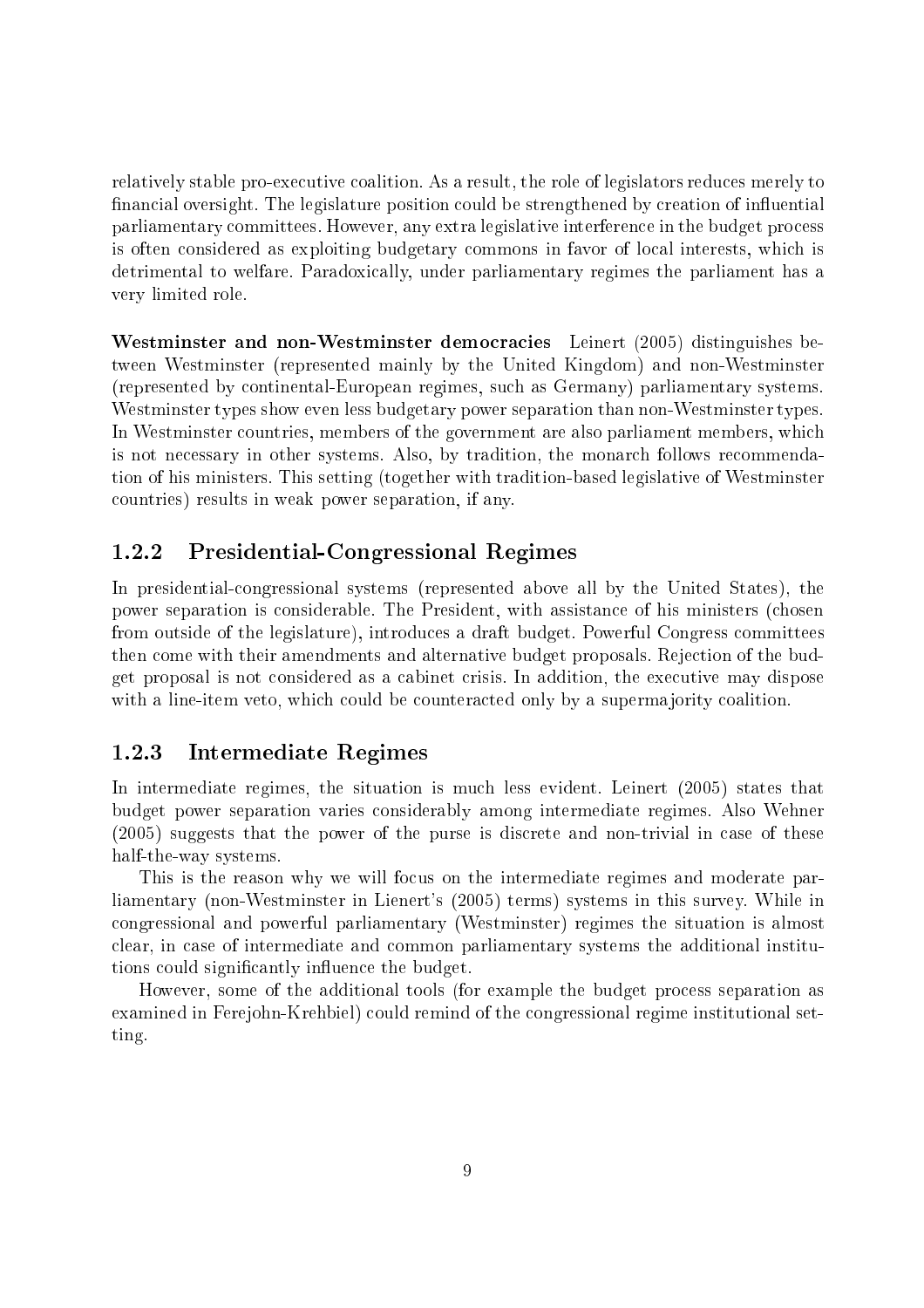#### Modeling the Issue  $1.3$

In this survey we focus on formalized modeling. We will present models illustrating each examined effect. In most cases, we use models established in the literature, to which we introduce a few extensions. One original model is created.

We use game theory to model the core conflict between two players: the legislature and the executive. In most cases the executive is the agenda-setter, who designs the final budget. The legislature is the player (or a group of players, which could also include the executive player) who is capable of constraining the executive with the herein examined extra powers. We try to determine the effects of such additional competence.

There are a few cases where the design of the original model does not exactly match the above institutional setting. Sometimes we deal with this by transforming the particular setting of the model to fit with our assumptions. In other cases we leave the original setting unchanged, accepting that budget design and approval are complex processes, which could be interpreted in several ways. The dis
ussion about validity of presented assumptions is at any rate open.

To make the long story short, we treat the separation of budgetary powers as a strengthening of authority of the legislature manifestated by additional institutional tools.

#### 1.3.1Institutional Tools Constraining the Executive

There are several such tools, listed below. It could seem that the effects of these tools is similar, that the institutional onstrains are substituable. The opposite is true, the tools could have different, nontrivial and often unexpected effects.

#### Total Spending

The most studied leeway is a prerogative to set total spending. This tool is in fact the simplest form of power separation. The process could be expressed by a two-stage game. In the first round, the legislature selects total government spending and therefore determines also the liability-side: the tax rate or size of the deficit. In the second round, the decision over the distribution is made. This kind of budget pro
ess separation was adopted in the United States in 1974 by the "Congressional Budget and Impoundment Control Act of 1974". The ase was examined using spatial modeling in fundamental work of Ferejohn and Krehbiel (1987). We will dis
uss their approa
h later. Dharmapala (2002) revises their results using other modeling approaches and adding a lobbying option. We will examine this as well.

#### Spending Cap

Spending caps are maximum spending limits. These could be imposed on total spending as well as on particular items. However, a budget cap applied on total spending seems often identical to the spending target tool (in case where the spending cap is binding), we will examine this further.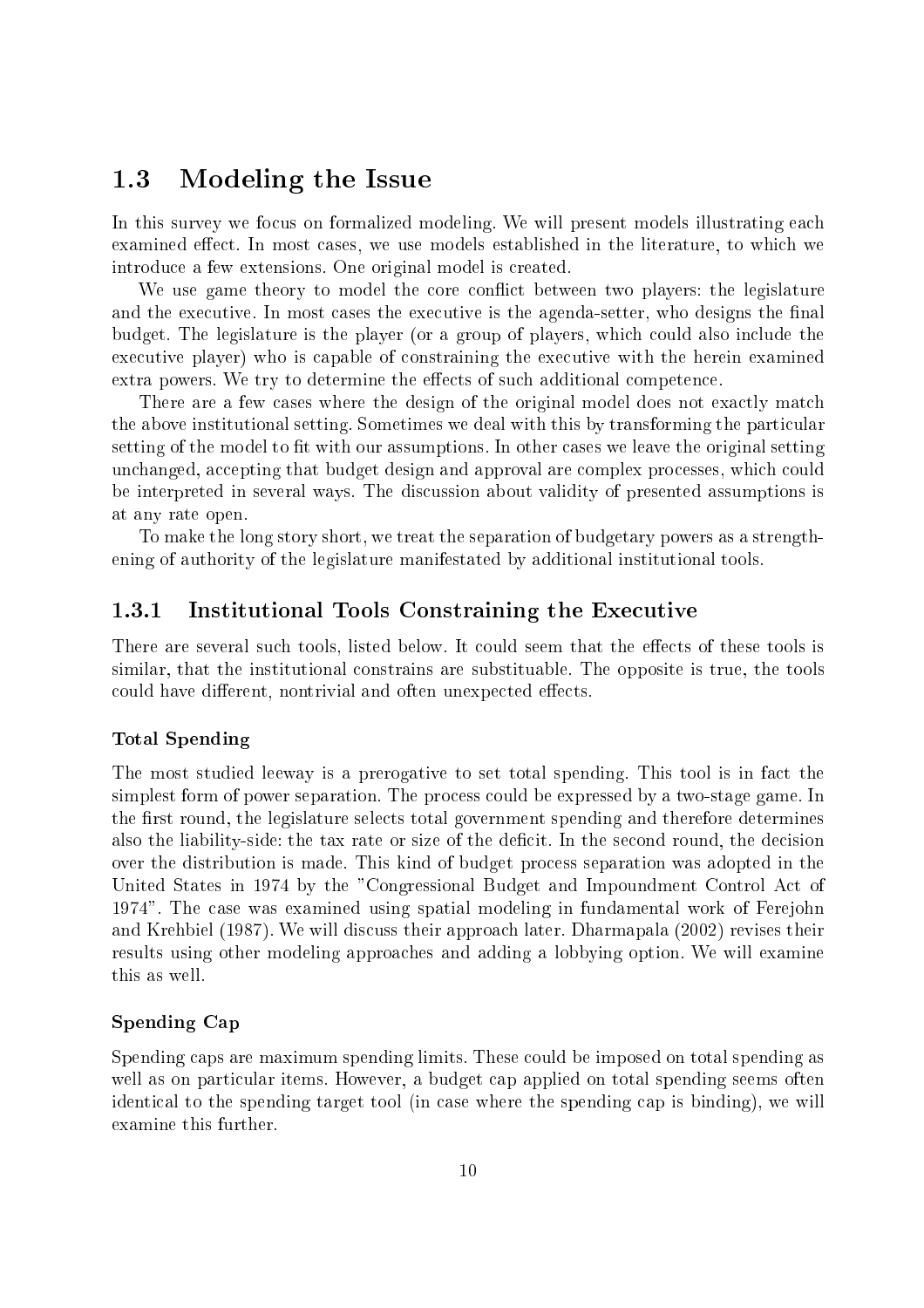#### Earmarks

Earmarks are minimum spending limits, whi
h are mostly applied to single items. By the same logic, the minimal spending would (in case of narrower executive interests) take no effect while applied on the total spending. Therefore, these bottom constrains on spending are usually imposed on particular projects preferred by the legislature.

#### Deficit Cap

Deficit cap is a limit determining maximum deficit of the public finance. In other words, it sets the maximum saldo between urrent tax revenues and publi expenditures. This tool, sometimes meant to discipline the executive in spending, may conversely often result in higher taxes, as shows Gregor  $(2007)$ .

#### Amendments

The legislature may amend the draft budget to move it closer to his or her optimum. However, this tool seems not very operational (see Lienert (2005)), especially among the intermediate regimes, whi
h we want to study. Su
h hanges in the budget proposal are costly traded off for concessions to the executive in other questions. Therefore, we assume that option to amend the budget does not bring significant power separation among the intermediate regimes and we abstract from this option in further models.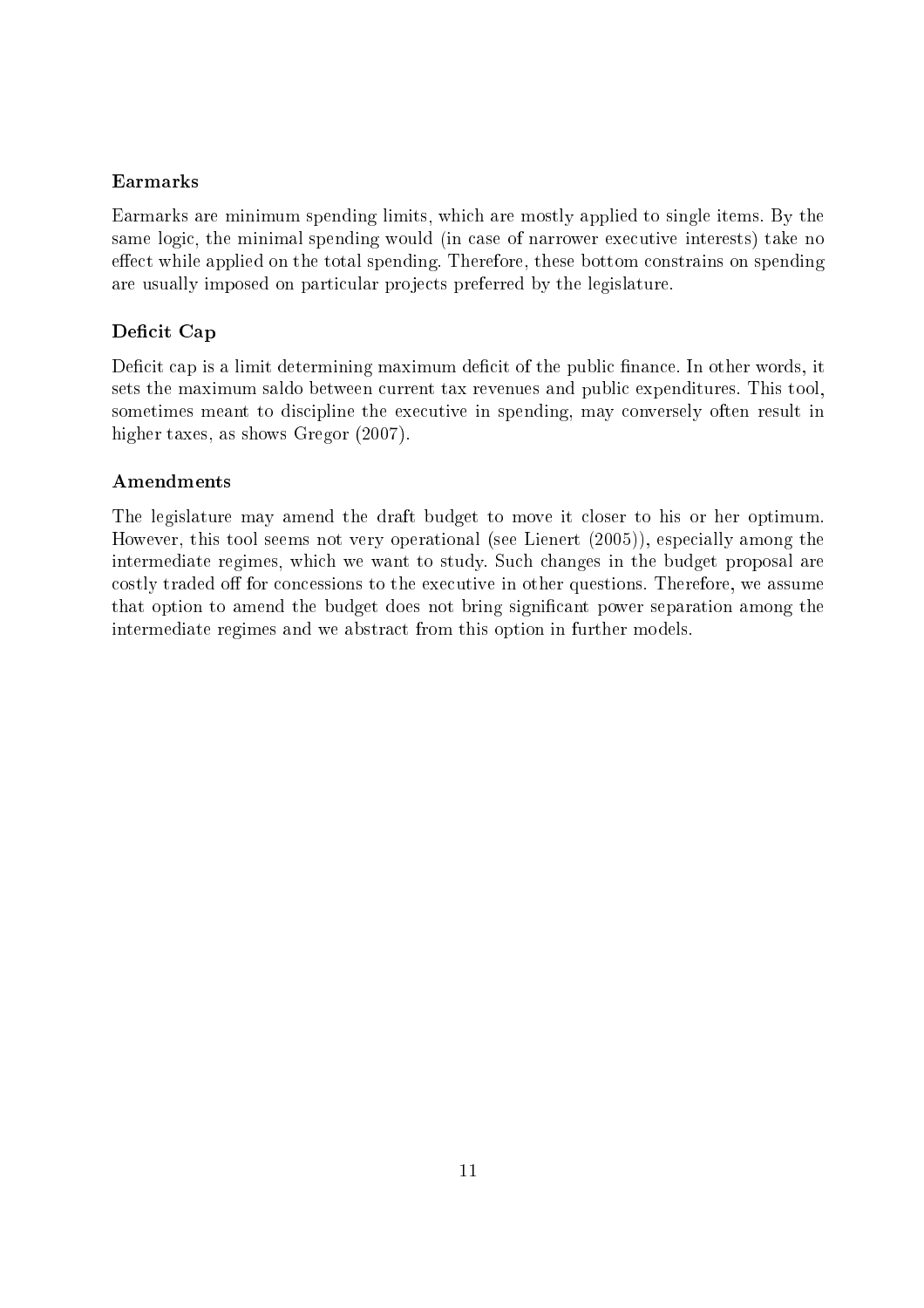## Chapter 2014 2022 2023

## Ee
t: Mitigated Redistribution

"Stop us before we spend again!"

-Senator Charles Robb, in Primo (2006)

The first effect we will examine is a mitigation of redistributing policies. First, we will show that the suppression of redistributive projects is a straightforward result of a budget ap imposed by the legislature. Se
ond, we will revise these results using spatial modeling.

### 2.1 Simple Model

For the beginning, we design a simple model, comparing results with and without a spending ap.

In the model, we assume a political economy in which the legislators each represents one group. The powerful legislator (the exe
utive) is hosen by Nature (equiprobably) among the whole legislature. This assumption represents sto
hasti nature of ele
tions in the most simple way.

The executive has a policy-setting power over the budget, there is no need to form coalition to approve the budget proposal. This could be explained by a commonly observed situation: the powerful executive forms a coalition which represents majority in the legislature and which supports the executive in crucial issues (e.g. budget). In spite of this, the oalitions members ould a
t independently in other ases, e.g. the separated voting over budget ap.

The executive might be constrained by additional tools of fiscal control, which could be given to the legislature. We examine here the spending cap and earmarks institutions.

We consider N a set of n competing groups. The budget composition is simple:  $x_i$  is a sum of expenditures devoted to group  $i \in N$ . We abstract from any public good provision.  $t_i$  denotes a tax burden imposed on i. Deficit budgeting is not allowed, i.e. the budget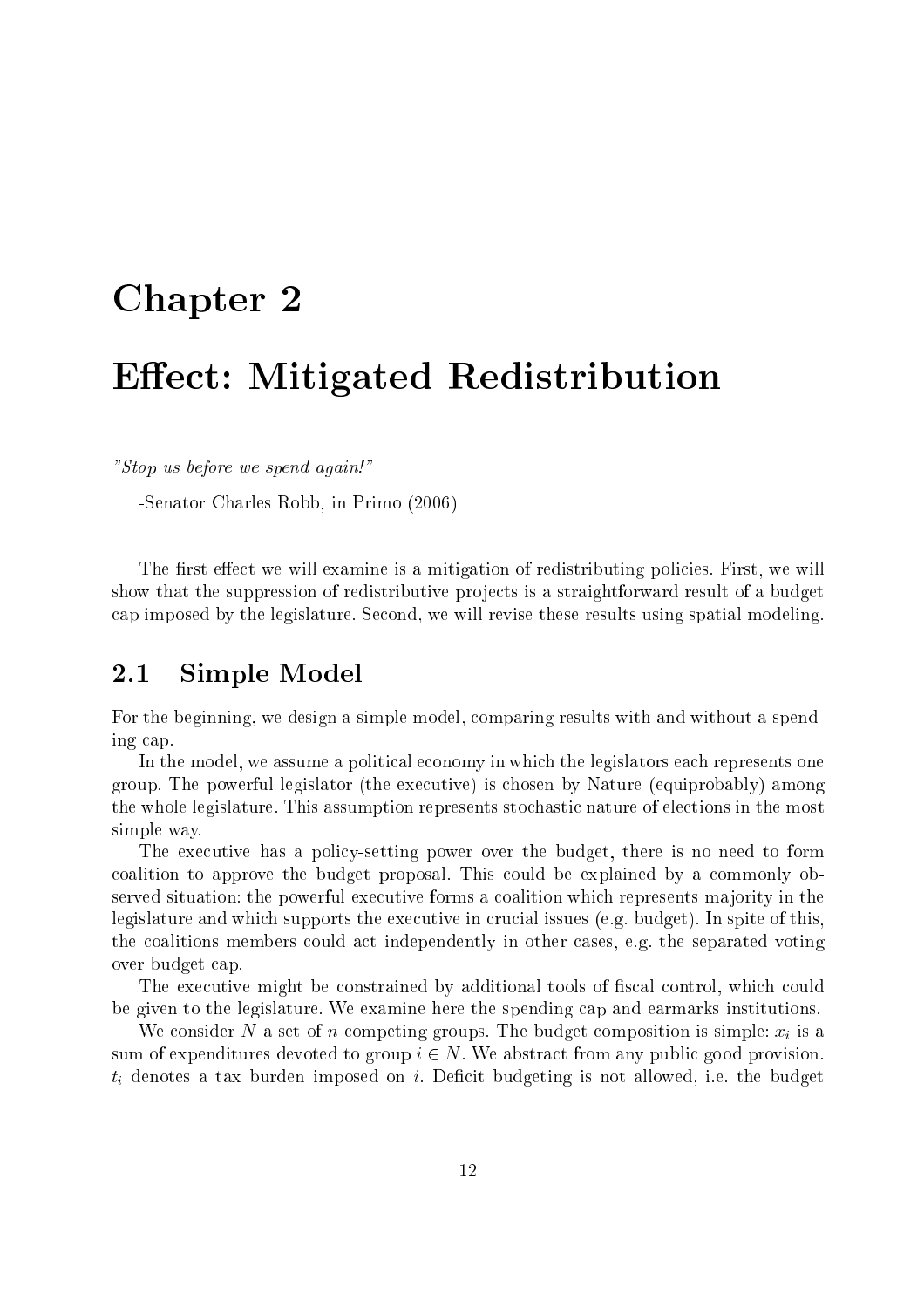onstraint binds by

$$
\sum_{i=1}^{n} x_i \le \sum_{i=1}^{n} t_i
$$

The utility function is quasilinear and given by

$$
u_i = \sqrt{x_i} - t_i
$$

As we stated before, the elections winner becomes a final policy-setter and the probability of being elected is same for all groups, i.e.  $\frac{\ }{n}$ 

#### 2.1.1Without Budget Cap

With no budget cap constraint, the winner  $j \in N$  sets the budget policy to optimize his or her utility, setting  $x_i = 0 \ \forall i \neq j$ :

$$
u_j = \sqrt{x_j} - t_j, \quad \text{where} \quad t_j = \frac{1}{n} \sum_{i=1}^n x_i = \frac{1}{n} x_j
$$

$$
x_j^* = \arg \max_{x_j} \left( \sqrt{x_j} - \frac{1}{n} x_j \right)
$$

$$
x_j^* = \frac{n^2}{4}
$$

#### 2.1.2With Budget Cap

With a budget cap, the winner optimizes under additional constraint:  $x_j \leq \overline{X}$ . Therefore:

if 
$$
\overline{X} > \frac{n^2}{4}
$$
 then  $x_j^* = \frac{n^2}{4}$   
if  $\overline{X} < \frac{n^2}{4}$  then  $x_j^* = \overline{X}$ 

The utility of the executive is

$$
u_j = \sqrt{x_j} - \frac{1}{n}x_j
$$

The utility of any other legislator is

$$
u_{-j} = -\frac{1}{n}x_j
$$

The expected utility of any of the players (recalling the equiprobability of becoming the executive) is therefore:

$$
E(u_i) = \frac{1}{n}\sqrt{x_i} - \frac{1}{n}x_j
$$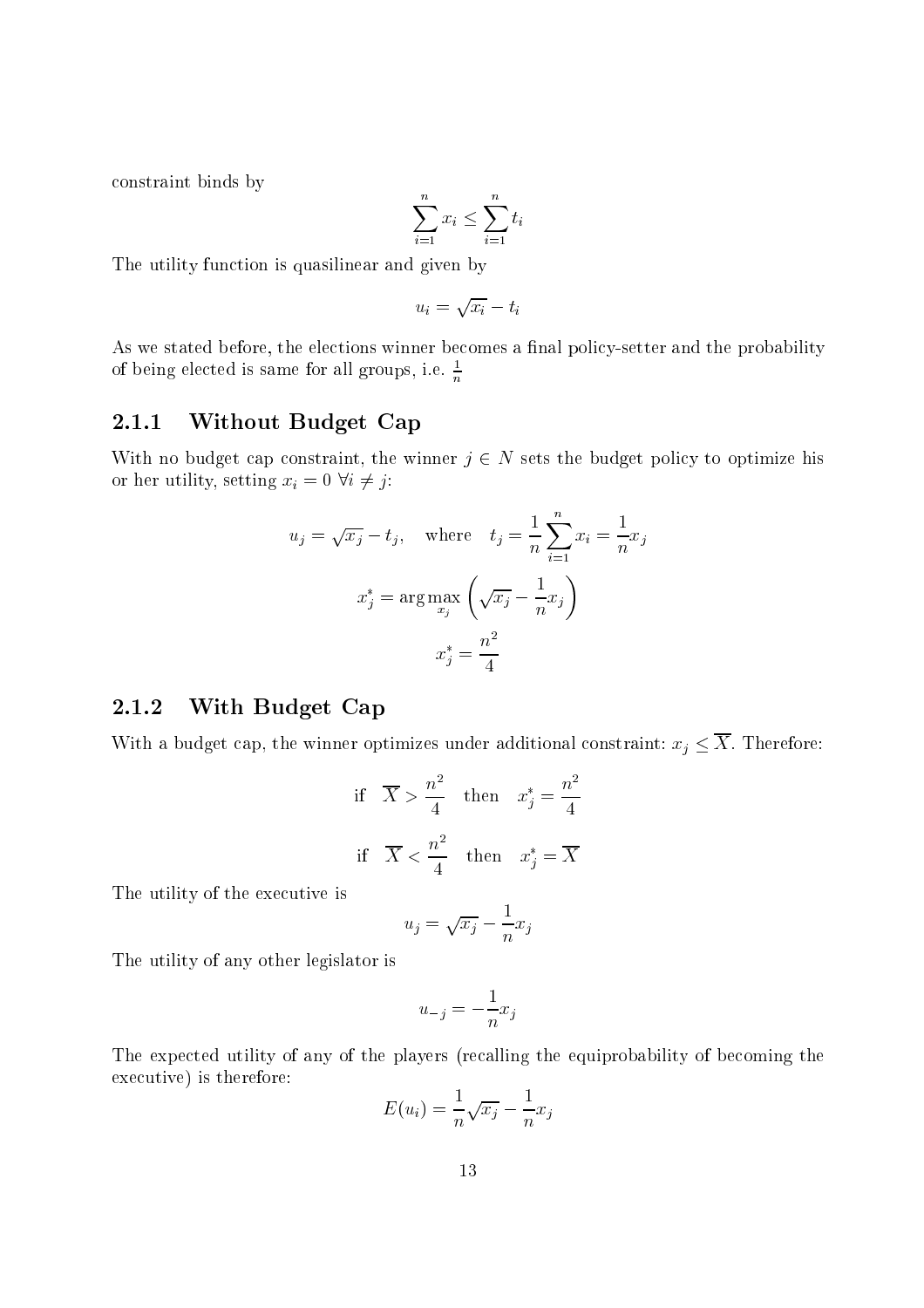The ex ante optimization leads to

$$
x^*_i = \frac{1}{4} \quad \forall i \in N
$$

Therefore, every i would agree to set  $x_i = \frac{1}{4}$   $\forall i \in \mathbb{N}$  before the executive is determined. This ould not be done solely by imposing the budget ap. So far there is no institutional tool to for
e the exe
utive to appropriate any funds to other players. However, an improvement in the ex ante utility ould be made by setting a onstitutionally onstraining budget cap  $\overline{X}$ . Consider following procedure:

- 1.  $X = \frac{1}{4}$  is proposed. This constraint is binding:  $\frac{1}{4} < \frac{n}{4}$  (in fact it becomes a target spending)
- 2. This proposal passes unanimously (the proposal is a ondor
et winner, there is no other proposal to improve any of the particular utilities by that time).
- 3. The agenda-setter  $j \in N$  is determined.
- 4.  $x_j = \frac{1}{4}$ ,  $x_{-j} = 0$  is selected by the agenda-setter  $j$ .

It can be shown that all players are ex ante better off imposing the binding cap:

$$
E(u_i)^{CAP} = \frac{1}{n} \sqrt{\frac{1}{4}} - \frac{1}{4n} = \frac{1}{4n} > E(u_i)^{SIMPLE} = \frac{1}{n} \sqrt{\frac{n^2}{4}} - \frac{n^2}{4n} = \frac{2-n}{4}
$$

From this, we also see that the symmetric expected utility decreases with number of players in both ases (
ap and no ap), as there is less probability of be
oming the agenda-setter. And finally: it is obvious, that the equilibrium resulting from the option to impose the budget ap involves less redistribution.

#### 2.1.3Extension: Earmarks

To move loser towards the ex ante optimum shown above, we introdu
e earmarks to the model. The legislature could now impose a minimum spending requirements  $\overline{x}_i$  on particular projects. This option forces us to revise the expected utility: we can no longer expect that the winner would not appropriate any funds to other players. The new expe
ted utility is (assuming symmetry of losers):

$$
E(u_i) = \frac{1}{n}\sqrt{x_i} + \frac{n-1}{n}\sqrt{x_{-i}} - \frac{1}{n}\sum_{k=1}^{n} x_k
$$

where

$$
\sum_{k=1}^{n} x_k = x_j + (n-1)x_{-j}
$$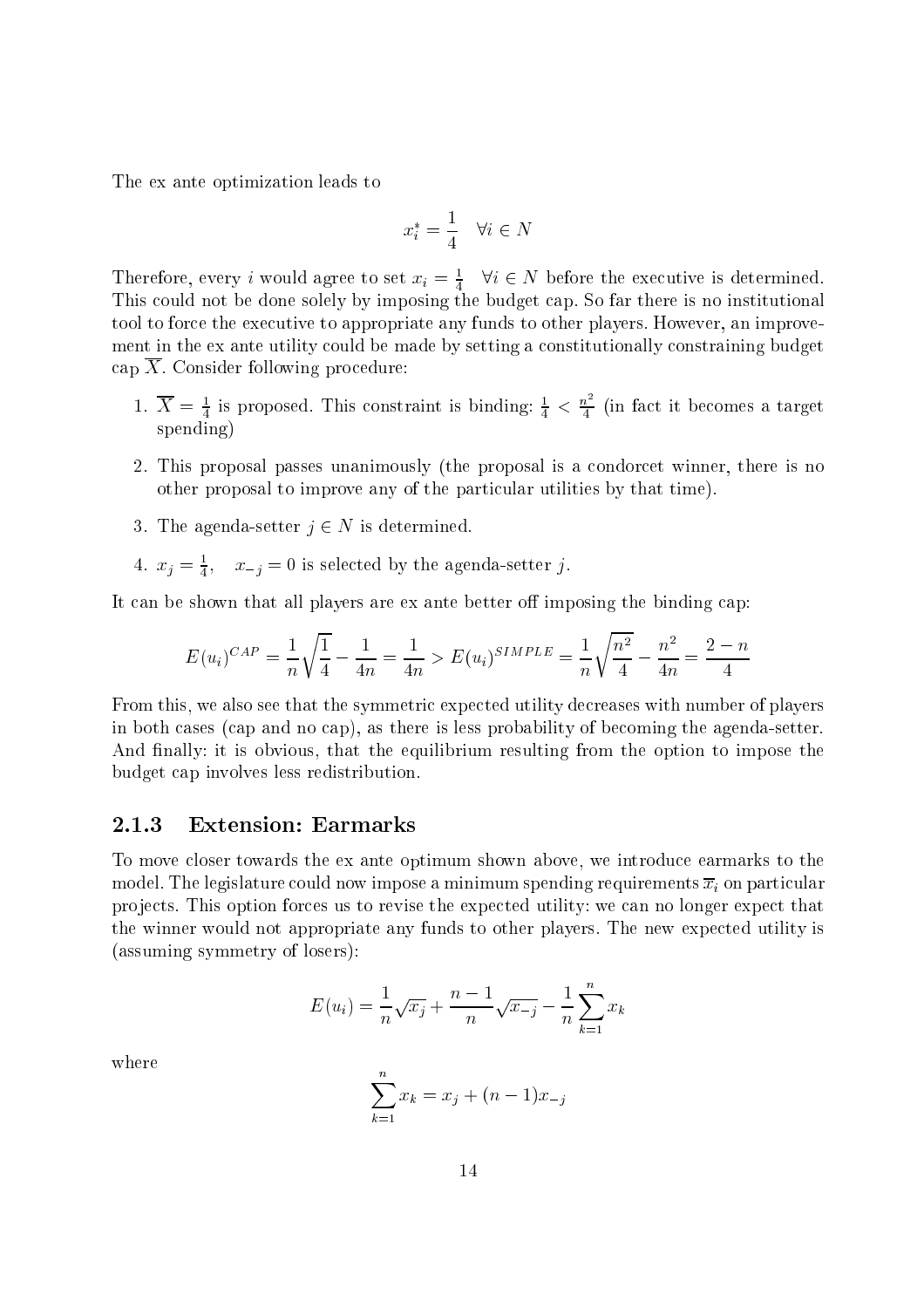and therefore rearranged

$$
E(u_i) = \frac{1}{n} \left( \sqrt{x_j} - x_j \right) + \frac{n-1}{n} \left( \sqrt{x_{-j}} - x_{-j} \right)
$$

whi
h gives ex ante optimization results:

$$
x_j = x_{-j} = \frac{1}{4}
$$

Remember, this holds for unanimous players. We propose following solution:

- 1. Earmarks vector  $\mathbf{x}: \quad x_i = \frac{1}{4} \quad \forall i \in \mathbb{N}$  is proposed.
- 2. Both pass unanimously.
- 3. The agenda-setter is determined.
- 4.  $x_j = \frac{n}{4}$ ,  $x_{-j} = \frac{1}{4}$  is selected by the agenda-setter j.

We prove the proposition using backward induction. At the final stage, the executive maximizes his or her utility function, subject to the earmarks  $\bar{x}$  set in the first stage:

$$
u_j = \sqrt{x_j} - \frac{1}{n}((n-1)x_{-j} + x_j)
$$

The optimization leads to the same amount of  $x_j$  as in the simple budget case:  $x_j = \frac{n^2}{4}$ . We see that it is not contingent on the earmarks. Proceeding to the first stage, the whole legislature anticipates this decision an maximizes expected utility as shown above.

$$
E(u_i) = \frac{1}{n} \left( \sqrt{x_j} - x_j \right) + \frac{n-1}{n} \left( \sqrt{\overline{x}_i} - \overline{x}_i \right)
$$

The optimization gives  $x_i = \frac{1}{4}$   $\forall i \in N$ . Any other policy proposal will not beat this one.

Inserting the results into the expected utility, we get that the legislature is better off imposing the earmarks:

$$
E(u_i)^{EARMARKS} = \frac{-n^2 + 3n - 1}{4n} > E(u_i)^{SIMPLE} = \frac{2 - n}{4}
$$

In other words, the legislature is weakly better off setting the earmarks as soon as n is naturally satisfactory in all  $\mathcal{A}$  is naturally satisfactory in all  $\mathcal{A}$  is naturally satisfactory in a

#### 2.1.4Cap and Earmarks

The final setting would allow the legislature set the spending cap and earmarks jointly. This game has a trivial solution: the legislature has te
hni
ally full power over the budget, and therefore it will determine the result consistent with his or her ex-ante optimum, which is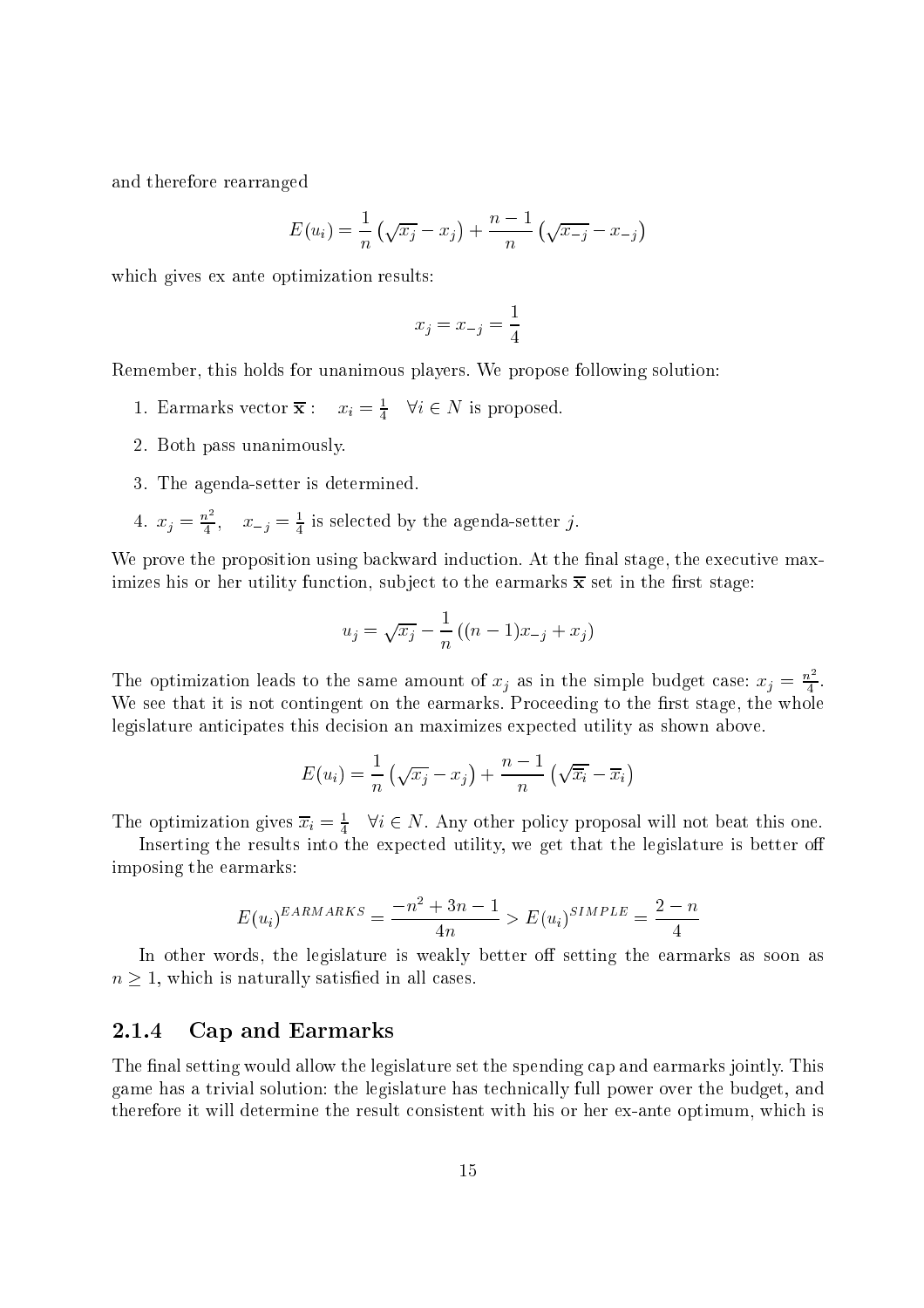shown above. The legislature will therefore leave no discretion to the executive. The results are:

$$
G = \frac{n}{4}, \quad \overline{x}_i = \frac{1}{4} \quad \forall i \in N \quad \text{and} \quad x_j = x_i = \frac{1}{4} \quad \forall i \in N.
$$

To on
lude, we ompare

$$
E(u_i)^{CAP+EARMARKS} = \frac{1}{2} > E(u_i)^{CAP} = \frac{1}{4n} >
$$

$$
> E(u_i)^{EARMARKS} = \frac{-n^2 + 3n - 1}{4n} > E(u_i)^{SIMPLE} = \frac{2 - n}{4}
$$

as soon as  $n > 1$ . Therefore, the legislature will likely prefer the option to constrain the executive in decisions over the budget.

Let  $X = \sum_{i \in N} x_i$  denote the total spending. The results on X are following:

$$
X^{EARMARKS} = \frac{n-1}{4} + \frac{n^2}{4} > X^{SIMPLE} = \frac{n^2}{4} > X^{CAP + EARMARKS} = \frac{n}{4} > X^{CAP} = \frac{1}{4}
$$

In other words, the spending (virtually the redistribution in this case) is the lowest with budget ap in pla
e, followed by both earmarks and budget ap (in these two ases, the legislature prevents the executive from extracting large subsidies by imposing the cap). Further, the simple budget process leads to higher spending, induced by the absence of the cap. And finally, the highest spending occurs when the executive is not constrained in spending on his or her own group and is moreover for
ed to address some spending to all groups.

However, this setting is too simplifying and quite unrealisti
. First, the transa
tion osts for the legislature to make a detailed de
ision over the whole budget would be large. Therefore, it is reasonable to leave some decisions to the executive although the result might deviate from legislature's optimum. Second, there might be some kind of information asymmetry or an incomplete contract. The executive stands closer to financed projects and therefore has more detailed information about the real needs. If the legislature would not leave any discretion to the executive, the decision will be made behind a veil of ignorance.

#### 2.2 Spatial Model of Divided Budget Process

Another modeling approach is a spatial model introduced by Ferejohn and Krehbiel (1987). The model describes a political economy where the agenda-setting legislators are seeking onsensus among the legislature. The model examines situation with and without foregoing vote on the total spending.

We suppose three members of the legislature:  $i \in \{1, 2, 3\}$ . Further, we assume a twodimensional budget: the funds could be divided between x and y. The budget is always balanced:  $x + y = G$ . We use an euclidean utility function:

$$
u_i = -(x_i^* - x)^2 - (y_i^* - y)^2
$$

where  $x_i^*$  and  $y_i^*$  are *i*'s bliss points.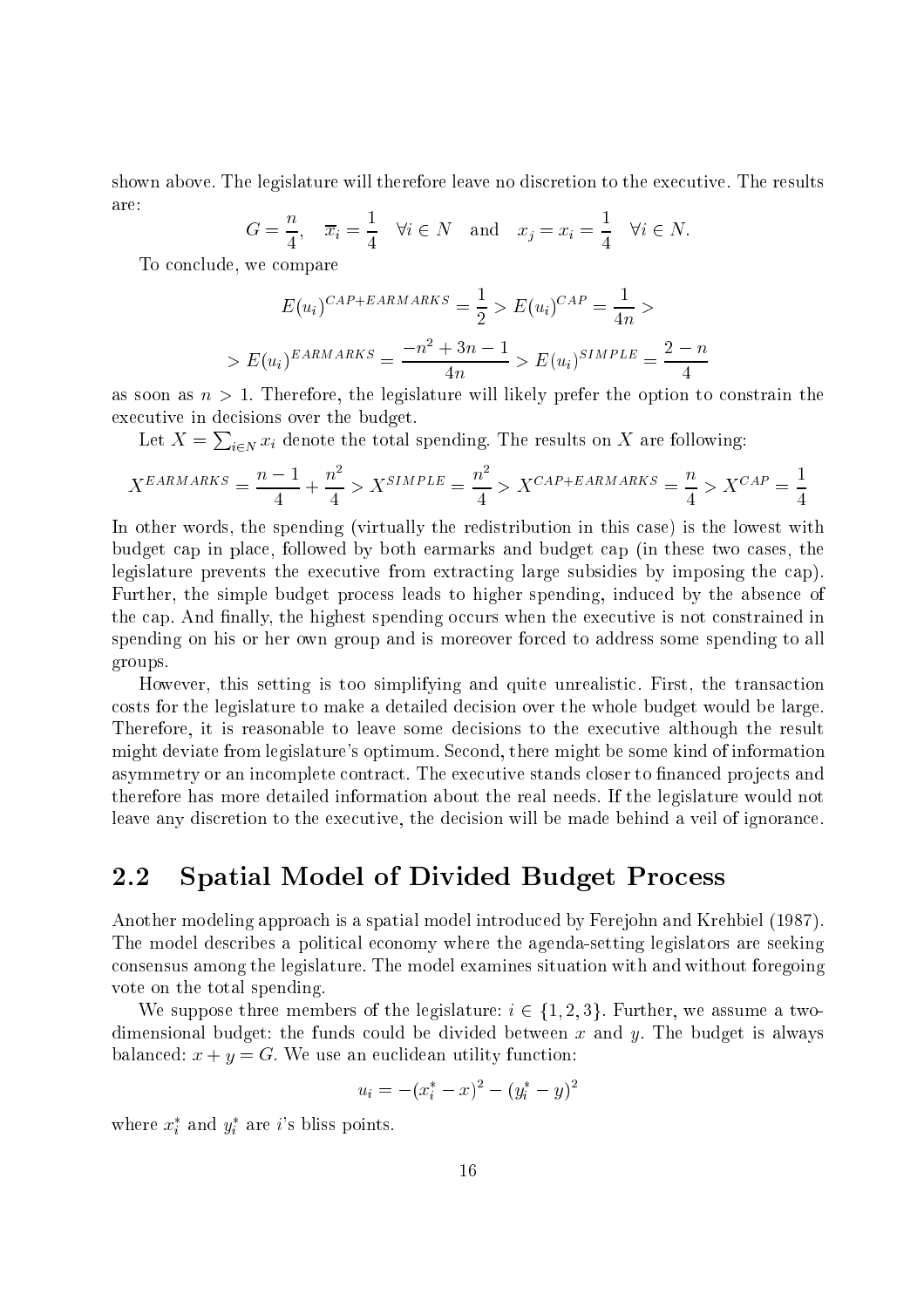#### 2.2.1 Undivided Budget Pro
ess

The game sequence is:

- 1. One of the players, for example the first player, proposes  $x$ . He or she needs at least another one player to form a oalition to approve the proposal. If the proposal is rejected, the same procedure is held with the proposal of the second player, then with the third one and so on.
- 2. After approval of x, the same procedure is held about y.

What is the best strategy for the first player? We will show that there will be no difference between optimal proposals of all three players.

We use a graphical illustration to clarify the problem:



Absolute rationality of players is assumed (the players expe
t the real onsequen
es of de
isions they make). We use a ba
kward indu
tion: in the se
ond round, it will be necessary to form a coalition of at least two players. This coalition would always include the third player because he is the median voter respect to  $y$ . Players 1 and 2 become involved in a Bertrand competition and at least one of them will mally support  $y = y_2$ .

The same procedure will run in the first round. The players expect the results of the second round, so they do not care about  $y$  and decide solely about  $x$ . The same logic is applied and the result is  $x=x_3,$  while the first player is now the median.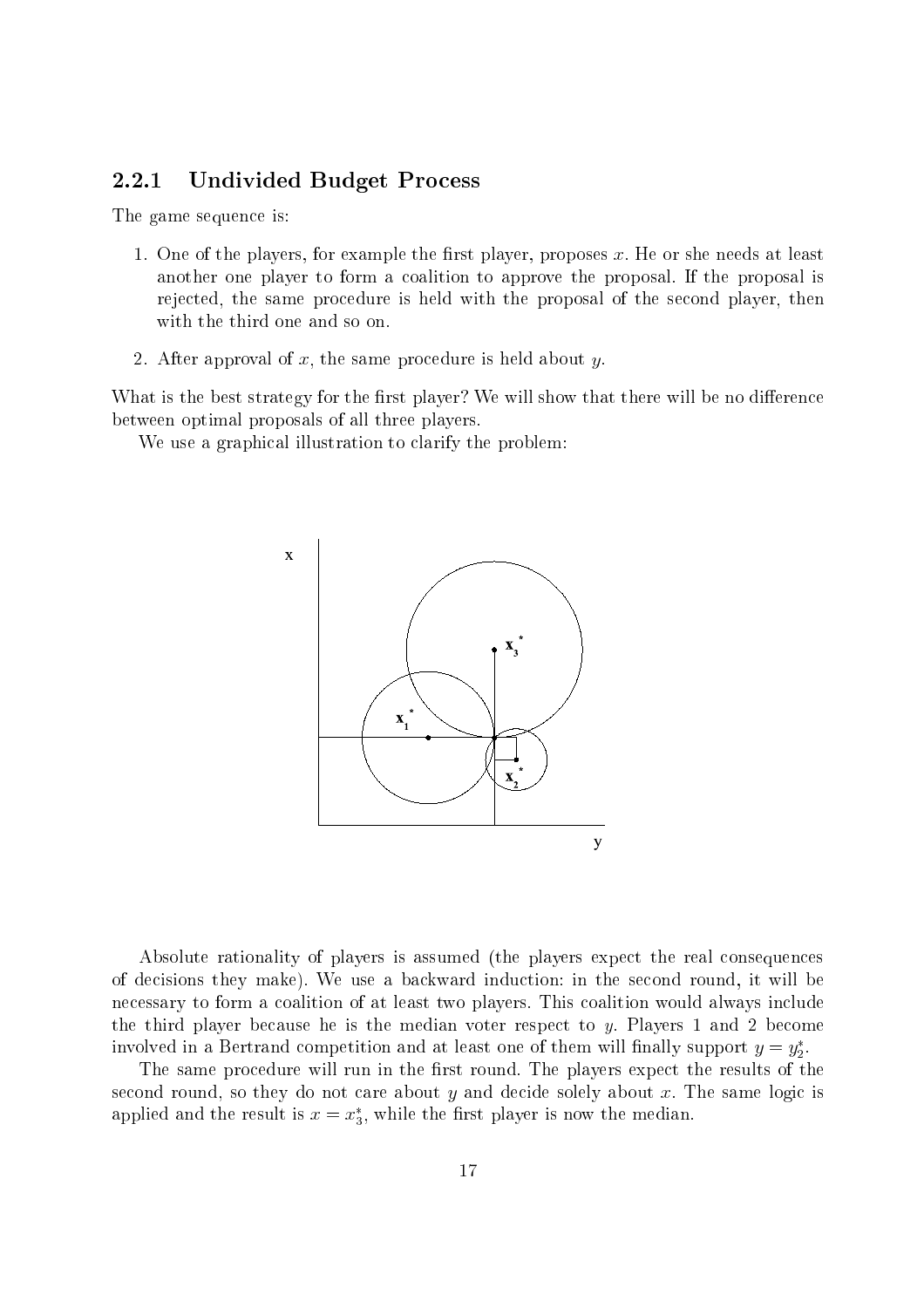#### 2.2.2 Divided Budget Pro
ess

Now consider another sequence:

- 1. The total spending <sup>G</sup> is proposed and approved in the same way as in the former setting.
- 2. The structure of the budget is approved in form of decision over x, y is therefore determined:  $y = G - x$



Again, we use backward induction. Suppose that the players face total budget G determined in the first round. The bliss points will change under this constraint: Now we have to consider their orthogonal projection on the line of the total spending constraint. These projections have the shortest possible distance from the former bliss points. The induced optima (conditional on total spending) are  $\mathbf{x}_1$  ,  $\mathbf{x}_2$  and  $\mathbf{x}_3$  . By the same logic as in the first case the  $\mathbf{x}_3$  is selected, as the third player is the median voter due to her preferences.

However, this decision depends on the total spending  $G$ , approved in the first round. From the picture it is obvious, that the third player will become the median voter, whatever

Now, which  $G$  will be therefore exactly decided in the first round? Again, we apply the same logic: the one, which is preferred by the median voter. However, now we have to examine which player has median preferences with respect to the size of budget constraint. And again, from the picture it could be easily seen that the median is the second player. Therefore, the point  $x_R$  will be selected.  $x_R$  is a projection of the third's bliss point on the second's most desired constraint.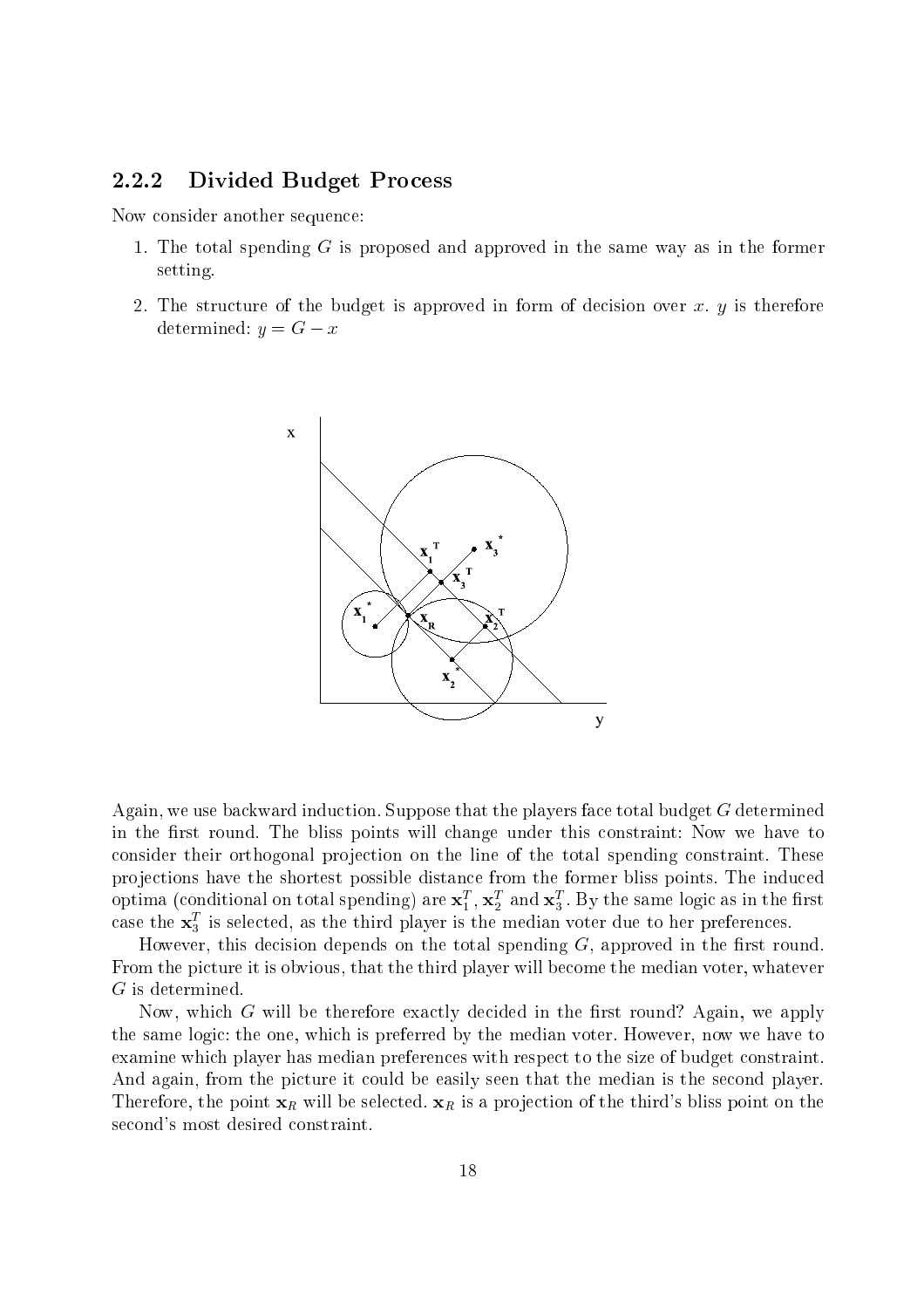#### 2.2.3 Comparison of Divided and Undivided Budget Pro
ess

What is the conclusion? Does the adoption of the target spending tool lower redistribution? Not ne
essarily.

So far, our debate was focused on the total spending. There is a question if we could use the results of Ferejohn and Krehbiel (1987) also for redistributive politics, which we wanted to examine.

We could. We treat redistribution as a special case of public good, which benefits mainly one group. Consider following situation, showing that the results of division of the budget pro
ess are non-trivial:

The first player prefers high  $x$  and low  $y$ . This could be expressed as a subsidy to group 1. However, the first player could want to address some funds also to group 2, motivated by altruism, or more likely by positive externalities spilling over from public consumption of the other group. However, he or she would never intend to give the group 2 as mu
h as to the group 1, due to taxes, whi
h go hand in hand with further expenses. Player two is fa
ing the same situation on the other side. Player 3 has no group to subsidize but she could be a socialist or a conservative. Socialist's bliss is close to full subsidies for both groups. Conservative's bliss is lose to zero budget. The results are following:

#### Socialist third player:



The redistribution is lower under divided budget process.

#### Conservative third player: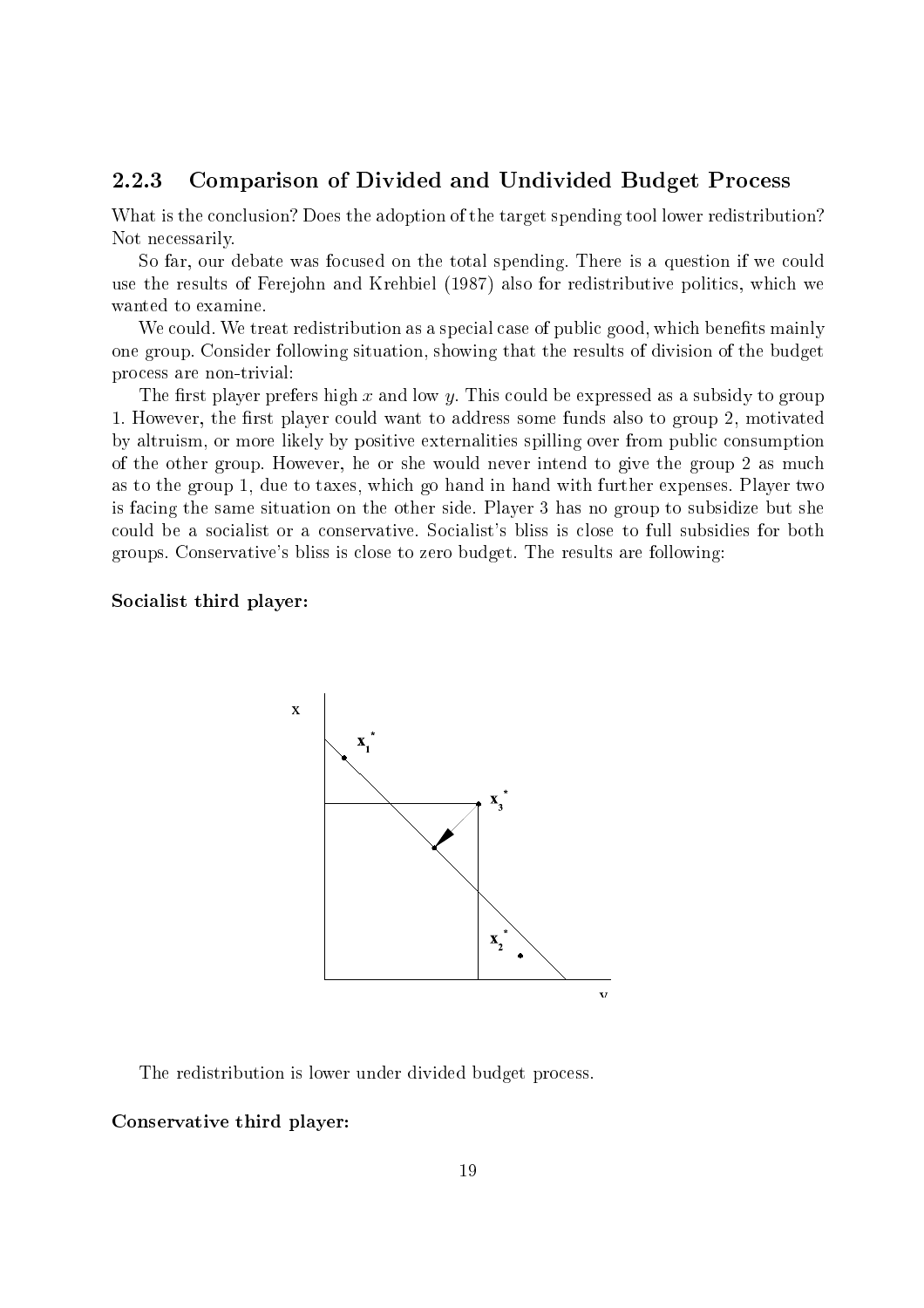

The redistribution is higher under divided budget process.

The results are quite paradoxical. When there is a conservative atmosphere, the budget process separation leads to higher redistribution. When there is a socialist atmosphere, the separation leads to lower budget.

However, the results could be viewed in another way: The division mitigate the effect of political ideologies. We will recall this finding in the fifth chapter.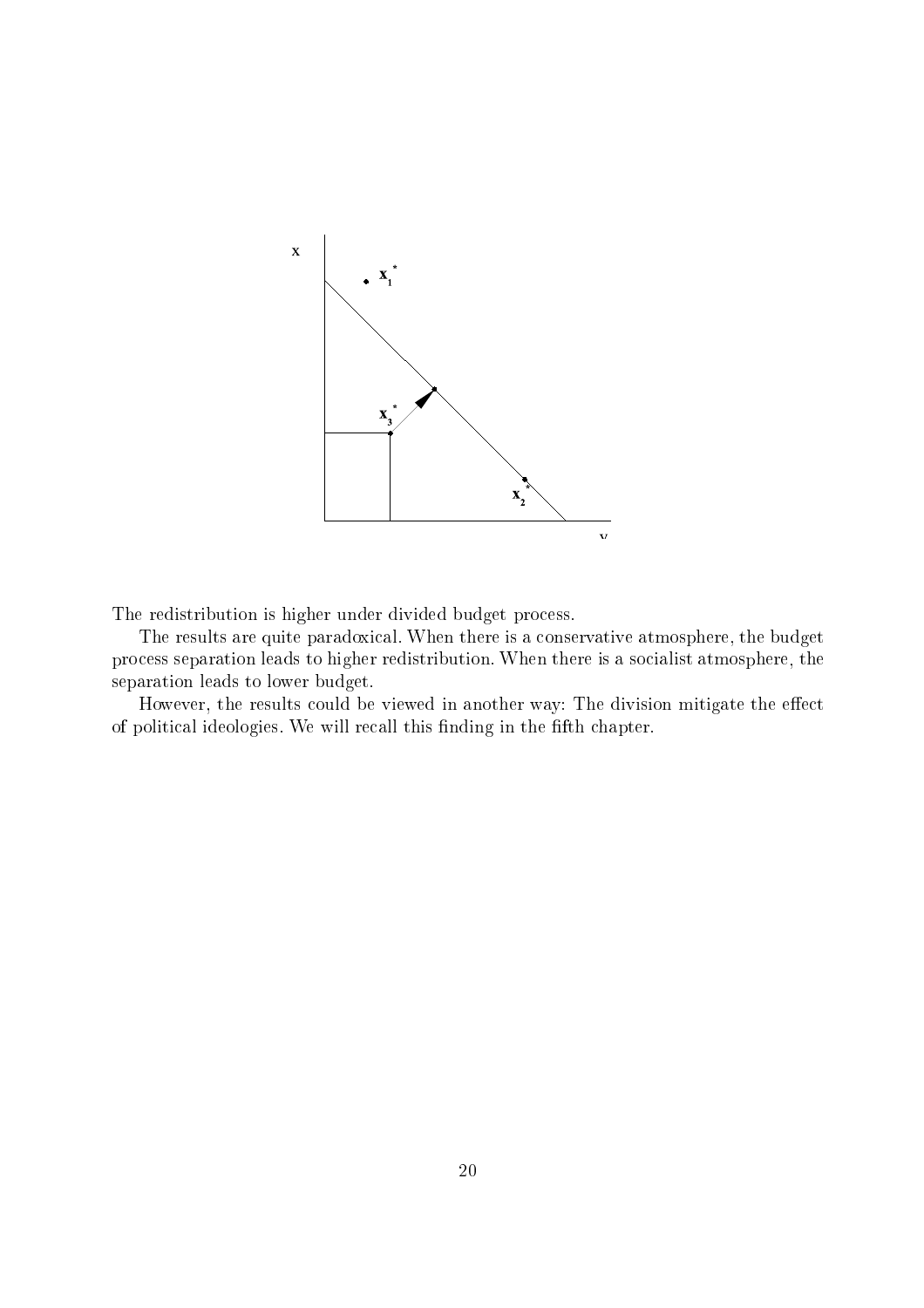## Chapter 3 September 3 September 3 September 3 September 3 September 3 September 3 September 3 September 3 September 3 September 3 September 3 September 3 September 3 September 3 September 3 September 3 September 3 Septembe Ee
t: Mitigated Lobbying

"I either want less corruption, or more chance to participate in it."

-Ashleigh Brilliant

In this chapter, we consider an influence of interest groups as organized subsidy-seekers. The in
entives of interest groups are pronoun
ed via lobbying the legislators.

Politicians are not immune to lobbying. The institutions built to prevent lobbying could be sophisticated, the political rent could take various and often uncontrollable and hardly punishable forms. However, lobbying should not be expressed just as a orruption a
t. Consider for example lobby of an association of basic schools to get more money to finance a qualification programmes for teachers. But enough of these normative cogitations.

First, we introdu
e a model based on Persson-Tabellini (1994), extended by Mazzavan Winden (2005), showing that under centralized and separated budget decisions the lobbying leads not only to lower budget than without the separation, but furthermore to (quite suprisingly) lower government relatively to de
entralized budgeting. The separation here means giving the legislature possibility to ap the spending before the appropriation. The de
entralized pro
ess here means that every distri
t has an independent budget. In other words, the funds addressed to particular district equals taxes extracted from this district. With centralization, a typical tragedy of budgetary commons occurs. However, this holds only until the lobbying option is onsidered.

Second, we focus on interest groups lobbying model by Dharmapala (2002), introducing a normative criterion of social optimum and showing that the separation leads to lower spending and higher welfare, in spite of the publi good provision being suboptimal.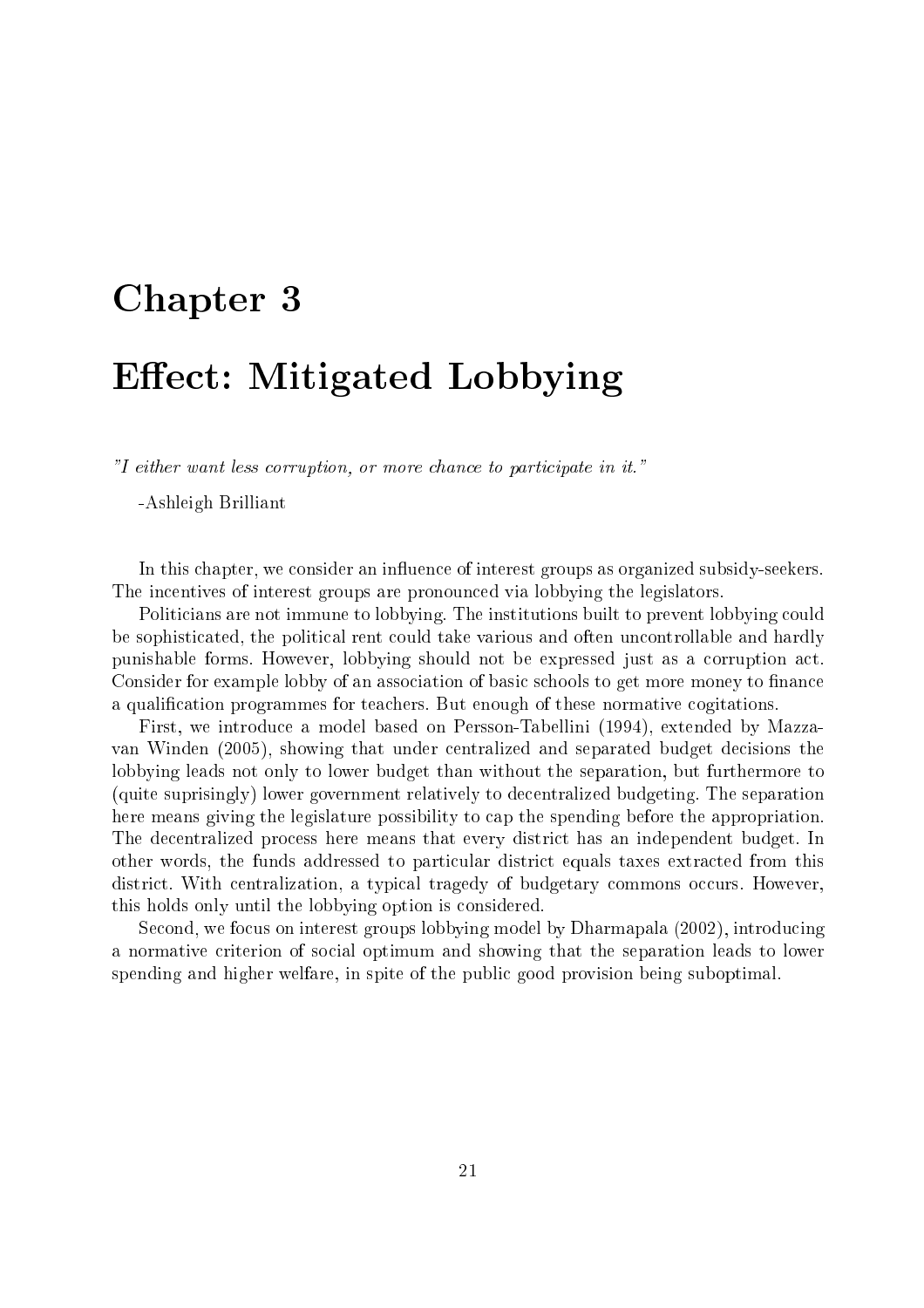## 3.1 Model of Competitive Lobbying in Centralized Budget Pro
ess

The paper of Mazza and van Winden (2002) is a reaction to the influential study of Persson-Tabellini (1994).

Persson and Tabellini (1994) show that political centralization of public goods distribution will lead to the in
rease in the size of the budget. In their setting the interest groups under entralized poli
ymaking would have a strong in
entive to free-ride: they would tend to lobby the central government to increase their subsidies, while bearing only fraction of osts. The result is large budget under entralized budget pro
ess. The straightforward poli
y re
ommendation is to de
entralize the budget if lower expenses are needed.

Mazza-van Winden use the same framework and extend the model to weaken Persson-Tabbelini's argument and policy recommendation. They show that more careful treatment of real institutions (separations of powers in budget pro
ess, i.e. allowing the legislature to set target spending first) leads to completely different results. The centralization under such separated policy results in smaller government, to the contrary. The basic idea is that if the budget pro
ess is divided and it is de
ided separately on the size and on the omposition of the budget, the lobbying would fo
us on the omposition de
ision and would not waste resources on the decision over the size. Moreover, the legislature internalizes waste from lobbying, hence wants to reduce the size of rent-seeking contest. The result is smaller total budget.

#### 3.1.1The Model

We consider two  $(i = 1, 2)$  groups competing in a game over the central budget. We use following quasi-linear utility function.

$$
u_i = h(G_i) + 1 - t_i
$$

where income is normalized to 1,  $t_i$  denotes a tax rate and  $G_i$  is an amount of public good.  $h(G_i)$  is a strictly concave function evaluating utility from public consumption.

The legislators have two types of incentives:

- 1. Reelection: They seek reelection by choosing policy which maximizes public utility. In other words, up to the moment when the legislators are lobbied, they simply maximize  $\sum_{i=1,2} u_i$  subject to the balanced budget constraint  $\sum_{i=1,2} G_i = \sum_{i=1,2} t_i$ .
- 2. Private utility: They evaluate benefits which they obtain from lobbying. We do not restrain the lobbying to have positive effect on the legislators utility. As we will show, the legislator ould evaluate the lobbying negatively.

First, we determine the the results under decentralized budgeting, where every group bears the osts of it's own publi good produ
tion. Then we add entralization and lobbying.

Second, we analyze a separated budget process with one-stage lobbying. Adding a bothstage lobbying, we show that the size of the budget decreases.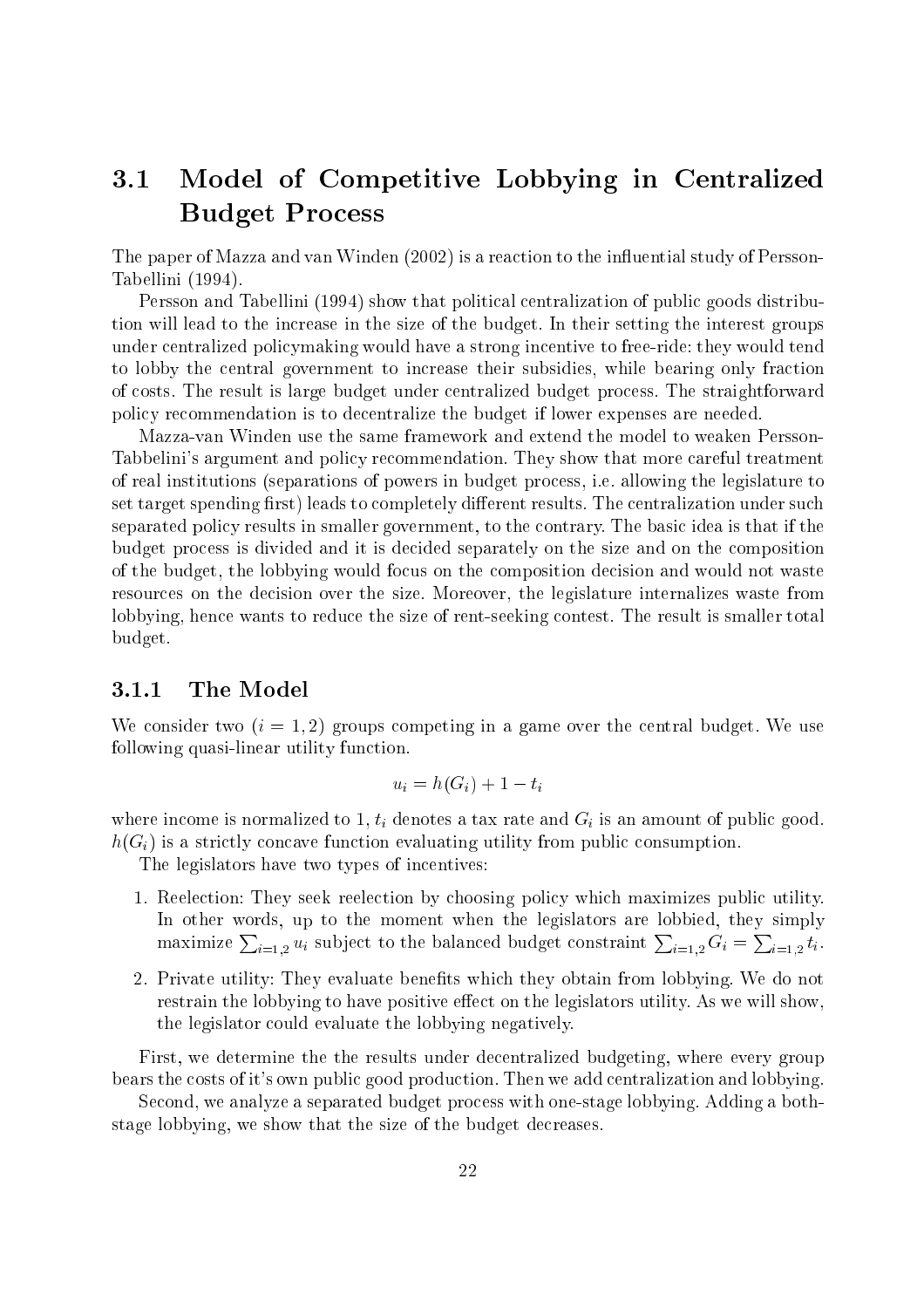#### 3.1.2 Budget Pro
ess with <sup>a</sup> Simple Government

Under decentralized budgeting, each group maximizes *i*'s particular utility subject to balanced budget constraint:  $G_i = t_i$ . The implicitly expressed equilibrium is:

$$
h_{G_i}(G_i) = 1 \quad \forall i \in \{1, 2\}
$$

where the subscript denotes a derivative. We use following notation to get the optimal provision of  $G_i$  in decentralized budgeting explicitly:

$$
G_i^{*DEC} = h_{G_i}^{-1}(1)
$$

Gi

This is in fact the same result as would be obtained by joint utility maximization on the entral level. However, if we add lobbying, the groups would have an in
entive to free-ride and push the total spending up, bearing only half costs (in case of two players). Up to this point, the entralization seems to ause only rise in redistribution.

$$
G_i^{*CEN} > G_i^{*DEC}
$$

That is what Person-Tabellini (1994) showed.1

#### 3.1.3Centralized Budget Pro
ess with <sup>a</sup> Divided Government

Now, we consider a separated budget process: The legislature decides about the size and the executive about the composition.

In other words, in the first round, the unified tax  $t$  is determined and subsequently, the revenue shares s and  $(1-s)$  are selected. The public good provisions for the groups are

$$
G_1 = 2ts \qquad \text{and} \qquad G_2 = 2t(s-1)
$$

Under this setting, the lobbying could have two possible targets. The interest groups could lobby the legislature to enlarge the overall target spending represented by <sup>t</sup> (and therefore increase their particular provisions). The second possibility is to lobby the executive, aiming to increase their revenue shares s and  $(1-s)$ , respectively.

One-Round Lobbying First, we let the groups lobby only the legislature. Thus, the and the total spending, not to the proportions of the spending, not the proportions. Let if  $\{t\}$  be a function of contributions contingent on the tax rate t. The contribution could be anything, which is costly for the interest group and beneficial for the politician.

Solving the game by backward induction, we start from the second round: Taking the t as given, the execute decement over the maximizes the give maximizes the joint welfare  $\overline{\phantom{a}}$  $\imath$ =1,2  $\cdots$   $\cdots$   $\cdots$   $\cdots$   $\cdots$ 

$$
h_{G_1}(G_1) = h_{G_2}(G_2)
$$

<sup>1</sup>We will not prove this, see the original paper for details.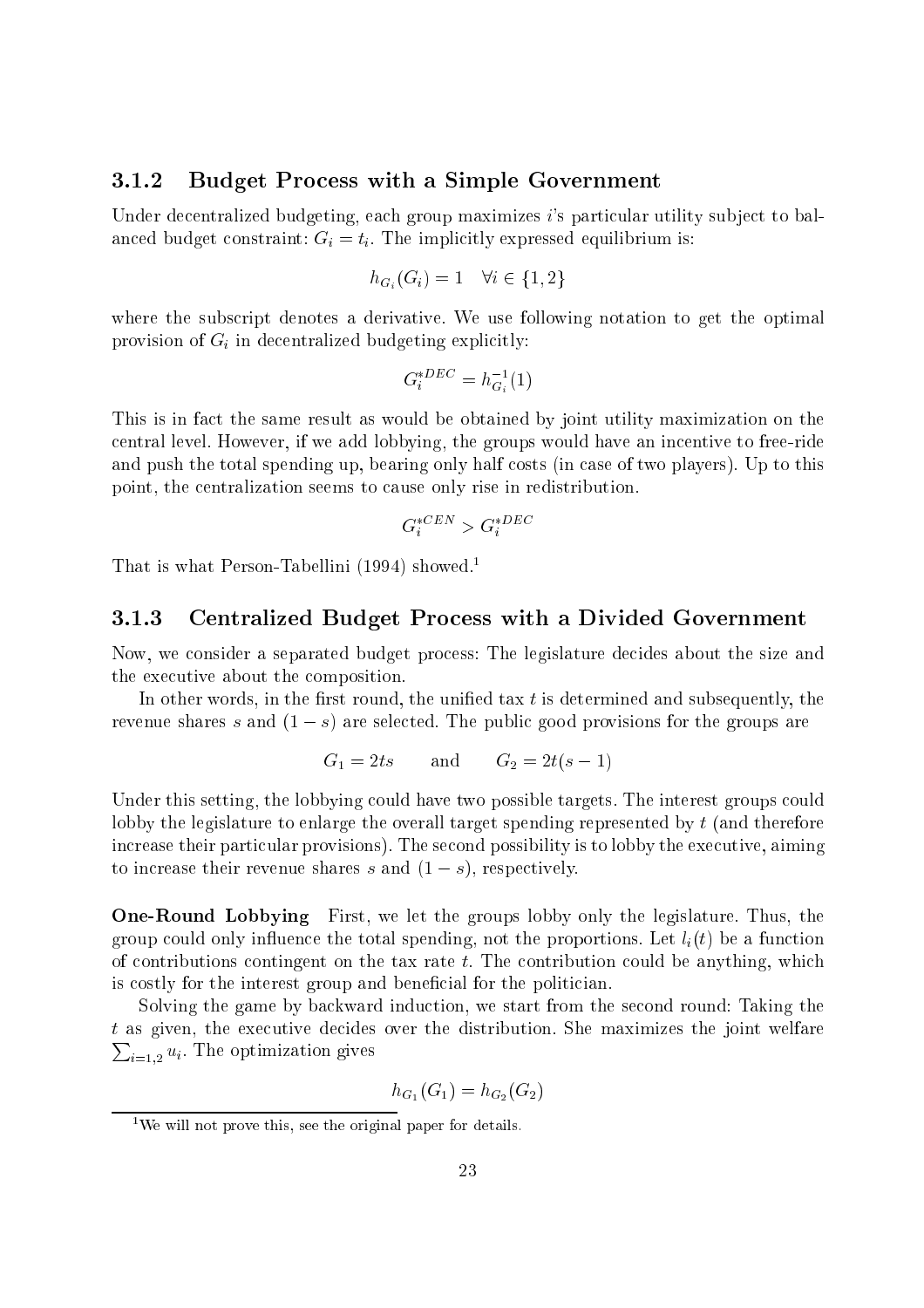which leads directly to

$$
s=\frac{1}{2}
$$

In other words, the executive distributes the spending equally. Hence, the groups can not make an advantage over ea
h other by lobbying.

In the first round, the legislature selects the spending to maximize

$$
u_L = (L - 1) \sum_{i=1,2} l_i(t) + \sum_{i=1,2} u_i(t)
$$

where L denotes a relative importance of the contribution to the legislature. Note, that the ontributions ould be valued negatively in some ases.

It can be shown that  $h_{G_1}(G_1) = h_{G_2}(G_2) = 1$ , which is the same result as under de
entralized budgeting. The result is quite intuitive: while the equal proportions are determined, the groups are under threat of free-riding, resulting in no lobbying activity. Thus  $l_1 = l_2 = 0.$ 

**Two-Round Lobbying** Second, let the groups lobby also the executive. Let  $e_i(s)$  denote the contributions to the executive contingent on the proportion s. The utility of the legislature now is

$$
u_L = (L-1) \sum_{i=1,2} l_i(t) + \sum_{i=1,2} (u_i(s,t) - e_i(s))
$$

and the utility of the executive is

$$
u_E = (E - 1) \sum_{i=1,2} e_i(t) + \sum_{i=1,2} (u_i(s, t) - l_i(s))
$$

where E denotes a relative importance of the contribution to the executive (we assume E <sup>&</sup>gt; 1 in order to the lobbying being ee
tive). Now, the game pro
eeds in four stages:

- 1. Groups oer their ontribution fun
tions <sup>l</sup> i(t) to the legislature.
- 2. The legislature decides about the tax (and the total spending, at once).
- 3. Groups offer their contribution functions  $e_i(t)$  to the executive.
- 4. The exe
utive de
ides about the proportion s.

Again, we start solving the game by backward induction. It can be snown-that in the equilibrium again

$$
h_{G_1}(G_2) = h_{G_2}(G_2) \quad \text{and therefore} \quad s = \frac{1}{2}
$$

<sup>2</sup> see Mazza-van Winden (2005) for the proof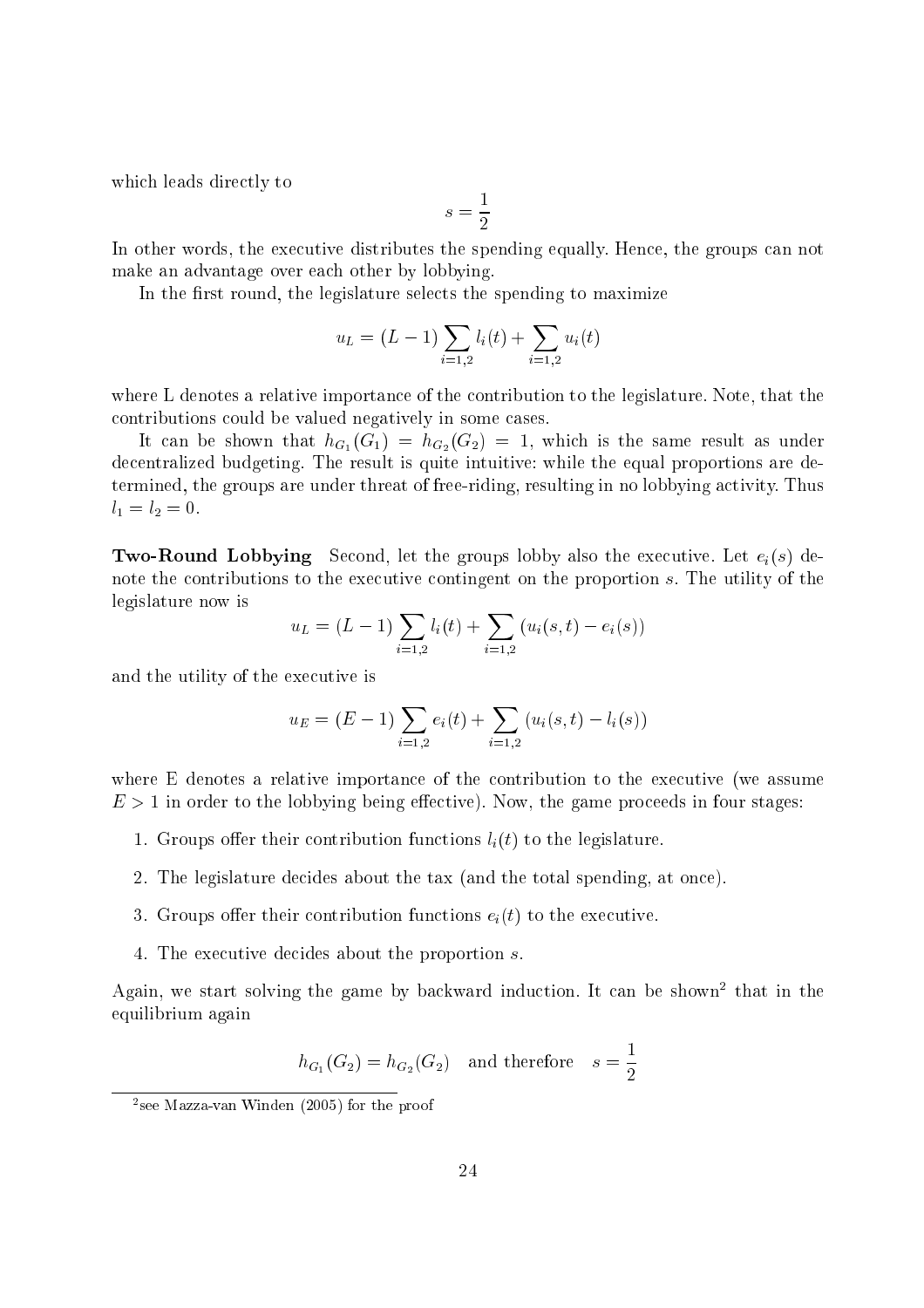onset is the straightforward consequence of the size of the size of the size of the size only only one of the size on the first round. In other words, to compare  $G_i^{\perp 2}$  and  $G_i^{\perp 2}$  and the complete the size of the expenditure under (lobbied) divided budget process) we only need to know what is the relation between the former  $t \rightarrow \infty$  and the tax rate (let us denote it  $t \rightarrow \infty$  ). decided in the first round of divided budget process, which we examine now. Mazza-van Winden show, that the result is:

$$
t^{*CEN+DIV} < t^{*CEN} \quad \text{and therefore} \quad G_i^{*CEN+DIV} < G_i^{*CEN} = G_i^{*DEC}
$$

This was the point of Mazza-van Winden. However, our goal is to determine effect of the power separation, rather than entralization. We ould easily obtain the result by combining findings of Persson-Tabellini (1994) and the just presented results of Mazza and van Winden.

Persson-Tabellini have shown that

$$
G_i^{*CEN} > G_i^{*DEC}
$$

under undivided budget process. (Note that the budget process division affects only the entralized budget, there is no point of studying separation in divided power pro
ess, as we model the groups as an individual decision-makers.)

Mazza-van Winden results are

$$
G_i^{*CEN+DIV} < G_i^{*DEC}
$$

under divided budget pro
ess. Combination gives

$$
G_i^{*CEN+DIV} < G_i^{*DEC} < G_i^{*CEN}
$$

In other words, we could expect lower lobbying activity pushing up the spending if we allow the legislature to set the spending (via the tax rate) before executive decides about the omposition of the budget.

The intuitive interpretation is that the lobbying groups do not waste their resour
es on lobbying the legislature (seeking to enlarge the total spending and fa
ing the free rider problem among the groups), but instead they lobby the executive (competitively seeking to enlarge the proportion addressed to themselves). The resulting equilibrium is, however, again symmetrical, due to symmetry of groups and their preferences.

#### Congressional Budget Process Model with Lob-3.2 bying

Examined introduction of additional budget control rules given to the legislature is close to adoption of The Congressional Budget and Impoundment Control Act of 1974 (CBA74). Before the CBA74, the budget was designed by piecemeal appropriations process with no constraining tools in operation. After the CBA74, the simplified process is: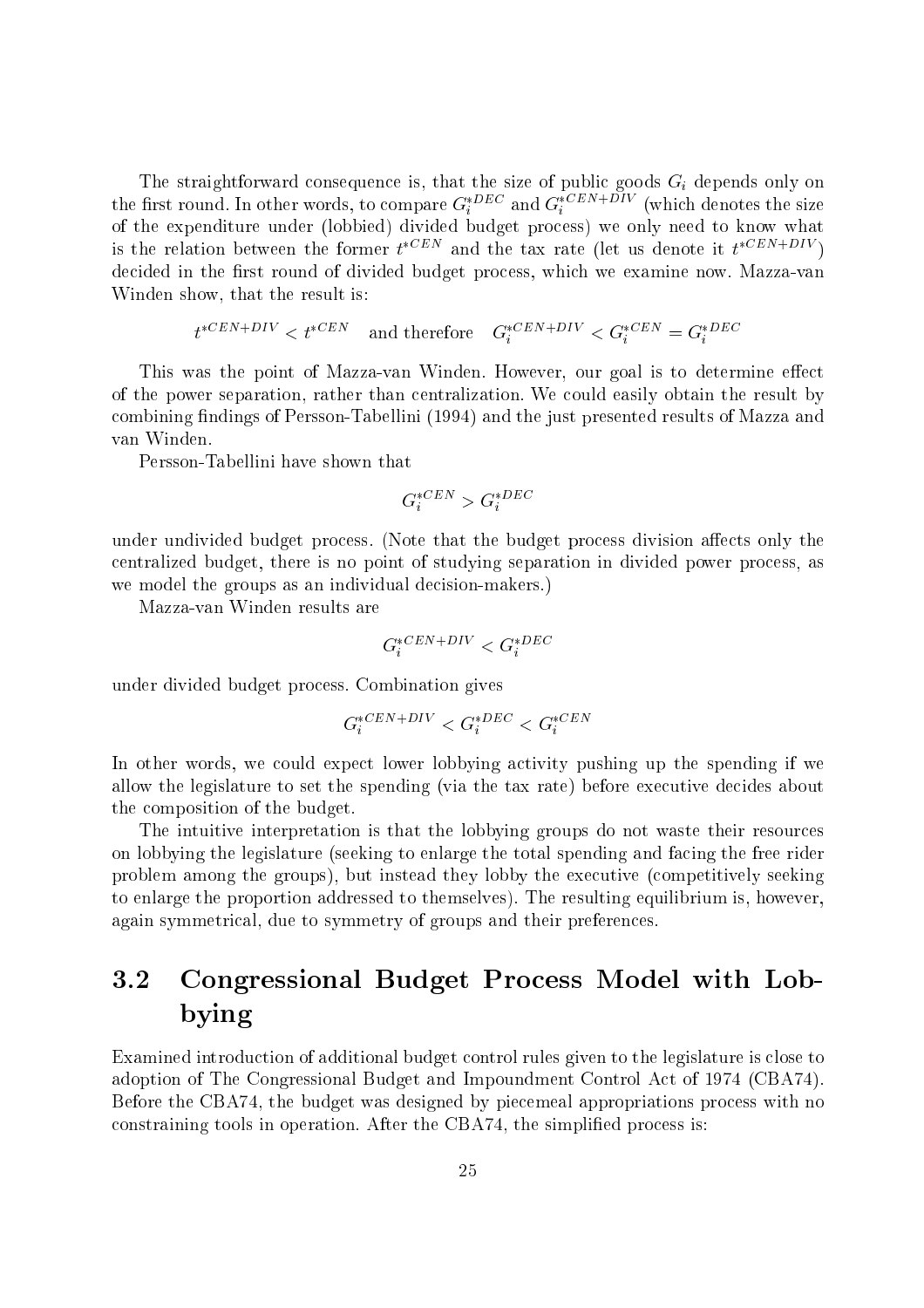- 1. President proposes a draft budget.
- 2. Budget Committee designs the budget resolution.
- 3. Appropriations Committee designs the budget.

Leaving the president aside (while his draft is only a non-binding recommendation), we have a separated top-down budgeting pro
ess as we have used it before. The Budget Committee has a very close role to the legislature and the Appropriations Committee to the executive (parti
ularly for example the ministry of nan
e). Dharmapala (2002) omes with a model (allowing the players to lobby the government) whi
h analyzes the impa
t of CBA74. The onsequen
es of CBA74 were already examined by Ferejohn-Krehbiel (1987) using the spatial model which we have presented before. Dharmapala's work represents another view of the problem: here the budget ommittee and the appropriations ommittee are modeled as a two independent players with unique utility functions, contrary to a spatial legislative bargaining model of Ferejohn and Krehbiel.

While our survey is not focused particularly on the congressional budgeting, we will onvert the model introdu
ed by Dharmapala (2002) to the legislature-exe
utive setting without loss of reality representation.

#### 3.2.1The Model

The framework of the model is a political economy with  $N$  identical districts, each populated by M individuals. Each of the individuals also belongs to  $(K + 1)$  categories, independent on the districts. The categories represent  $K$  interest groups and the additional one stands for individuals which are not involved in any of the groups. Let  $M_k$  denote the number of individuals belonging to interest group  $k \in \{1...K\}$  and  $M_I$  be a number of all individuals belonging to any of the interest groups.  $M_{-I} = M - M_I$ . Let  $I_k$  be a set of individuals in group k and I be a set of all individuals under any of the groups. The characteristic of an individual belonging to group  $k$  is, that she derives benefits from a subsidy for the group.

The aggregate utility of a district  $i$  is therefore

$$
W_i = \omega - t + u(G) + \sum_{k=1}^{K} m_k h_k(b_k)
$$

where  $\omega$  is a present wealth of a district i, t is a flat tax, G is an amount of broad public good which benefits all individuals.  $b_k$  is a narrow public good which benefits only members of group  $\kappa$ .  $m_k$  is a fraction  $\frac{1}{M_k}$ .  $u(G)$  is an increasing and concave function satisfying

$$
\lim_{G \to 0} u'(G) = \infty.
$$

 $h_k(b_k)$  is also an increasing and concave function satisfying

$$
\lim_{b_k\to 0}h'_k(b_k)=\infty \quad \forall k=1...K.
$$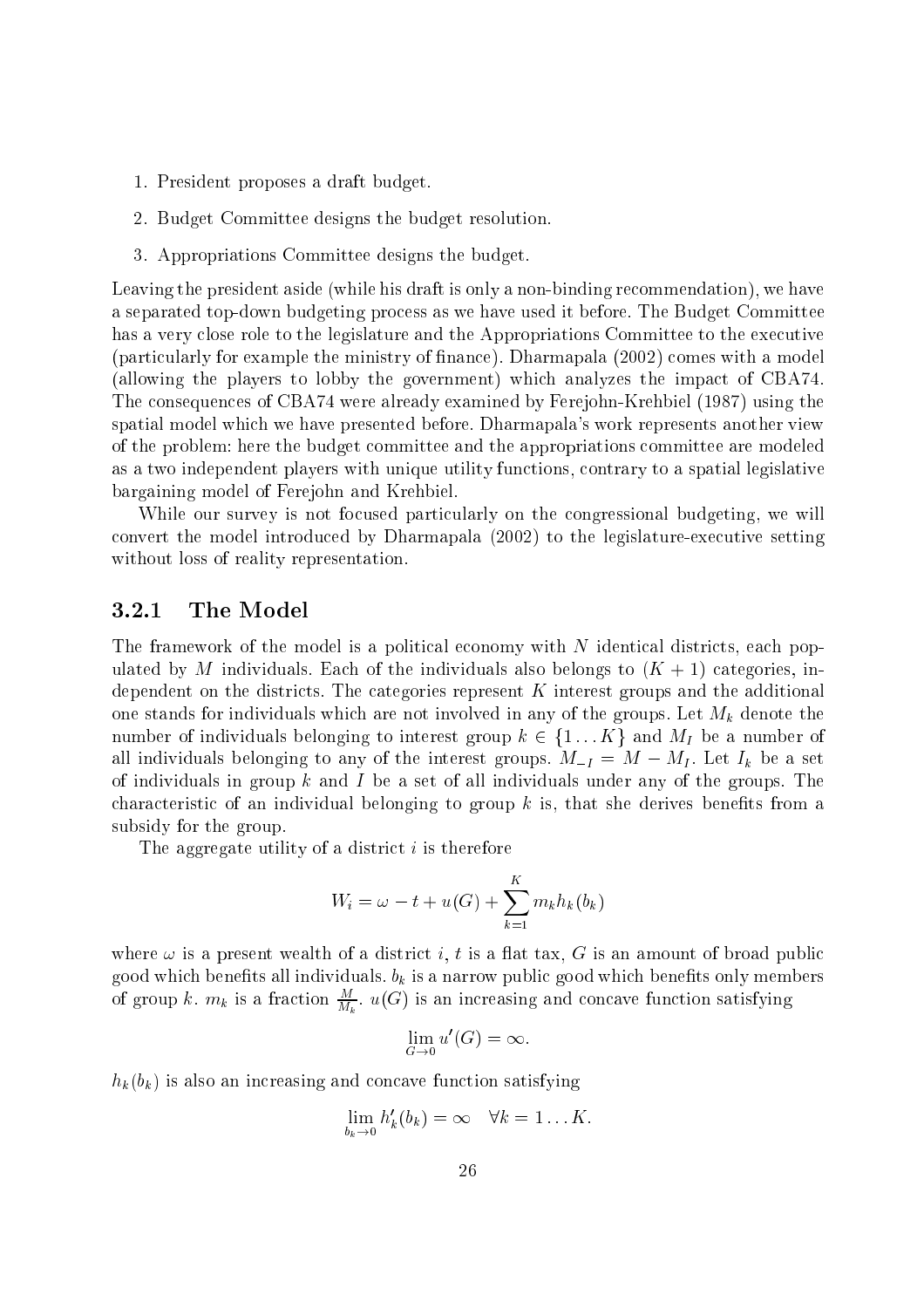The last assumption is constraining the budget to be balanced:

$$
G + \sum_{k=1}^{K} b_k \le Nt
$$

Socially Optimal Budget Since all the districts are identical, the social welfare optimization has the following shape

$$
\arg \max_{G, t, b_1 \dots b_k} \left( N(\omega - t + u(G) + \sum_{k=1}^K m_k h_k(b_k)) \right)
$$

subject to the balanced budget constraint. The optimization leads to

**Proposition 1** The socially optimal budget is  $\{G, G\}$ , where

$$
u'(G^*) = \frac{1}{N}
$$

and

$$
h_k'(b_k^*) = \frac{1}{Nm_k}
$$

which implicitly defines the socially optimal budget. The optimal total spending (equaling the sum of taxes) is

$$
S^* = G^* + \sum_{k=1}^K b_k^*
$$

The proof is simple: from the utility and the budget constraint we form a lagrangean function

$$
\Lambda = N(\omega - t + u(G) + \sum_{k=1}^{K} m_k h_k(b_k)) + \lambda (Nt - G - \sum_{k=1}^{K} b_k)
$$

where  $\lambda$  is a lagrangean multiplier. The proposition is then a straightforward result of the optimization.

However, the proposition could be proven verbally, using elementary economic logic:

- is in good collections where  $\alpha$  is public to produce the marginal the marginal solution of  $\alpha$ disutility from additional taxes.
- $\Omega$  utilities of the subsidies bk should be the subsidies bk should be the same.
- Marginal so
ial utility of the subsidies equals marginal so
ial disutility of additional taxes.

Above results give us a benchmark to categorize the effects of examined power separation.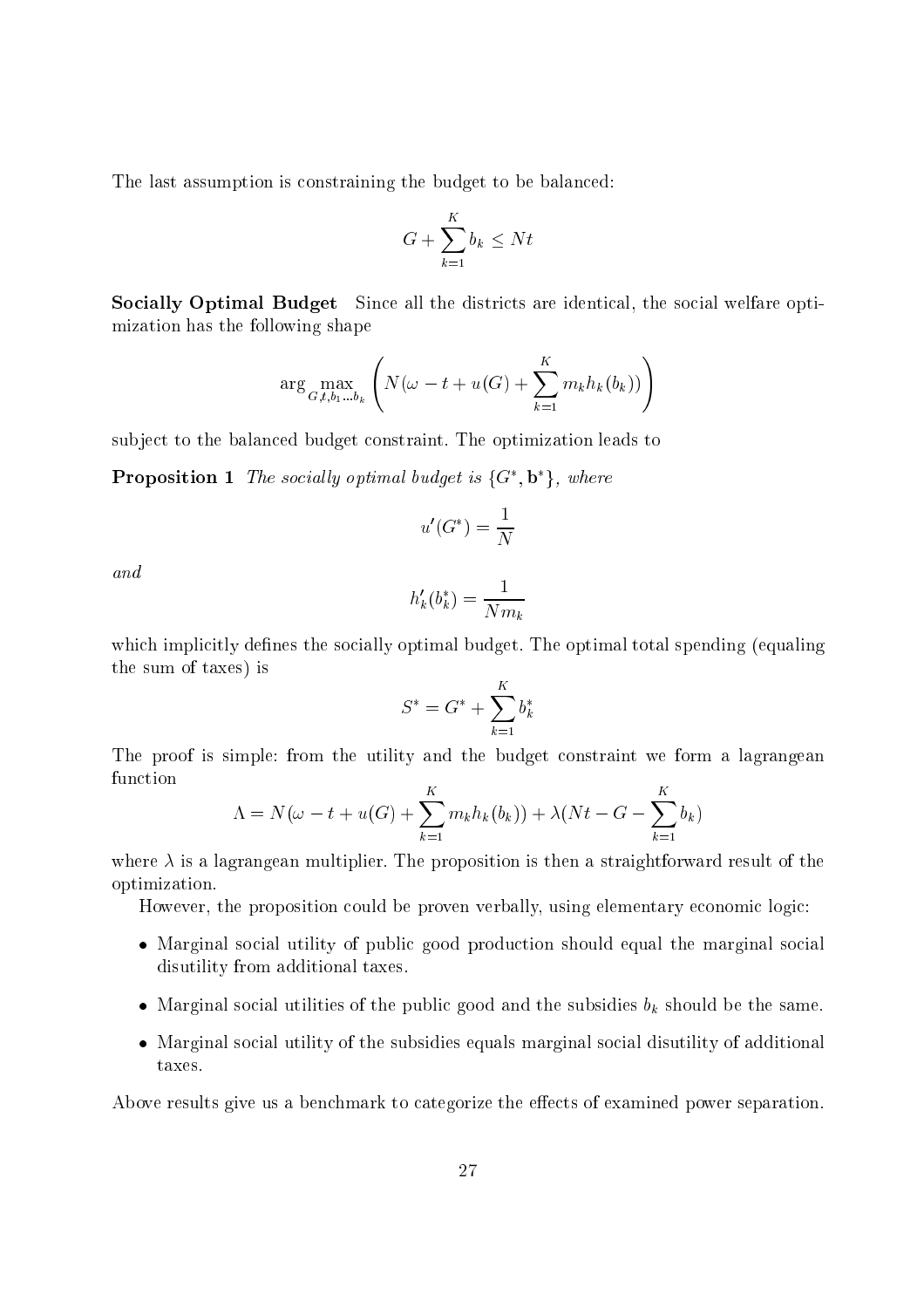**Institutional Setting** We assume N legislators, each representing one district. We distinguish between senior legislators and junior legislators. The senior legislators are determined by having some agenda-setting powers. The junior legislators have no other powers than voting on proposals. Therefore, they have no other in
entives than maximizing their district's utility. This could be explained as maximizing the probability of being reelected.

Therefore, each funior legislator votes for the proposition, if  $W^+ \geq W^-$ , where  $W^+$  is the wealth of the district if proposal passes and  $W$  . Is the wealth if the proposal is defeated on the hoor and the default budget  $\{G^-, D^+\}$  is adopted. The inequality (to ensure unique solution) could be explained by a small cost of voting against own district.

Also, the senior legislators prefer to submit proposals which do not fail. Again, we could explain this by a small cost of losing the proposal.

We assume a simple majority voting under a closed rule. In other words, no amendments or ommitments to logrolling bargains are allowed.

#### 3.2.2Undivided Budget Pro
ess with Lobbying

There is only one legislator with agenda-setting powers in the simple form of the budget process. We will call  $\lim E$  and treat  $\lim$  as the executive in our usual legislature-executive setting.  $E$  is a part of the whole legislature  $L$ . The game proceeds as follows.

- 1. E proposes a budget  $\{G, B\}$  fobbied by all interest groups  $k \in 1 \dots K$
- 2. L votes on the proposal by majority voting (under a closed rule). If the proposal passes,  $\{G^-, D^-\}$  is implemented, otherwise the default  $\{G^-, D^-\}$  is implemented.

The game could be solved by a backward induction. The last stage, where the junior regisfators vote for the proposal if  $W^+ \geq W^-$  is quite trivial and it could be rewritten as the "junior legislators participation constraint", denote it  $P$ . The executive thus proposes the budget to satisfy this onstraint, as a result of the ost of losing the proposal. Therefore, we just insert the constraint to the executive's optimization problem. P can be written as

$$
\omega - t + u(G) + \sum_{k=1}^{K} m_k h_k(b_k) \ge W^D
$$

We suppose that the executive is lobbied by all interest groups while deciding about the budget proposal. The new exe
utive's utility fun
tion is a simple addition of the represented district wealth and a sum of utilities of all groups which lobby her:

$$
W + \sum_{k=1}^{K} m_k(\omega - t + u(G) + h_k(b_k))
$$

subject to the budget constraint and the participation  $P$  constraint.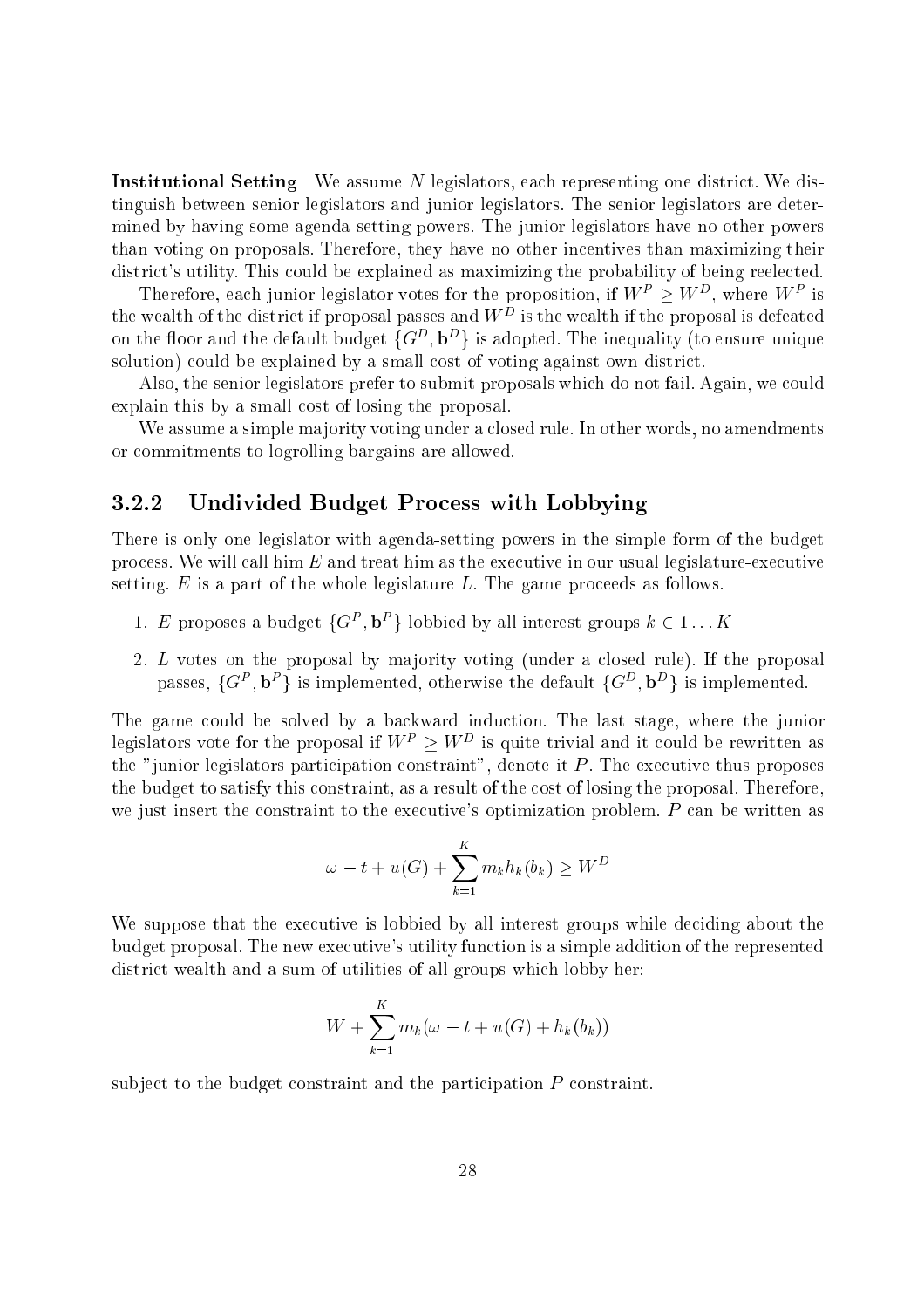**Proposition 2** Under the unaivaged budget process, the equilibrium budget  $\{G, D\}$  is implicitly defined by

$$
u'(G^*) = \frac{1}{N}
$$

and

$$
h'_{k}(b_{k}^{0}) = \frac{1 + m_{I} + \mu}{(2 + \mu)Nm_{k}}
$$

where  $\mu$  is a lagrangean multiplier for the participation constraint  $P$ :

$$
\Lambda = (1 + m_I)(\omega - t + u(G)) + 2\sum_{k=1}^{K} m_k h_k(b_k) + \lambda(Nt - G - \sum_{k=1}^{K} b_k)
$$
  

$$
+ \mu(\omega - t + u(G) + \sum_{k=1}^{K} m_k h_k(b_k) - W^D)
$$

We will not prove the proposition exactly. However, it is only a straightforward consequence of the lagrangean optimization.

As might be obvious from the proposition, the core results depend on the participation constraint P (if it is binding or not, i.e. if  $\mu > 0$  or  $\mu = 0$ , respectively), which further depends on the size of the default,  $W^-$ .

Let  $\{G_-, D_-\}$  denote an optimal choice for the executive if  $F$  does not bind.

If  $W^-$  is such that P does not bind,  $\mu = 0$  and  $v_k = v_k > v_k$   $\forall \kappa = 1...K$ . Otherwise,  $\mu > 0$  and  $v^- > v_k^- \geq v_k$  vk = 1...A.  $v_k^- = v_k$  only if  $W^+ = W^-$  . Consequently, the total spending omparison shows that

 $S^- > S$  if P does not bind.  $S^-$  is thus implemented.

 $S \supseteq S \supseteq S$  if P does bind. S° is thus implemented.

In other words, the public good is on the level of our socially optimal benchmark under the undivided budget pro
ess. On the other side, the subsidies are overoptimal (ex
ept from theoretic case where  $W^+ = W$  and P does bind). The total spending therefore exceeds the social optimum benchmark in most cases. This could be explained by the lobbying incentives. The interest groups lobby to increase amount of subsidies, as they bear only a fraction of the costs. Conversely, they have no incentives to increase the public good, as it is nationwide optimal.

#### 3.2.3Divided Budget Pro
ess with Lobbying

Now we will introdu
e a se
ond agenda-setting legislator. We will all her the budget committee and denote  $B$ .  $B$  has the power to propose a budget cap before  $E$  designs the budget. The interest groups will now have a possibility to lobby both agenda-setters.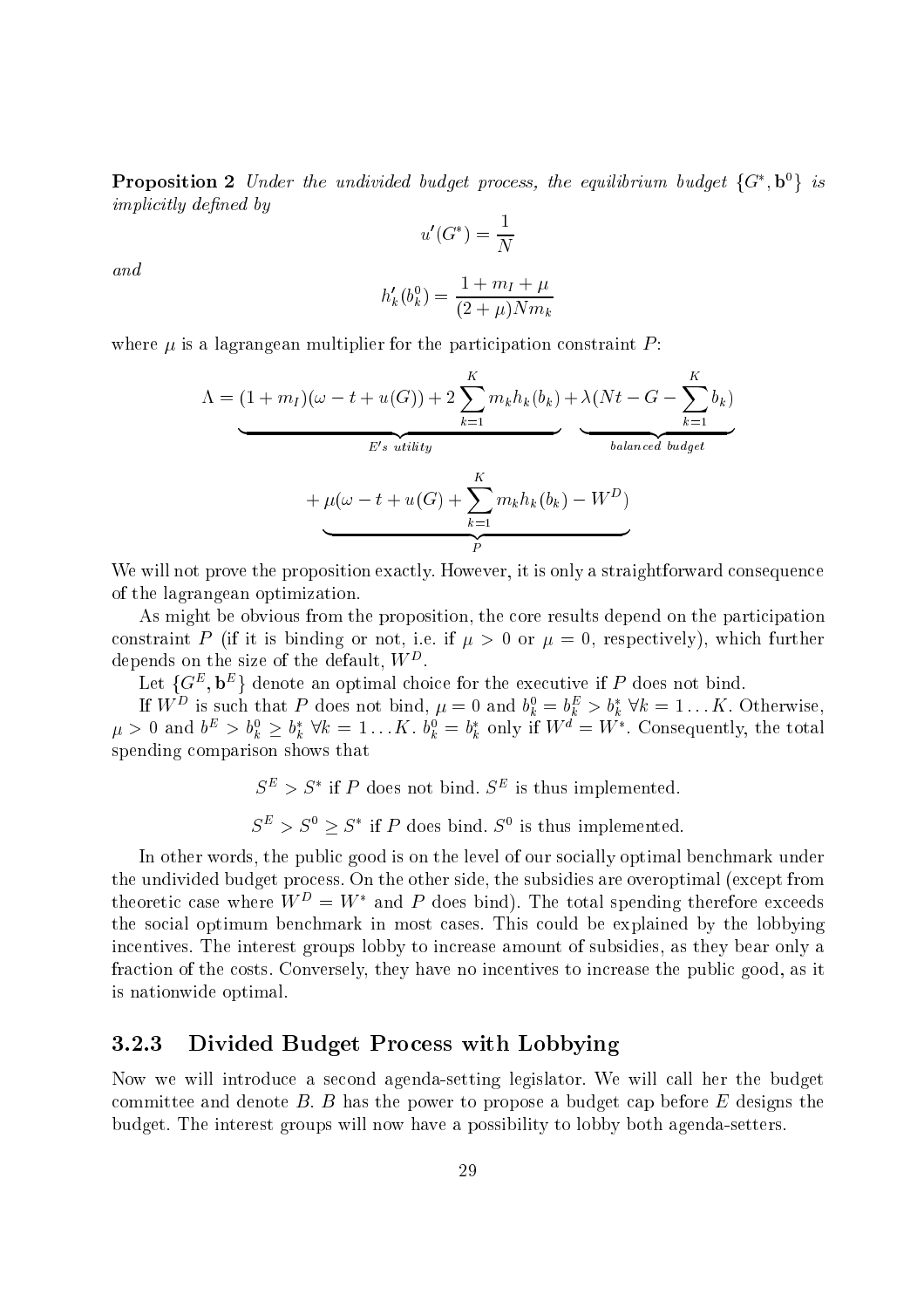If the agenda-setting legislators were lobbied as in the first case (by the same amount from all identi
al groups, now ontributed to both legislators) the result would be the same, as both legislators share the same preferen
es over the budget size and distribution. Furthermore, in this setting the groups would be assumed to split their lobbying expenses equally among  $E$  and  $B$ , which we consider oversimplifying. What we want to study is how the budget process separation will influence the lobbying behavior and subsequently the budget itself. Thereby, we leave the players some discretion in targeting the lobbying.

Let  $y_k$  be a fixed "lobbying fund" of group k. Next, let  $\gamma_k \in [0,1]$  be a fraction of  $y_k$ devoted to E. Thus,  $(1 - \gamma_k)y_k$  is devoted to B.

The game proceeds as follows.

- 1. Each group k chooses its  $\gamma_k$ .
- 2. *B* proposes the budget cap, lobbied by the interest groups.
- 3. L votes on the proposal. If the proposal passes,  $E$  has to accept this constraint (we denote it  $S$  ) in the budget proposal. Otherwise, the process is the same as in previous ase.
- $4.$  E proposes the budget  $\{G^{\ast}, D^{\ast}\}$ , lobbied by the interest groups
- 5. <sup>L</sup> votes on the proposal by ma jority voting (under a losed rule). If the proposal passes,  $\{G^-, D^-\}$  is implemented, otherwise the default  $\{G^-, D^-\}$  is implemented.

For simplicity we assume that the budget cap, if adopted, is binding. There would be no reason for introducing not-binding constraint. To split ties, we further suppose that if the junior legislators are indifferent between voting yes or no while approving the budget ap, they vote yes.

We solve the game by backward induction again. To formalize  $E$ 's optimization, we form a lagrangean fun
tion:

$$
\Lambda = \underbrace{(1 + \sum_{k=1}^{K} \gamma_k y_k)(\omega - t + u(G)) + \sum_{k=1}^{K} (1 + \gamma_k y_k) m_k h_k(b_k) + \lambda (Nt - G - \sum_{k=1}^{K} b_k)}_{E's \text{ utility}} + \mu(\omega - t + u(G) + \sum_{k=1}^{K} m_k h_k(b_k) - W^D) + \rho(S^B - G - \sum_{k=1}^{K} b_k)}_{budget \text{ } cap}
$$

The optimization implicitly determines E's best response functions contingent on  $S<sup>B</sup>$  and  $\gamma_k$ : G+(S<sup>-</sup>,  $\gamma_k$ ), **b**+(S<sup>-</sup>,  $\gamma_k$ ) and t+(S<sup>-</sup>,  $\gamma_k$ ). In the first stage, B faces these best response fun
tions: she maximizes her utility

$$
\arg\max_{S^B} \left( (1 + \sum_{k=1}^K (1 - \gamma_k) y_k)(\omega - t^+(S^B, \gamma_k) + u(G^+(S^B, \gamma_k))) + \sum_{k=1}^K (1 + (1 - \gamma_k) y_k) m_k h_k(b_k^+(S^B, \gamma_k)) \right)
$$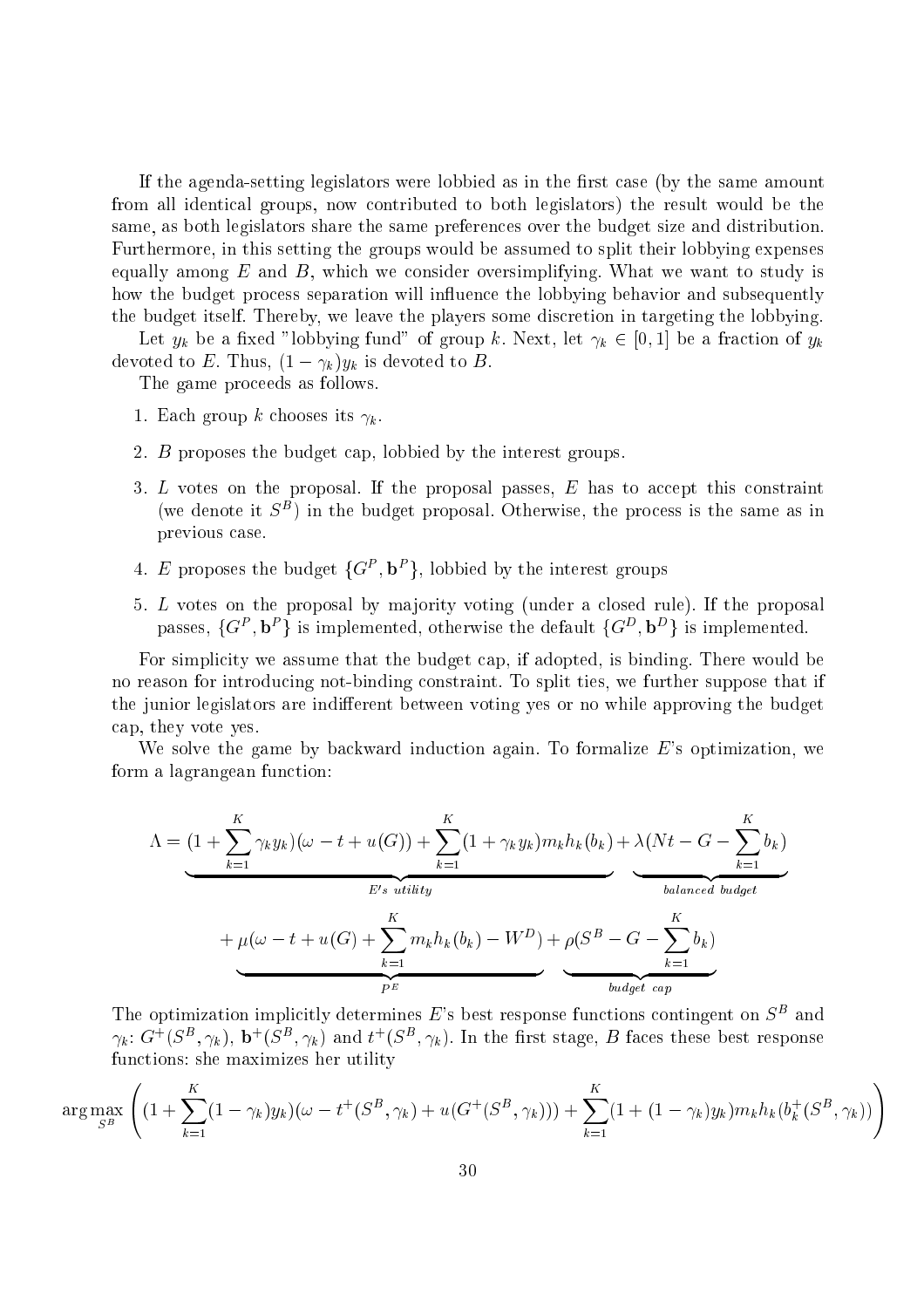subject to the participation constraint  $W \to W$  , which we now denote  $P$  , as it is faced by  $D$ . The former participation constraint faced by  $E$  we denoted analogously  $F$  .

B's optimization gives best response function  $S^{B+}(\gamma_k)$ , contingent on  $\gamma_k$ . This best response function is finally faced by the interest groups, which select  $\gamma_k$ s to

$$
\arg \max_{\gamma_k} \ m_k \ (\omega - t^+(S^{B+}, \gamma_k) + u(G^+(S^{B+}, \gamma_k)) + h_k(b_k^+(S^{B+}, \gamma_k)))
$$

**Proposition 3** Suppose that **K** is sufficiently large.When  $\{G^-, D^-\} \neq \{G^-, D^-\}$ , the equilibrium is

- 1. All interest groups k selects  $\gamma_k = 1 \quad \forall k = 1...K$ .
- z. D proposes  $5^- \leq 5^-$ .
- 3. The proposal is ena
ted.
- 4. E proposes a buaget  $\{G^-, D^-\}$ , subject to the buaget cap  $S^-$ , where  $G^-\leq G^-$  and  $\theta_k < \theta_k$   $\forall \kappa = 1 \ldots N$ .
- 5. The proposal passes unanimously.

when  $G^-$ ,  $D^ \uparrow$   $=$   $G^-$ ,  $D^ \uparrow$ , following stages are all event.

- z.  $D$  proposes any non-binaing  $D$ .
- 4. E proposes  $\{G, D\}$ .

Therefore, when the number of pressure groups is sufficiently large, each focuses its whole lobbying activity on  $E$ , leaving  $B$ 's decision over the budget cap unaffected.

As the proof involves lot of algebra, we will not present it here and ask the reader to see Dharmapala (2002) if interested.

However, the result is reasonable: as in previous model, a free rider problem emerges among the interest groups in lobbying. While lobbying B, a small increase in  $\gamma_k$  leads only to minimal increase in welfare, conversely when the groups focus on  $E$ , they are able to increase their subsidies far more effectively. Therefore, the interest groups set  $\gamma_k = 1 \forall k$ . As  $D$  is not lobbied, he or she selects binding  $D\equiv$  to constrain lobbied executive, whose incentive is to rise the total expenditures as a result of the lobbying. However, the cap should fulfill the participation constraint.

As the executive has an enforceable constraint on his or her spending decision, she will propose both lower  $G^P$  and  $b_k^P$  (compared to it's unconstrained optimum), due to rising and concave utilities from both narrow  $(b_k)$  and broad  $(G)$  public good. In addition, we should still remember that  $E$  has to fulfill the participation constraint.

The unconstrained optimum of the executive would lead to underoptimal  $G$  and overoptimal  $b_k$ , as the interest groups would internalize only fraction of the tax costs of rise in  $v_k$  and the whole costs of rise in  $\alpha$ . Now the  $\alpha$  - under the budget cap is even lower that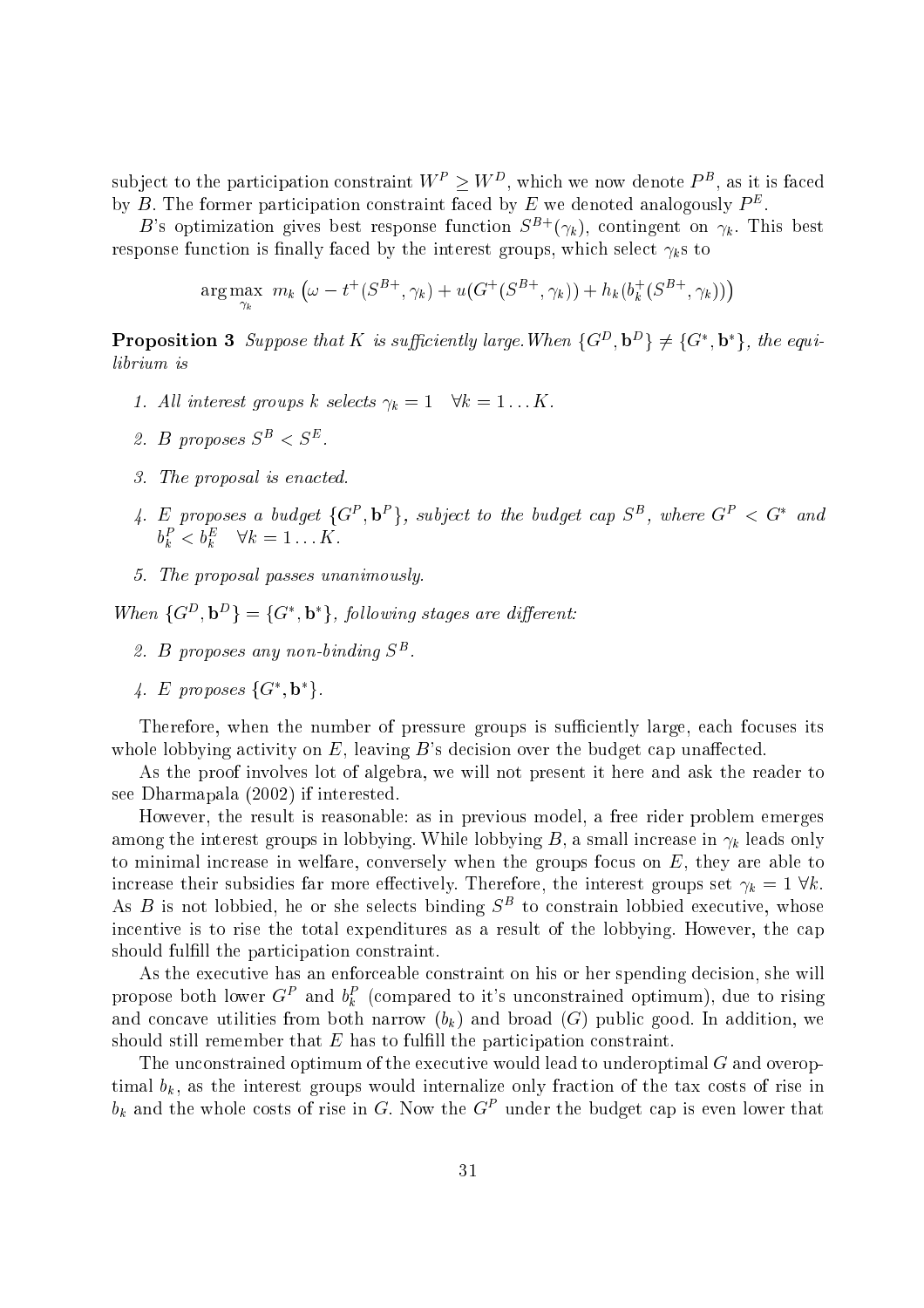the latter underoptimum, while the joint effect (relative to the social optimum) on  $b_k$  is nontrivial.

And finally, if the default equaled the social optimum, the not-lobbied legislature would definitely select not-binding budget cap, as he or she anticipates that the execute would not dare to deviate from the social optimum (the participation constraint would not be satisfied and the proposal would be defeated).

From the propositions above we could derive the crucial result of our analysis: the total spending is larger under the undivided budget pro
ess with respe
t to the divided budget pro
ess. If the legislature has powers to onstrain the spending, lobbying in
entives are restrained to affect distribution prior to increase total spending.

From this scope of view the results confirm these of Mazza-van Winden in the previous section. Separation of powers causes the lobbying incentives to shift from the total budget increasing to distribution of the amount. Dharmapala (2002) further shows that general publi good is underprovided and narrow publi goods, whi
h benet only members of parti
ular interest group, are overprovided if we onsider lobbying interest groups.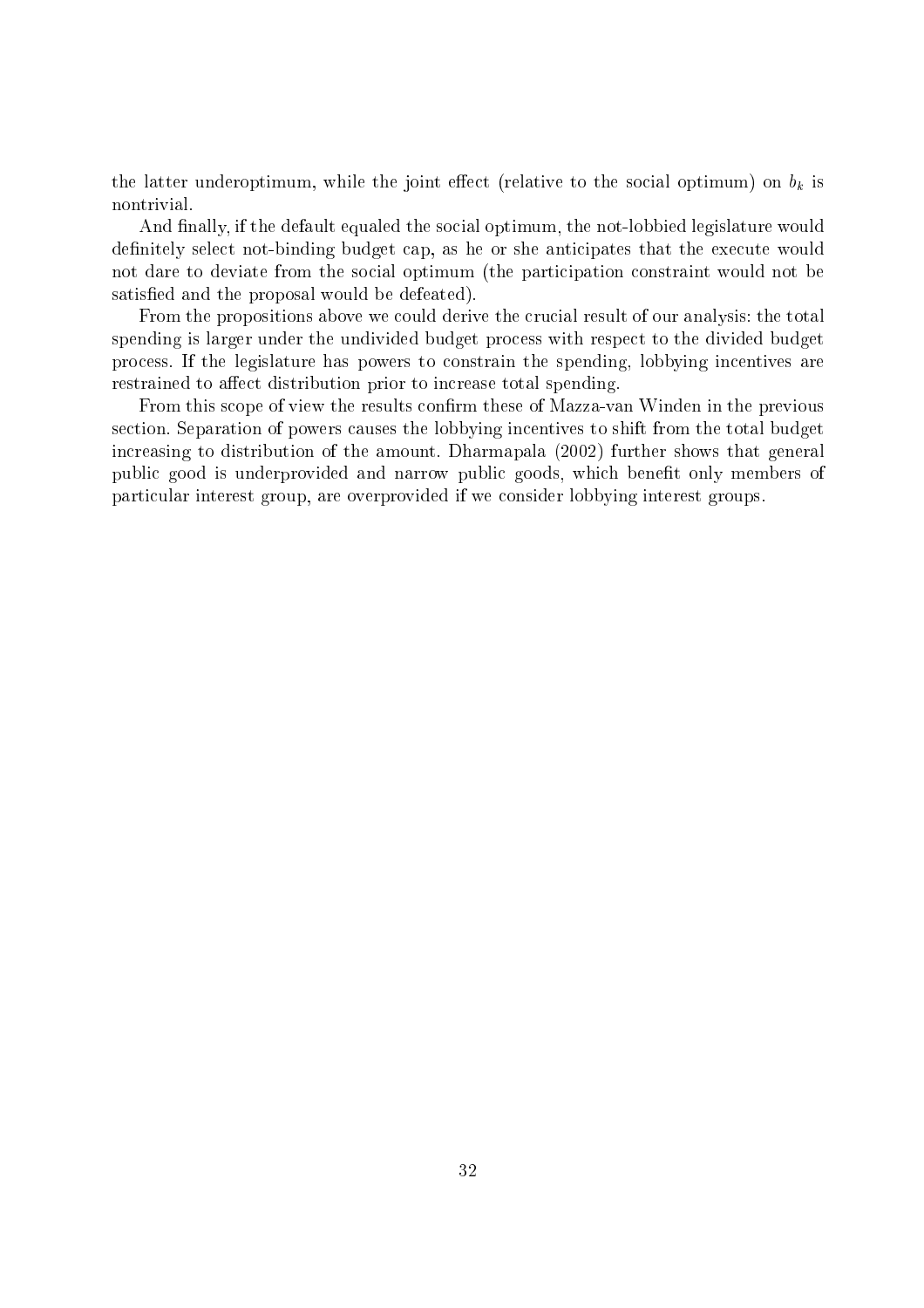## Chapter 4 Chapter 4 Chapter 4 Chapter 4 Chapter 4 Chapter 4 Chapter 4 Chapter 4 Chapter 4 Chapter 4 Chapter 4 Ee
t: Mitigated Politi
al Rents

"Politi
s have no relation to morals."

-Niccolo Macchiavelli

In this chapter, we use a model introduced by Persson and Tabellini (2000). This model differs from the former ones by introducing a reelection problem. Before, we have never focused on the incentive to stay in function. If we seek to set our models as realistic as possible, we ould no longer ignore this feature.

Additionally, we will allow the legislators to extract some political rent, however, under threat of not being reele
ted. Politi
al rent is also a phenomena whi
h we ould not neglect. Despite usually not being explicit, the effects of some form of political rent are far from being insignificant. Political rent could take form of various preferential treatments, leisure a
tivities or holiday sponsoring, heap residen
e, granted positions in state-owned enterprises or public institutions, etc. The political rent is definitely present. However, the rent extraction could be costly. Thereby we include an arbitrary coefficient measuring this transaction costs.

We will show that additional legislature powers (again represented by budget process separation-decision over total spending foregoes decision over the budget distribution) lead to tougher political competition, accompanied by lower political rents. Also, the taxation (equaling total spending) will be lower, with underprovided publi good and mitigated redistribution.

## 4.1 Budget Process with Reelection Problem and Politi
al Rents

First, we examine the basic case where the decision over total spending and budget distribution are arried out in a single moment. Also, there is only a one agenda-setting legislator (
hosen by the nature), whi
h proposes both jointly. This represents a ommon one-round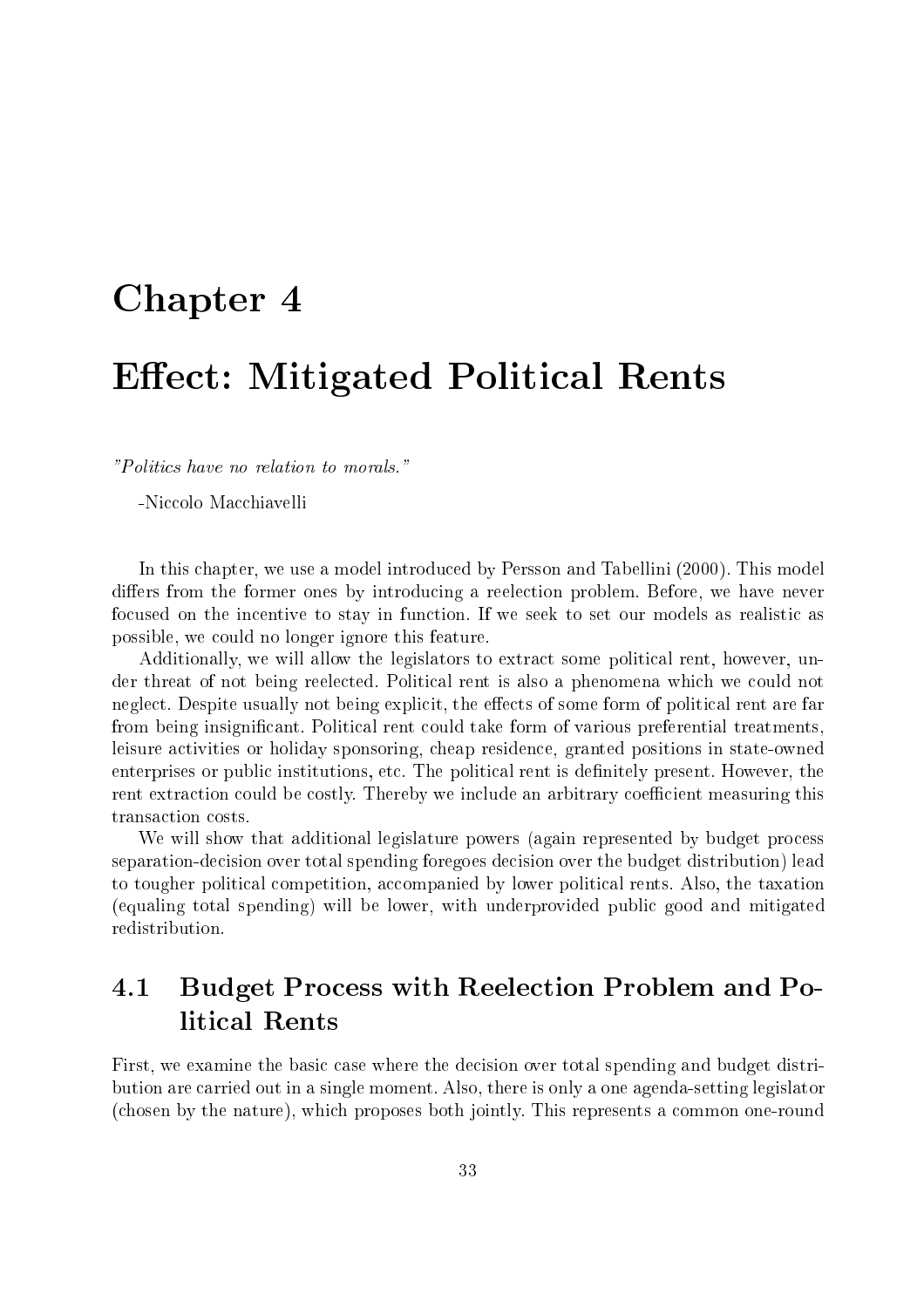budget pro
ess with the exe
utive as the agenda-setter. Se
ond, we examine the budget process separation. In this case, first agenda-setting legislator (the legislative committee with option to set total spending prior to the budget approval) proposes the spending level and the voting is held. Subsequently, the second agenda-setter (the executive designing the budget) proposes the budget and the relevant voting is held. Third, we will discuss the results and compare with the social optimum benchmark.

#### 4.1.1Simple Budget Pro
ess Case

Let the setting be as follows:  $J = 1, 2, 3$  denotes a set of districts, each represented by appropriate legislator from the set  $l$  (we assume majoritarian voting system). Assume utility fun
tion:

$$
W^{J} = c^{J} + H(g) = y - \tau + f^{J} + H(g)
$$

where  $c^{\perp}$  denotes private consumption, g is amount of public expenditures, and  $H(q)$  let be concave and increasing function evaluating utility from public good q. Then  $\eta$  denotes income, 7 denotes taxation and mially f - stands for transfers addressed to members of group  $J$ . Please note that there is no difference between expressing individual utility and aggregate utility of group  $J$  as long as all members of every  $J$  are identical. For simplicity we use the aggregate one. Further assume political rent  $r_l$ , which is included in the budget:

$$
\sum_{J} \tau = g + \sum_{J} f^{J} + \sum_{l} r_{l} = g + f + r \tag{4.1}
$$

where  $f$  denotes aggregate transfers and  $r$  denotes aggregate political rents. The political utility fun
tion an be written as:

$$
v_l = \gamma r_l + p_l R
$$

where  $1 - \gamma$  could be expressed as transaction cost,  $p_l$  denotes probability of being reelected and  $R$  expresses universal value of the reelection. The game is set as follows:

- 1. Nature randomly selects agenda-setter a from the set l
- $\,$  z. voters publish their reelection strategies  $\omega^{\perp}$  (we assume coordinated voters in each district, however competing between districts)
- 3. Agenda-setter  $a$  (the executive) proposes the whole policy vector  $q$
- 4. Legislature votes on the proposal
- 5. Ele
tions are held

The reelection strategies are set via  $p_l$ :

$$
p_l = \begin{cases} 1 & \text{if } W^J(\mathbf{q}) \ge \varpi^J \\ 0 & \text{otherwise} \end{cases}
$$
 (4.2)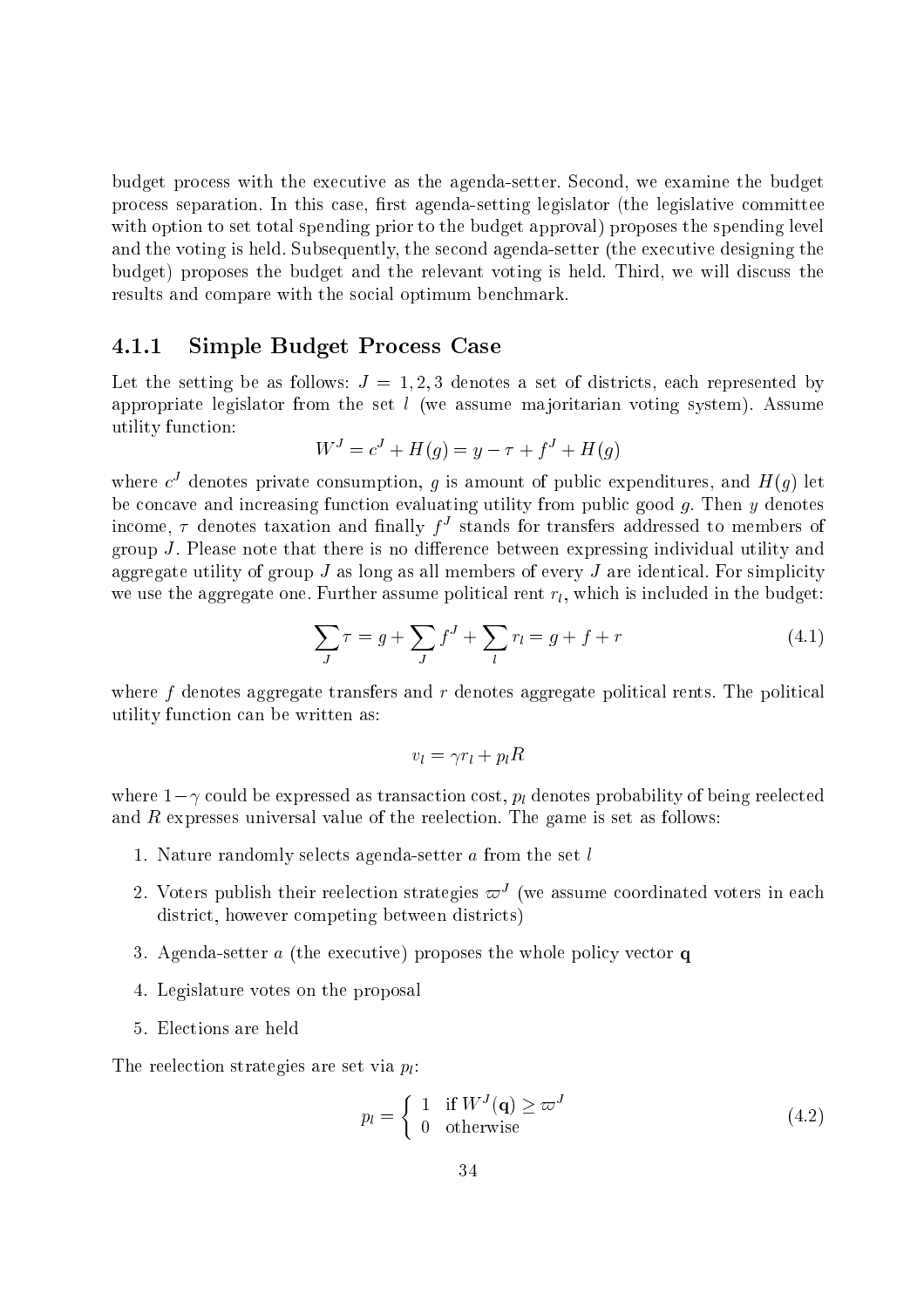where  $\omega$  -denotes the optimal -reservation utilities -, the minimal utilities needed to reelect the legislator.

If a's proposal does not pass, a default policy  $\bar{p}$  :  $q = f^J = 0$ ,  $\tau = r^l = \bar{r}$  is implemented. The solution to the game is:

$$
rS = 3y - \frac{R}{\gamma} - \bar{r}
$$
  
\n
$$
\tauS = y
$$
  
\n
$$
gS = Hg-1(1)(\text{subscript denotes a derivative})
$$
  
\n
$$
faS = \frac{R}{\gamma} + \bar{r} - gS > 0, fJS = 0 \text{ for } J \neq a
$$
  
\n
$$
\varpiaS = H(gS) + faS, \varpiJS = H(gS) \text{ for } J \neq a
$$
  
\nAll politicians are reelected.

where superscript S denotes simple budget process.

We will not prove the proposition exactly. Instead, we will explain the logic.

#### Basi ideas of the proof

- 1.  $f^* = 0$  for  $J \neq a$ . Let  $J = m$  be the second district in coalition with a and  $J = n$  be the one excluded from the coalition. Then it is obvious that  $r = 1 = 0$ , otherwise  $a$ would do better by increasing  $r^*$  instead. Furthermore, the districts  $m, n$  are playing Bertrand: Each district has an incentive to overbid the rival by setting lower  $\varpi$  up to the point where  $t^m \equiv t^m \equiv 0$ . The explicit value is  $\omega^m \equiv \omega^m \equiv y^m = \eta + \pi(q)$ .
- 2.  $r \geq 3y \frac{1}{\gamma} r$ . First, a would never offer m more than max $[0, r_m]$ , where  $r_m$  is such that

$$
\gamma r_m + R = \gamma \bar{r}
$$

At this point,  $m$  is indifferent between voting no, loosing the election and obtaining default payment and voting yes and being reelected. For simplicity suppose this  $r_m \leq 0$ . Second, a would prefer being reelected if

$$
\gamma r_a + R \ge \gamma (3y - \bar{r}).
$$

Note that on the left side  $g = f = 0$ , while a does not care about his voters in this ase. Rearrange to obtain

$$
r = r_a \ge 3y - \frac{R}{\gamma} - \bar{r}.\tag{4.3}
$$

Persson-Tabellini (2000) argues that this is a sufficient voting rule: If the legislators would not be reappointed, they would allocate all resources to themselves, leaving the voters with minimal utility. Therefore both  $a$  and  $m$  are reelected satisfiying 4.3. Consequently, a would set the policy to reach the equality in 4.3, which maximizes his payoff while still being reelected.

3.  $\tau = y$  as a result of allocation of all disposable resources to  $r_a$ .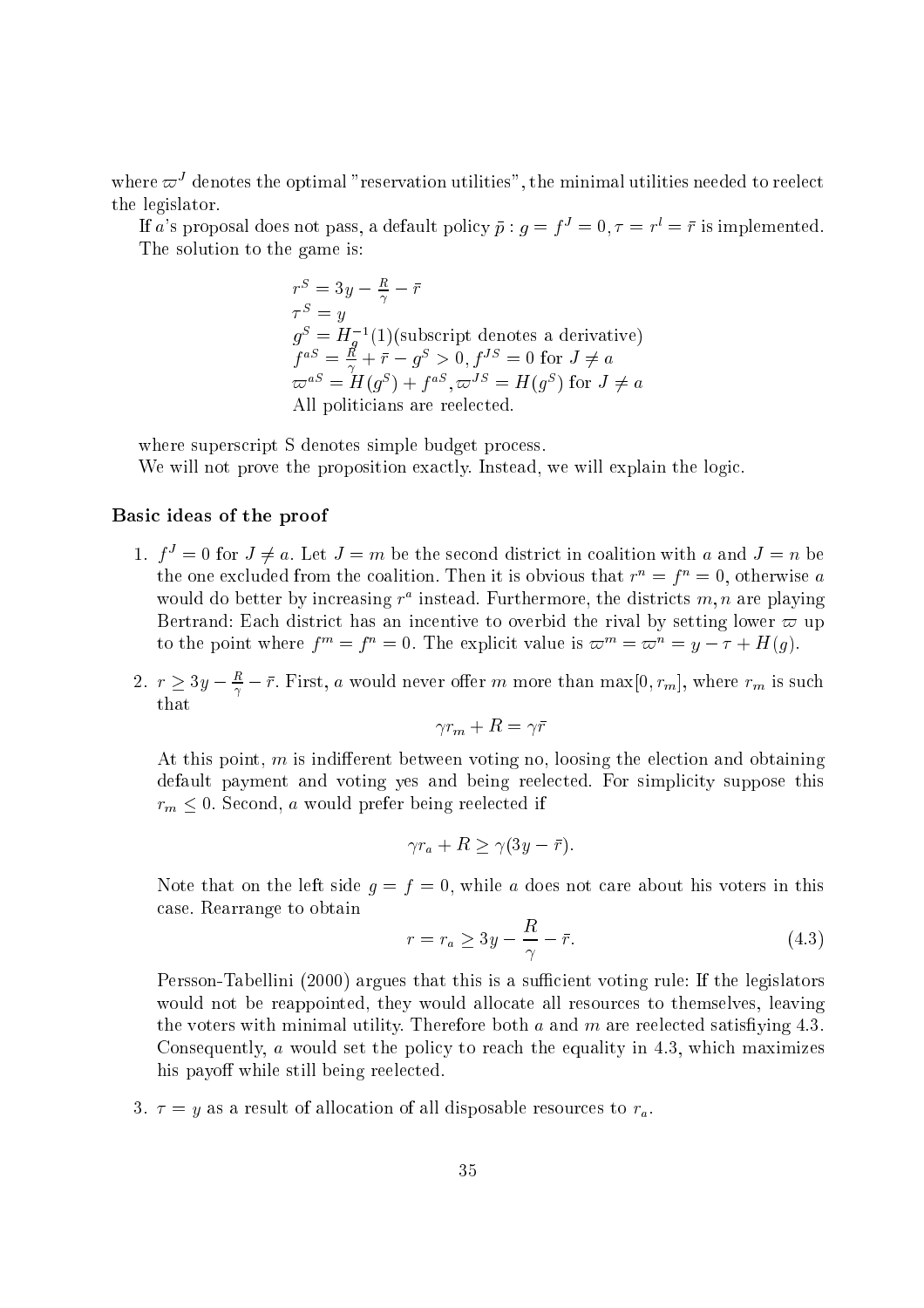4. Now we an omplete the equilibrium: maximization of <sup>a</sup>'s voters utility

argmax  $|f + y - \tau + H(g)|$  leads to  $g = g^* = H_g(1)$ .

Combination of 4.1 and 4.3 gives us

$$
3(\tau - y) + \frac{R}{\gamma} + \bar{r} \ge f + g,
$$

which together with  $\tau = y$  leads to  $f = f^* = \frac{1}{\gamma} + r - g$  and maily  $r = r^* = 3y - \frac{1}{\gamma} - r$ . Inserting these results in voter's utility function we obtain results for  $\varpi$ .

#### Separated Budget Pro
ess Case

In this section we allow the legislature to determine the budget size first. The proposal of the total spending is made by another agenda-setting legislator  $a<sub>\tau</sub>$  and approved (or not) prior to the budget distribution proposal and voting.

The game is set as follows:

- 1. Nature randomly selects two different agenda-setters:  $a<sub>\tau</sub>$  (the one who decides on taxation and therefore on the expenditure constraint) and  $a<sub>q</sub>$  (the one who decides on allo
ation of disposable resour
es).
- $\,$  2. Voters publish their reelection strategies  $\omega^{\pm}$  (again we assume coordinated voters in each district, however competing between districts).
- 3. Agenda-setter  $a_{\tau}$  (the legislative committee) proposes a tax rate  $\tau$ .
- 4. Congress votes on the proposal. (if the proposal is rejected, the default tax rate  $\bar{\tau}$  is imposed)
- $5.$  Agenda-setter  $a_g$  (the executive) proposes allocation of expenditures (size of  $g, f^*$ and  $r_l$ ).
- 6. Congress votes on the proposal. (if the proposal is rejected, the default allocation is  $g = 0, r_l = r, f = 7 - r$
- 7. Ele
tions are held.

We solve the game again using a backward induction. In the second phase,  $a_g$  again seeks support of the cheapest coalition partner. The cost of the partner is determined by the reservation utility  $\omega$  , set by the district itself. Therefore, the districts again become involved in Bertrand competition, pushing the  $\omega$  -down to level where  $f_- = 0$  (  $\forall J \neq a_a$ . The reason is simple: while paying taxes anyway, the districts prefer to get any transfers, how tiny it might be.

<sup>1</sup> For more detailed treatment see Persson and Tabellini (2000), hapter 10.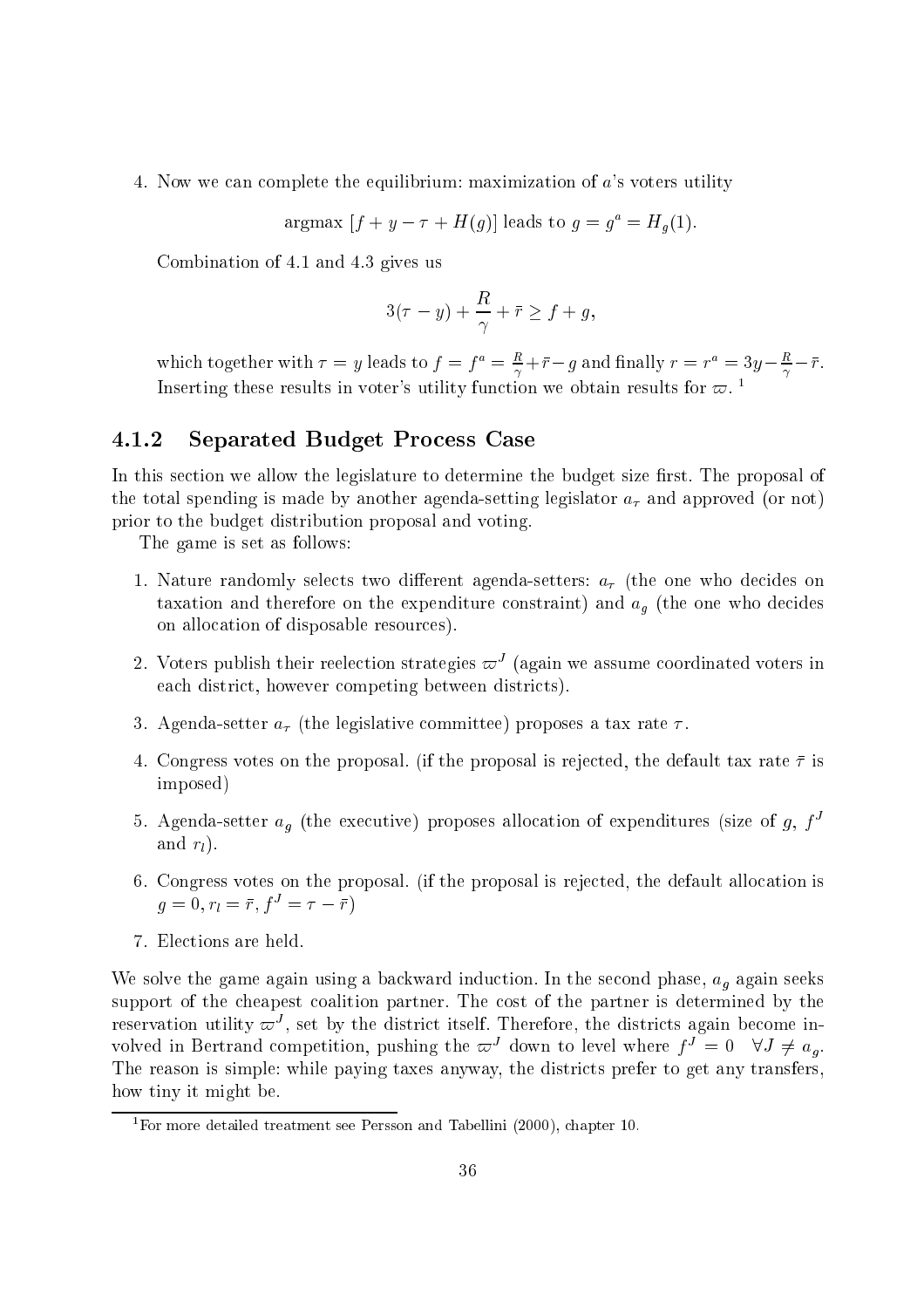As a result,  $a_g$  has a full discretion in appropriating remaining funds. She will do it by simple utility optimization, which leads to public good underprovision. The exact equilibrium is  $g^{\perp} = H_{g}^{-}(1)$  (the superscript  $D$  denotes divided budget process).

Maximum rent, which could  $a_{q}$  extract, is equal  $3\tau$ . If she needs to pay additional coalition partner, she has to offer him more than default  $\bar{r}$ . Thus, she comes out with a payoff  $\gamma(3\tau - \bar{r})$ . Another possibility is to satisfy the voters. Assume that  $\gamma \bar{r} \leq R$ : it is better to be reele
ted with no rents than losing the vote and ash in the default rent. Moreover, remember that the reservation utilities of other districts are pushed to the minimum, demanding no transfers. Thus, there is no point for  $a<sub>q</sub>$  to give any rents nor additional transfers to the coalition partner. Combining above results we get constraint on rents: --

$$
r^D \ge \max\left[3\tau - \frac{R}{\gamma} - \bar{r}, 0\right]
$$

Next, we would examine decision process of agenda-setter  $a_{\tau}$ . The logic is simple: as the relevant district receives no subsidies, the voters want the spending to be minimal, but still covering  $g<sup>D</sup>$  as defined above. Therefore, the best outcome for the voters comes when  $\tau = \frac{g^D}{3}$  with  $f = r = 0$ . This situation suits the above minimum rent constraint, as  $g^2 \leq \frac{1}{\gamma}$ . Consequently,  $a_{\tau}$  will make up with  $r = 0$ . Note that interests of  $a_{\tau}$  are the same with the interests of it's district, as  $a_{\tau}$  is not a residual claimant.

Moreover, to show that the legislators will seek reelection, realize that  $a_q$  would not offer  $a_{\tau}$  more than  $\gamma \bar{r}$ . Recalling that  $R > \gamma \bar{r}$ , it is optimal for  $a_{\tau}$  to please her voters and set the above minimal tax rate.

Finally, the voters in  $a_g$  have to settle for this tax rate, as making an excessive demand on their legislator would trigger breakdown and cause maximum rents. Appropriate reservation utilities are  $\varpi^J = y + H(g^D) - \frac{g^2}{3} \quad \forall J$ 

As a result of reelection benefits, the legislators behave such that they stay in office and voters do not risk any deviations leading to high rents.

Above we have described one of the equilibria. However, there are other ones, contingent on the choices of  $\omega$   $^{\prime}$  and  $\omega$   $^{\prime\prime}$ . The equilibrium is every state where reservations utility hoi
es of powerful distri
ts are mutual best responses. The taxes ould vary in the interval

$$
\tau^D \in \left(\frac{g^D}{3}, \frac{1}{3}(\frac{R}{\gamma} + \bar{r})\right)
$$

and the transfers

$$
f^{a_g D} \in \left(0, \frac{R}{\gamma} + \bar{r} - g^D\right)
$$

while considering the whole range of equilibria. This range trades off taxes and transfers to the powerful distri
t.

We have already explained the value of the lower bound. The upper bound is given by maximum reservation utility which could the district  $a<sub>g</sub>$  set (and therefore force their legislator to set nonzero and positive transfers), and whi
h still does not (assuming that the district  $a_{\tau}$  plays the best response: leaving  $a_{q}$  a discretion to extract needed funds for transfers to her onstituen
y) trigger the breakdown leading to leviathan.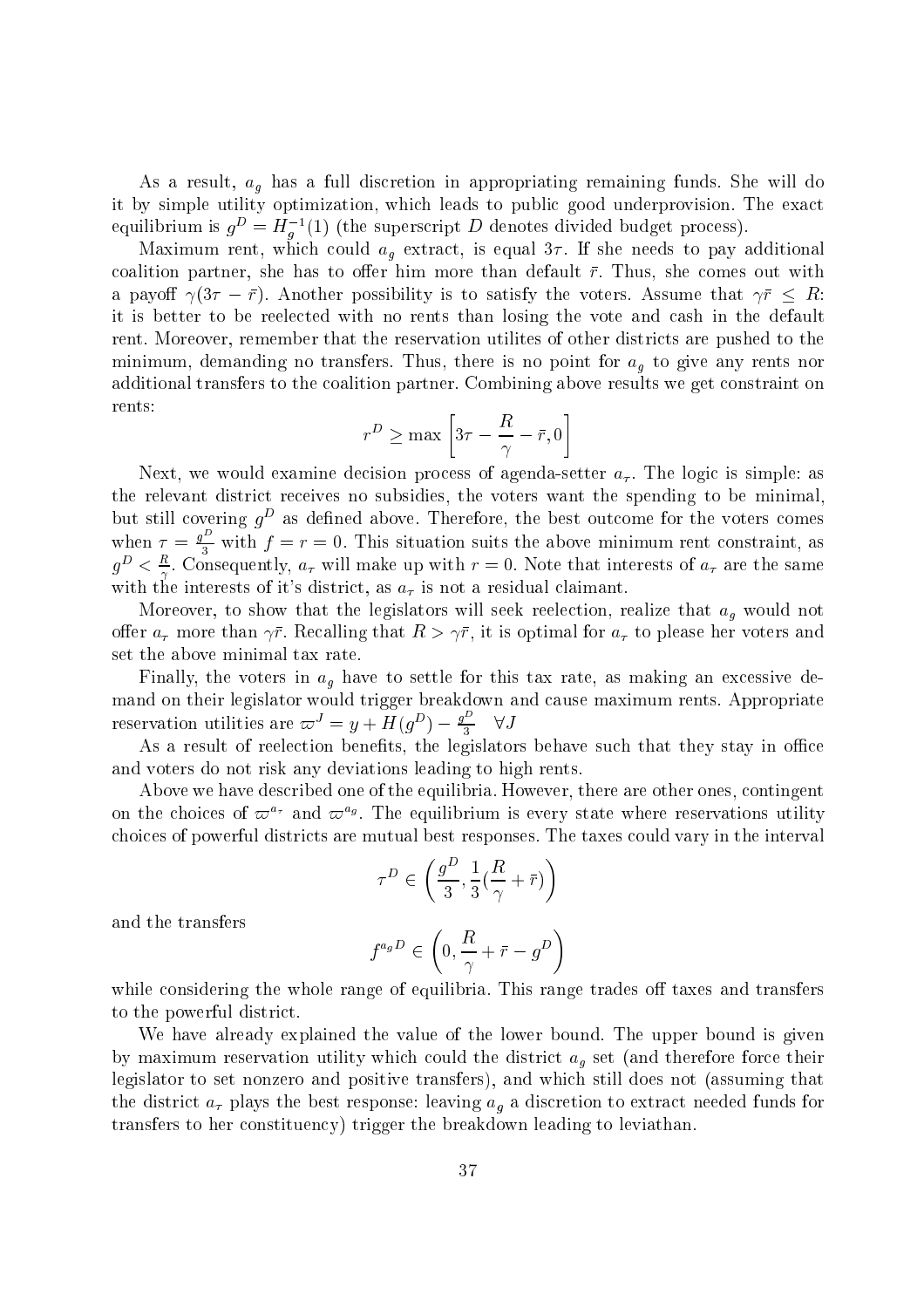#### $4.1.3$ Conclusion

First, we derive a benchmark: the "social optimum" given by simple joint welfare maximiza $t_{\rm{100}}$  as the weitare effect of rents equals zero and the costs are fully internalized. The weitare optimization gives  $H_g(q) = \frac{1}{2}$ , which implicitly determines optimal public good provision. Further, the net transfers  $f^+ = 7^-$  are equal among the districts. If we consider at least small tax inefficiency, in optimum  $f^* = 0$ .

Now we have the so
ial optimum fully determined. Summing the previous result we get:

$$
r^{S} > r^{D} = r^{*}
$$

$$
\tau^{S} > \tau^{D} \geq \tau^{*}
$$

$$
g^{S} = g^{D} < g^{*}
$$

$$
f^{S} > f^{D} > f^{*}, \text{ although always } f^{S} > f^{*}
$$

(the superscript S denotes simple budget process, D divided budget process and  $*$  the social optimum).

We see that budget pro
ess separation leads to mitigated rents. This is a result of tougher political competition, where the spending-setter's district does not leave much discretion to the budget-setter. This effect is naturally not present if one legislator proposes the whole poli
y.

Also, the total spending (here represented by taxes) is lower under divided budgeting. The reason is again that  $a_{\tau}$  does want to leave discretion to  $a_{\theta}$  only until  $g^-$  is imaliced. (with exception of the effects of the above decribed Nash game played between the districts).

The public good is underprovided in both cases, as only one third of the benefits is internalized by the appropriate agenda-setter  $a<sub>q</sub>$ . This is anticipated by  $a<sub>\tau</sub>$  in her decision pro
ess.

And finally, the transfers are weakly lower under separated budget process. The maximum transfers the district  $a_{\tau}$  would accept (the marginal equilibrium of the above districts game) are equal to equilibrium f s under simple budget process.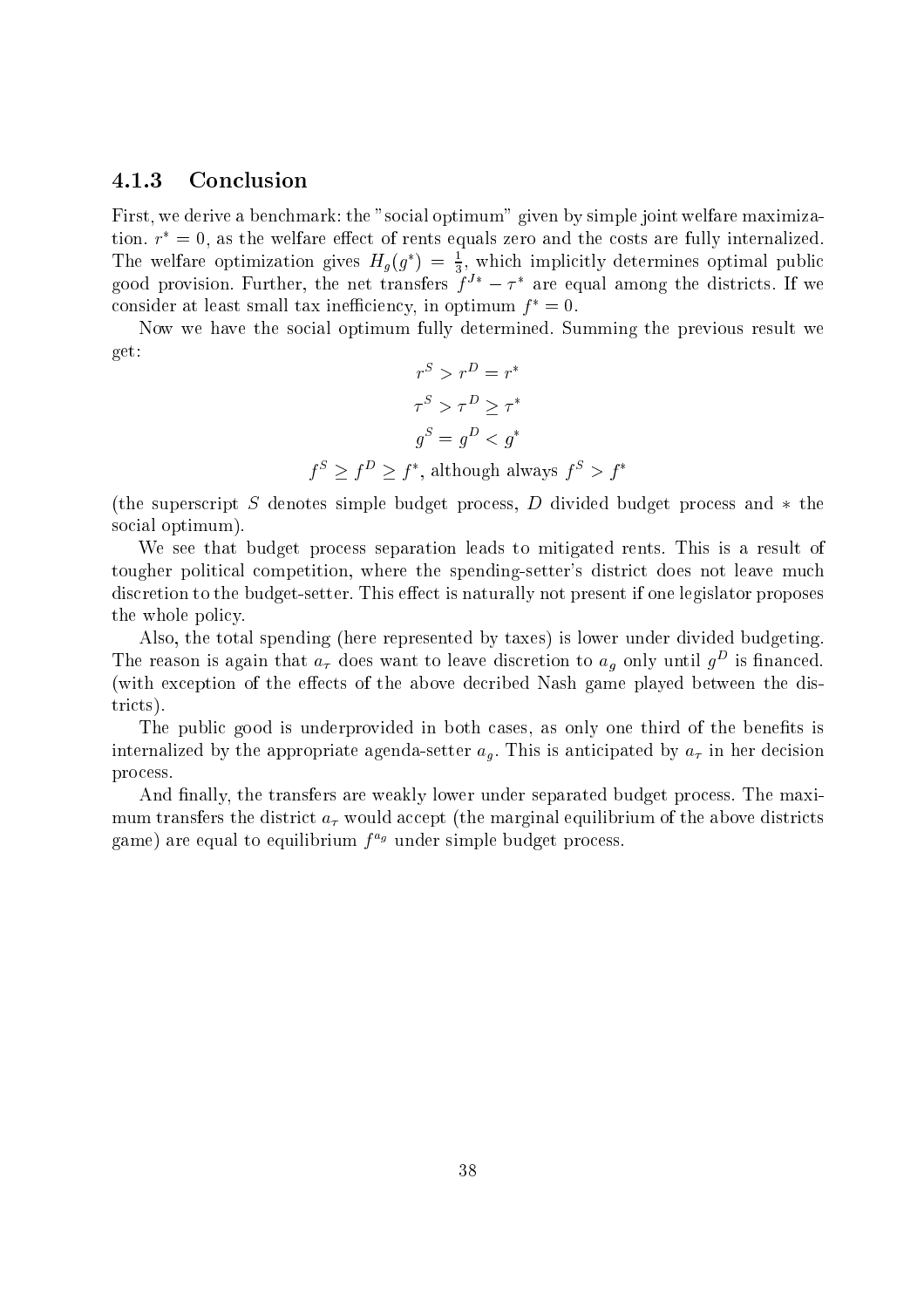## Chapter 5 September 5 September 5 September 5 September 5 September 5 September 5 September 5 September 5 September 5 September 5 September 5 September 5 September 5 September 5 September 5 September 5 September 5 Septembe Ee
t: Politi
al Cy
les Smoothing

"Too often in recent history liberal governments have been wrecked on rocks of loose fiscal policy."

-Franklin Delano Roosevelt

In this chapter we examine effects of budgetary power separation on political cycles. We do this by adding a new dimension: intertemporal public expenditures distribution. Political cycles are complex and could take various forms and affect many political and economic variables. We focus on two particular forms of political cycles. First, we recall a result from second chapter to briefly show that the budget process separation mitigates the (budgetary) effect of ideological and political beliefs of the executive. Second, we introduce a simple original model of intertemporal public good distribution with respect to electoral cycles. We will show that the executive tends to rise public expenditures before the elections take place. The effects of this incentive could be, however, significantly mitigated by separating the budget process decisions, particularly by giving the legislature (which is not affected by the electoral cycle) power to constrain the total spending.

#### $5.1$ Mitigated Ideological Effects

One face of political cycles is characterized by the conservative-liberal dichotomy. Simply, the spending is statisti
ally lower when a onservative is ontrolling the power. Conversely if the powerful agent is liberal, the government is more likely large (there is much empirical eviden
e for this, see Primo (2006) for further treatment of the empiri
al dimension of the problem).

In this section we briefly recall the results of Ferejohn-Krehbiel (1987) model from the second chapter to show that these effects are substantially mitigated under separated budget pro
ess.

Again, onsider following setting: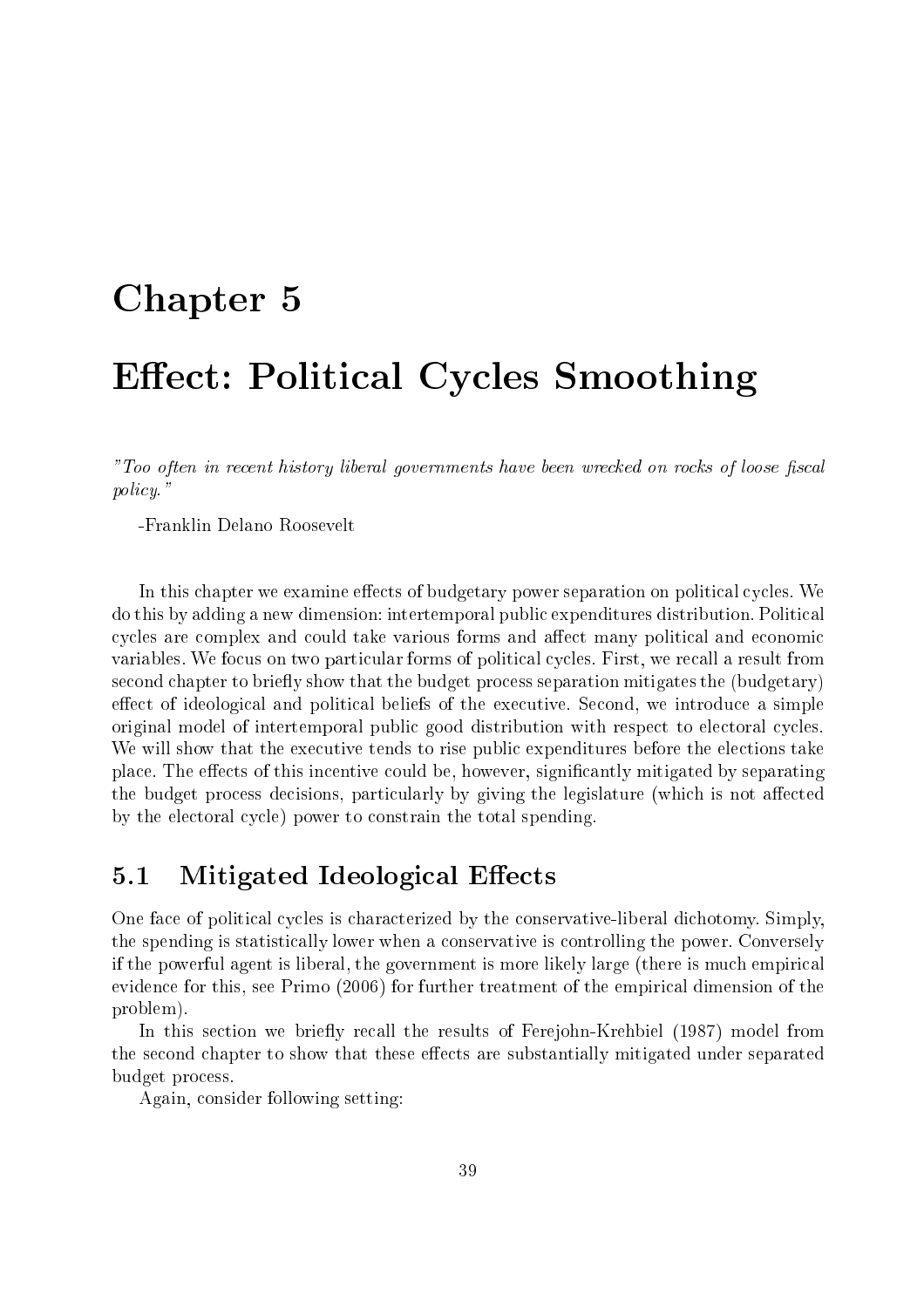The first player prefers high  $x_1$  and low  $x_2$ . This could be expressed as a subsidy to group 1. Although, the first player could want to address some funds also to group 2. However, never so mu
h as to her own group 1, as an additional spending would rise the taxes. Player 2 is fa
ing the same situation on the other side. Player 3 has no group to subsidize, but she could be a socialist or a conservative. Socialist's bliss is close to full subsidies for both groups. Conservative's bliss is lose to zero budget. The results are following:

#### So
ialist third player:



The budget is lower under divided budget pro
ess.

#### Conservative third player: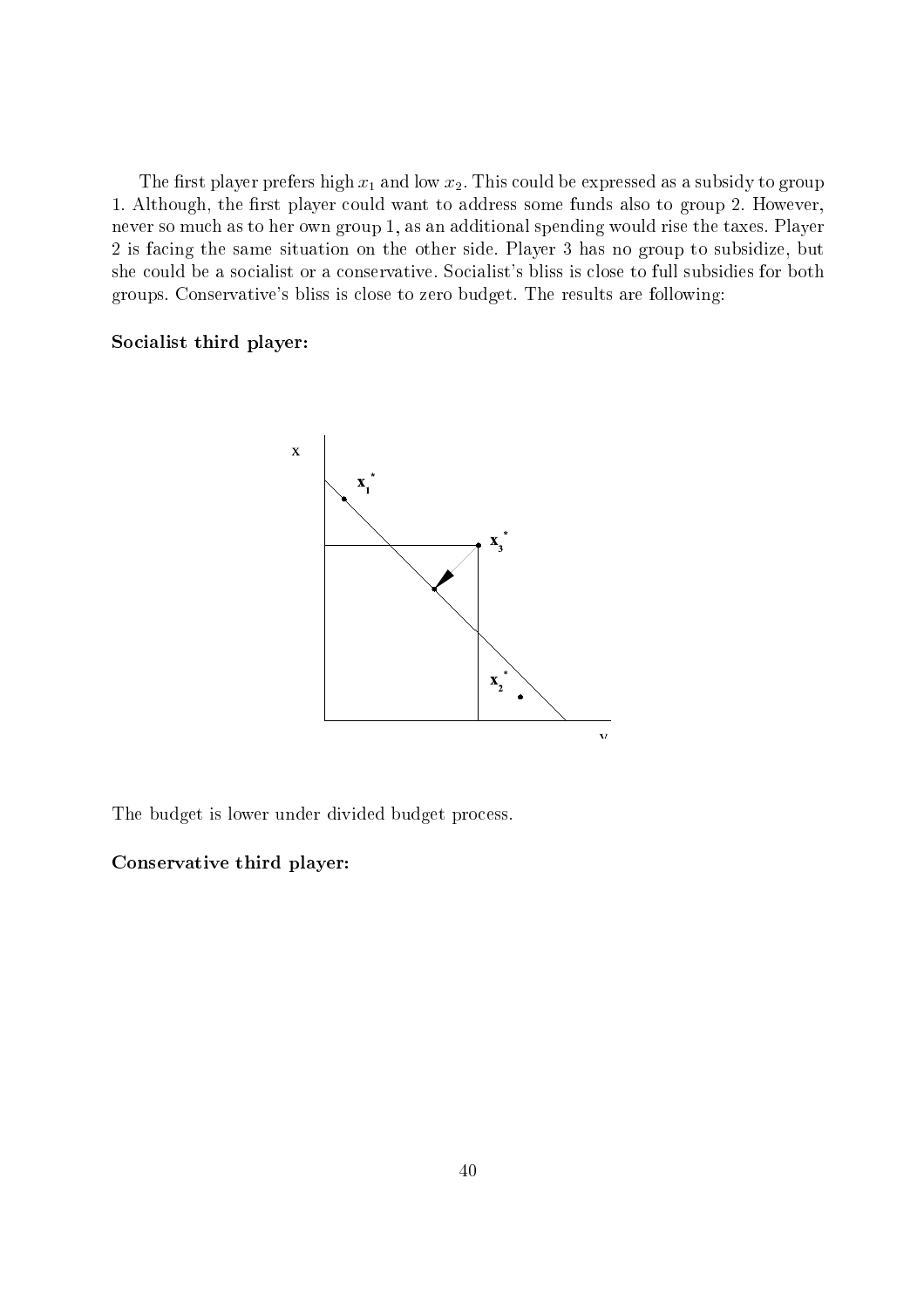

The budget is higher under divided budget process.

We see that there is no significant difference between the two cases under divided budget process. In other words, we have shown that under separated budget process, the effect of politi
al ideologies of the third player is onsiderably mitigated.

## 5.2 Simple Model of Budget Process and Electoral Cy
les

In this section, we present a simple model describing intertemporal distribution of public good with respect to electoral cycles.

We assume electoral cycle in public spending. It is expected that in the period after ele
tions the publi good provision would appear onsiderably lower than in the period before elections, where the executive tries to please the voters in order to be reelected.

The executive seeks reelection. In order to maximize probability of staying in office, she maximizes the voter's welfare. However, the welfare ould be interpreted in several ways. We put in contrast two of them: the welfare could represent a medium or long-term utility, equaling marginal utility of publi good and marginal disutility of taxes, determined by some type of social optimum. On the other hand, the welfare (which we would use) could be described as "populist utility". This utility more likely affects the elections outcome and it is determined by popularity of policies (and/or politicians), observed by the voters. For example, this type of utility would be influenced not only by the size of government expenditures, but also (and maybe more significantly) by the change in public good pro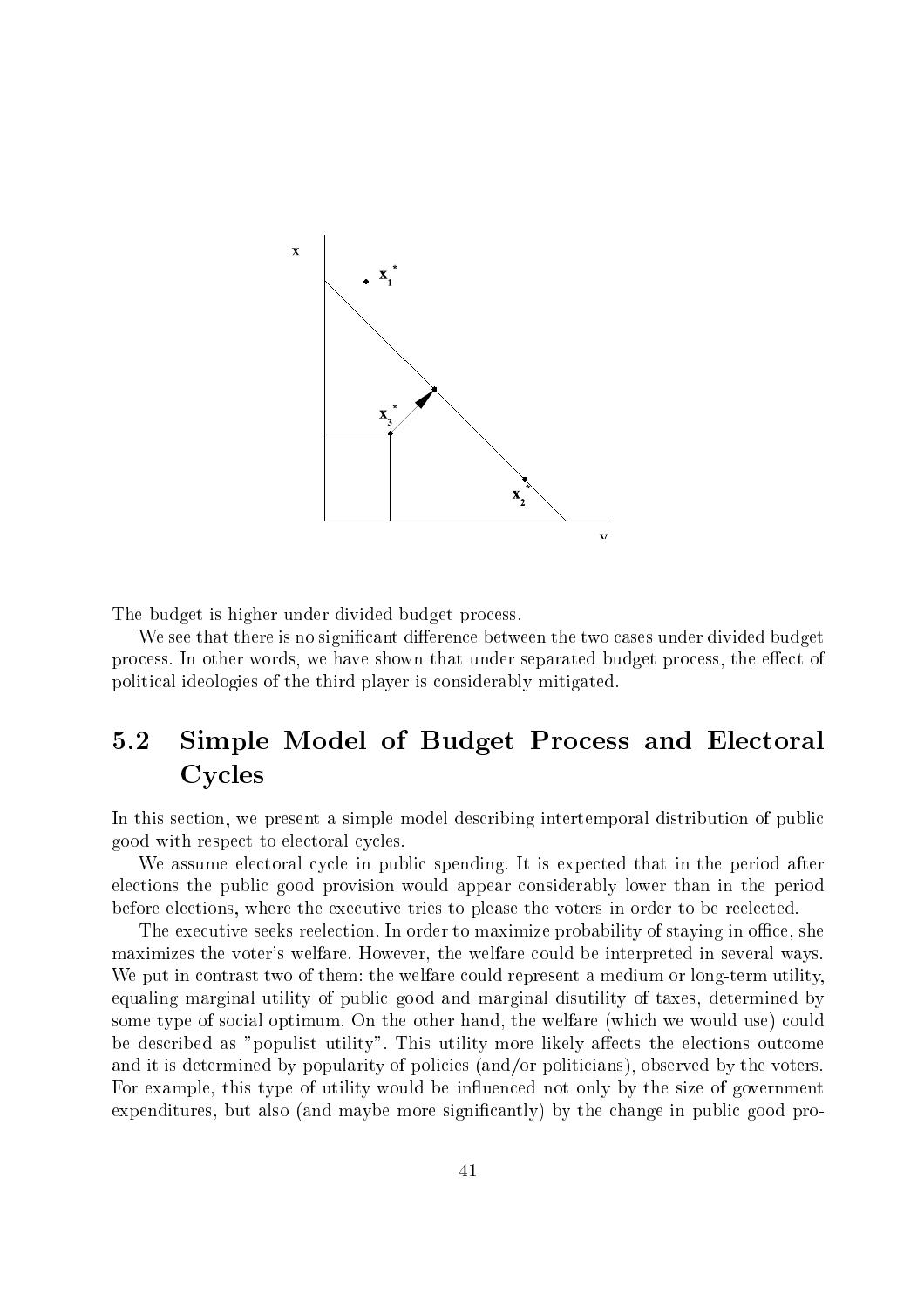vision. In other words, we do not exactly model the voters utility, we just assume different incentives of the executive before and after elections.

However, we suppose that the legislature is not affected by these cyclical effects, as she could not present the increased public expenditures as her merit. The legislature could also have a completely different timing of her electoral cycle which occurs (besides the presidential systems) for example in relation between European Parliament and European Commission.

#### $5.2.1$ The Model

To simplify the analysis we consider a two-period political economy. The period  $T_1$  comes directly after the foregoing elections and the period  $T2$  goes before the current elections. We assume that a tax rate change is a long-lasting procedure and could not be applied during the cycle. Therefore, the tax rate is selected at the beginning of the game and not changed afterwards. The voters observe the tax rate and the spending in periods  $T1$  and t 2, in the second contract of the second contract of the second contract of the second contract of the second contract of the second contract of the second contract of the second contract of the second contract of the sec

We formulate the joint utility for both periods, determining the elections outcome, as follows:

$$
u_E = \log(g_1) + \log(g_2) + \log(\Delta g) - 2\tau
$$

where  $g_1$  and  $g_2$  are the public good expenditures in appropriate periods,  $\tau$  is the tax and  $\Delta g$  denotes the intertemporal public good provision change:  $\Delta g = g_2 - g_1$ . This function, expressing incentives of the executive, fulfills the above assumptions: the chance of being elected (measured by our "populistic utility") is rising and concave in amount of public good provided in both periods and further rising and concave in change of the public expenditures between the two periods.

Further, the budget is balanced:  $\tau = \frac{21+22}{5}$ .

The legislature, to the contrary, is not affected by the cyclicality and has a basic utility function

$$
u = \log(g) - \tau
$$

which summed for the two periods gives

$$
u_L = \log(g_1) + \log(g_2) - 2\tau
$$

#### 5.2.2Simple Budget Pro
ess

Under the simple budget process the executive is left maximal discretion. An objection could be made that even a simple budget process involves a legislature's approval. However, we abstract from this institution, as the legislature (as discussed in the first chapter) will not likely reject the budget proposal, as she would face the government crisis and possible early elections (and in many cases dissolution of the legislature board) if acting disobediently.

Therefore, though the formal legislature veto is present in many ountries, the separation of powers is weak.

The game proceeds as follows: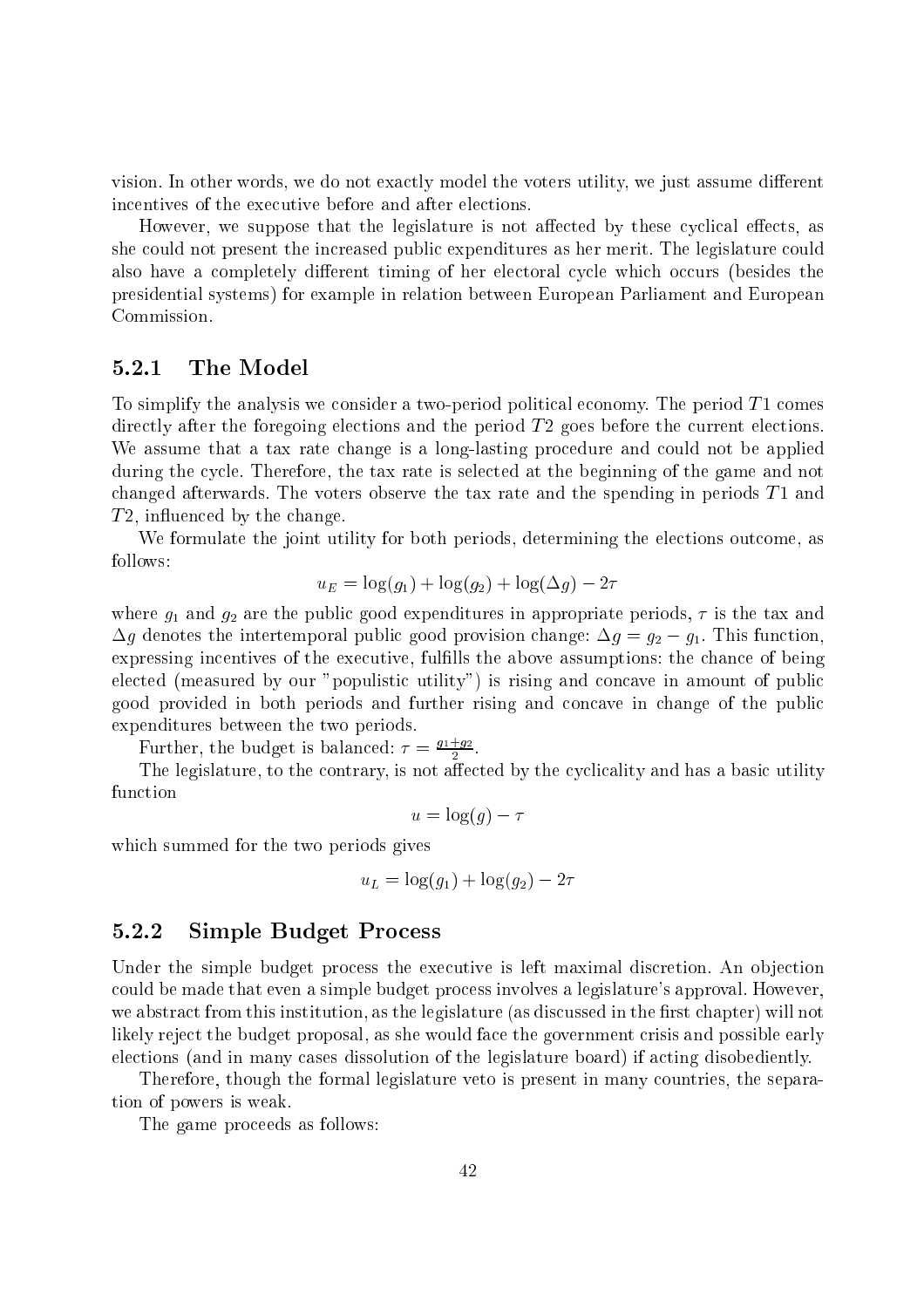- 1. The executive sets the budget policy vector  $[g_1, g_2]$ .
- 2. T1 passes, the voters consume  $g_1$ .
- 3. T2 passes, the voters observe the  $\Delta g$  and consume  $g_2$ .
- 4. The ele
tions are held.

As the simple budget process is in fact an ordinary optimization of the voters "populistic utility", the solution is straightforward. The utility function with substitutions of  $\tau$  and  $\Delta g$  is

$$
u_E = \log(g_1) + \log(g_2) + \log(g_2 - g_1) - (g_1 + g_2)
$$

The FOC's give

$$
\frac{\partial u_E}{\partial g_1} = \frac{1}{g_1} - \frac{1}{g_2 - g_1} - 1 = 0
$$
  

$$
\frac{\partial u_E}{\partial g_2} = \frac{1}{g_2} + \frac{1}{g_2 - g_1} - 1 = 0
$$

which leads to the following result:

$$
g_1^{SIM} = \frac{3}{2} - \frac{\sqrt{3}}{2}, \qquad g_2^{SIM} = \frac{3}{2} + \frac{\sqrt{3}}{2}, \qquad \tau^{SIM} = \frac{3}{2}
$$

#### 5.2.3Separated Budget Pro
ess

In the second setting, we let the legislature to impose a budget cap first.Another objection could emerge here: usually, the caps are imposed annually and the electoral cycle lasts a few years. Therefore, more realistically, we should deal with more than one budget cap. However, a model is always simplifying and this setting is enough to show the ore results. The proposed extension would only bring more algebra with no relevant effect on the results.

Further, same as we abstracted from modeling the approval process of the budget draft, now we abstra
t from voting over the budget ap among the legislature. The reason is simple: all legislators have identical utility function. Due to this symmetry, whoever among the legislators proposes a budget cap, it is unanimously approved.

The game proceeds as follows:

- 1. The legislature sets the budget cap G.
- 2. The executive sets the budget policy vector  $[g_1, g_2]$ , subject to the budget cap constraint.
- 3. T1 passes, the voters consume  $q_1$ .
- 4. T2 passes, the voters observe the  $\Delta g$  and consume  $g_2$ .
- 5. The ele
tions are held.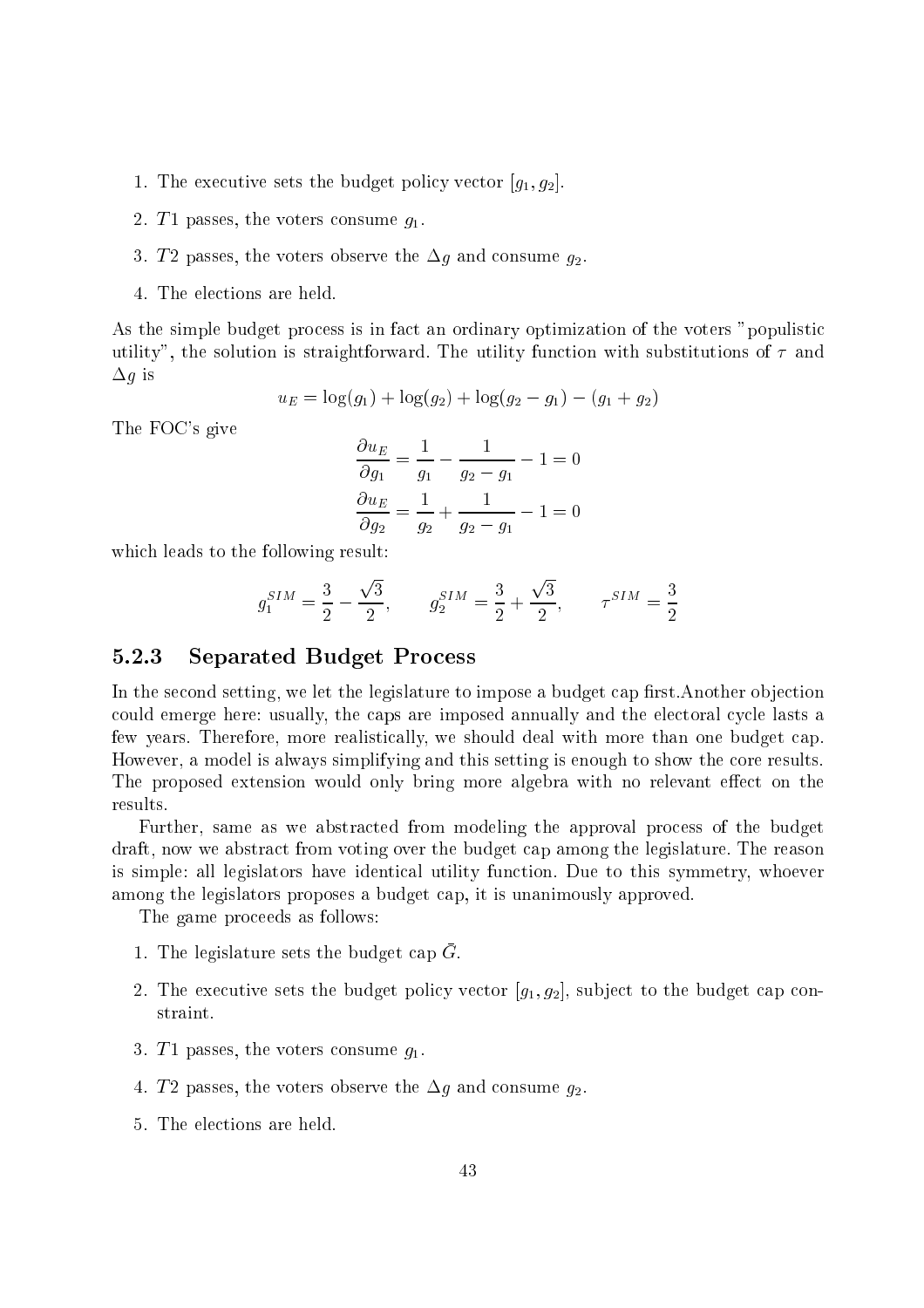We solve this game by backward induction. First, we determine the executive's optimum given the budget cap constraint  $\alpha.$  The appropriate lagrangean function is

$$
L_E = \log(g_1) + \log(g_2) + \log(g_2 - g_1) - (g_1 + g_2) - \lambda(g_1 + g_2 - \bar{G})
$$

where  $\lambda$  is a lagrangean multiplicator. We suppose that the budget cap is binding. The FOC's give:

$$
\frac{\partial L_E}{\partial g_1} = \frac{1}{g_1} - \frac{1}{g_2 - g_1} - 1 - \lambda = 0
$$

$$
\frac{\partial L_E}{\partial g_2} = \frac{1}{g_2} + \frac{1}{g_2 - g_1} - 1 - \lambda = 0
$$

$$
\frac{\partial L_E}{\partial \lambda} = g_1 + g_2 - \bar{G} = 0
$$

which leads to the following results, which determine executive's best response functions:

$$
g_1(\bar{G}) = \bar{G}(-\frac{\sqrt{3}}{6} + \frac{1}{2}), \qquad g_2(\bar{G}) = \bar{G}(\frac{\sqrt{3}}{6} + \frac{1}{2})
$$

and  $\tau$  equals  $\frac{\omega}{\sigma}$ , of course.

Anti
ipating these best responses, the legislature sets the budget ap optimally:

$$
u_L = \log(g_1(\bar{G})) + \log(g_2(\bar{G})) - \bar{G}
$$

The FOC give

$$
\frac{\partial u_L}{\partial \bar{G}} = \frac{1}{g'_1(\bar{G})} - \frac{1}{g'_2(\bar{G})} - 1 = 0
$$

which leads to  $\bar{G} = 2$ . Inserting this in the best response functions we get the final equilibrium:

$$
g_1^{SEP} = 1 - \frac{\sqrt{3}}{3}, \qquad g_2^{SEP} = 1 + \frac{\sqrt{3}}{3}, \qquad \tau^{SEP} = 1
$$

Comparing the results we get

$$
g_1^{SEP} < g_1^{SIM}, \qquad g_2^{SEP} < g_2^{SIM} \quad \text{and thus also} \quad \tau^{SEP} < \tau^{SIM}
$$

and finally our core result

$$
\Delta g^{SEP}<\Delta g^{SIM}
$$

The lower spending effect of the budget process separation we have shown many times before.

The new effect is the smoothing of political cycles represented by mitigated difference in spending between the post-elections  $(T1)$  and the pre-elections  $(T2)$  period. Giving the legislature power to set the budget cap (identical to the target spending tool) the political cycle pronounces less.

The reason is simple: the legislature is not affected by the cycle and therefore has no incentive to make any differences between spending in the two periods. Therefore, she sets the budget ap to mitigate these distortions, although she leaves some dis
retion to the executive to ensure that sufficient amount of public good will be provided.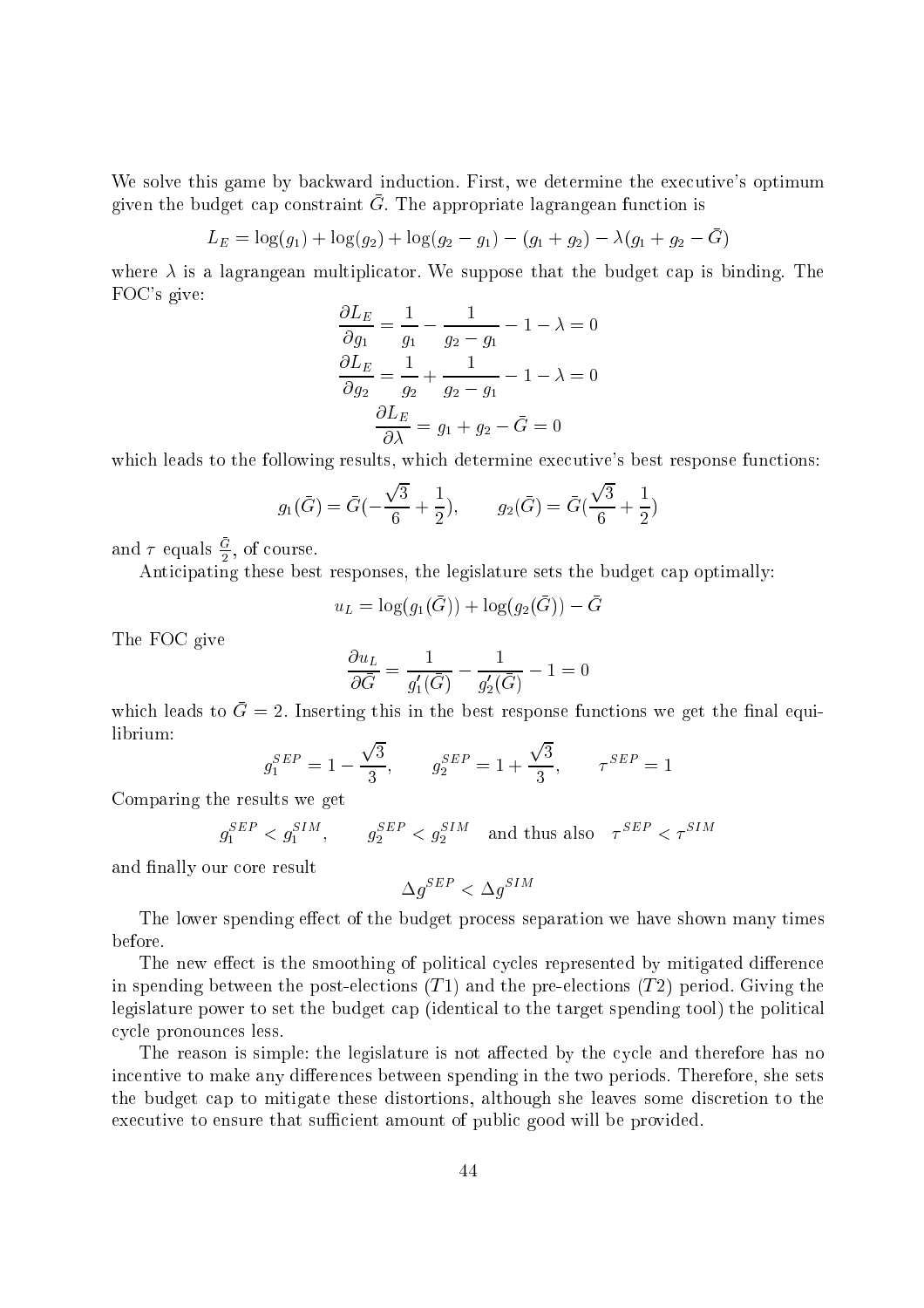## Chapter 6 of the contract of the contract of the contract of the contract of the contract of the contract of the contract of the contract of the contract of the contract of the contract of the contract of the contract of t

## Ee
ts Depending on Relative Size of Constituen
y

Some authors claim that the effect of budget competence separation is nontrivial and depends substantially on other variables. So far we have presented a model, where the result depends on a political belief of powerful legislators (Ferejohn-Krehbiel (1987) applied on narrow projects). In this chapter we will examine how the effects of separation depend on the size of policymaker's constituency.

## 6.1 An Incomplete Contract Model of Separated Budget Pro
ess

If we try to model top-down budgeting, we can not omit an incomplete contract approach. One of the re
ent studies, whi
h uses this type of modeling is Grosman-Helpmann (2006). We will follow their logic and show that the separation of budgetary powers leads to lower or higher total spending, contingent on the relative size of policymaker's constituency.

In this model the legislature sets a government spending cap, giving executive an expenditure constraint. Furthermore, the legislature earmarks her preferred projects by setting minimum spending levels. Legislature decides behind a veil of ignorance, expressed by a random variable. Executive then, with knowledge of the random parameter, allocates remaining resour
es.

This could be expressed as a information asymmetry in public good allocation. For the legislature, it is ostly to gather (and onsider in his or her de
isions) all information about public good allocation preferences. Therefore, the effectiveness of the public projects is of stochastic nature from the legislature's scope of view. However, the executive is closer to these projects and observes the real preferences. Thus, the allocation effectiveness is deterministic for the executive. In Grosmann-Helpmann's (2006) model this is represented by realization of a random parametre, as we will show.

The resulting equilibrium depends on relative size of constituencies, which are represented by the two policymakers.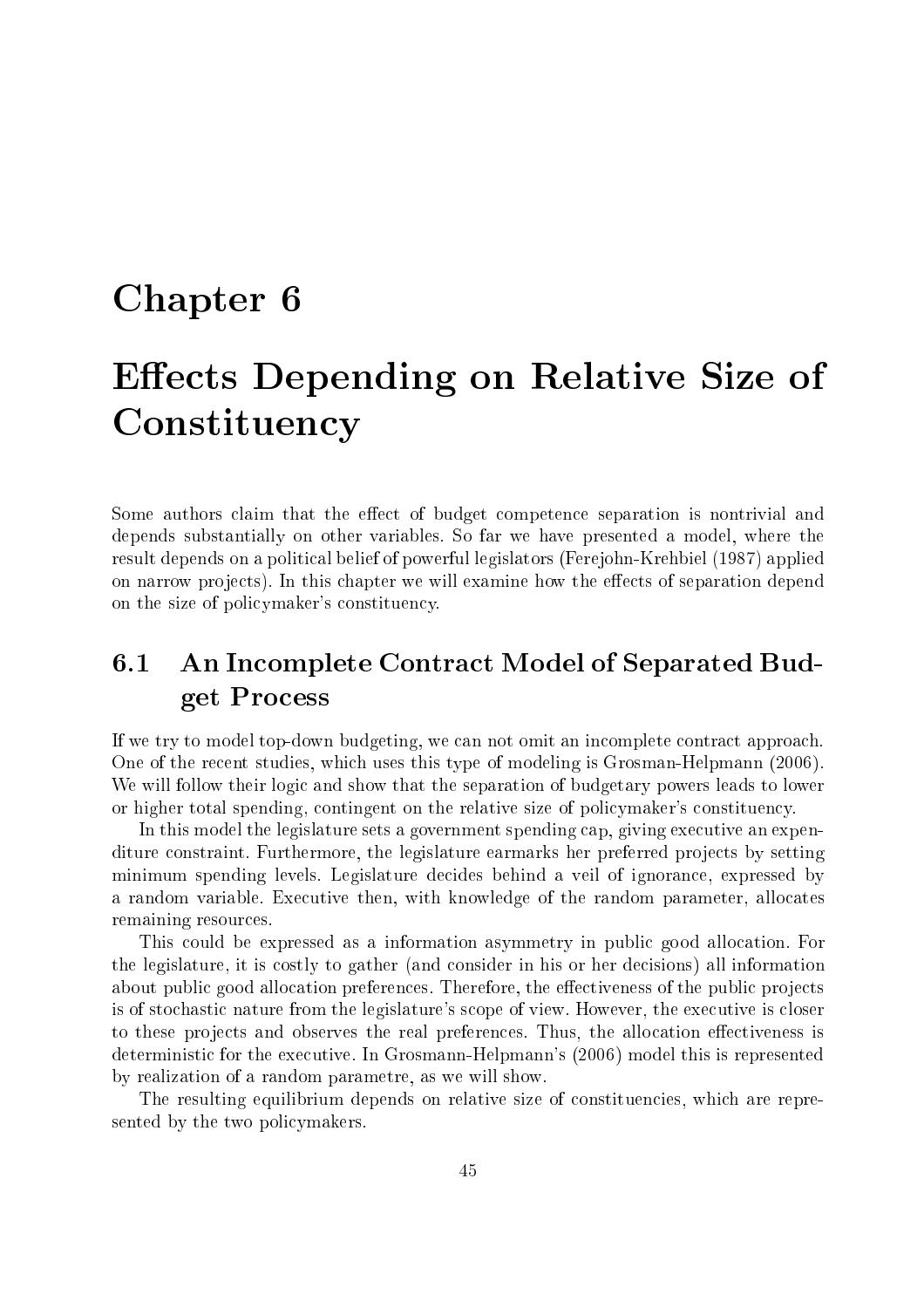If the executive represents narrower constituency (as it is usual in parliamentary systems, where the executive is a subset of the legislature), the legislature would likely impose a binding budget ap if there is an option. The result of the separation of powers is (if we assume that the onstraint is enfor
eable) a lower budget.

Conversely, if the executive represents broader constituency (which could occur in presidential systems, where the president is voted directly), the legislature more likely uses option to earmark preferred projects. The size of total spending is therefore higher compared to the simple budget pro
ess.

#### 6.1.1The Model

Let N be the set of groups of voters involved, with n items. Denote  $L \subseteq N$  be a set of groups represented by legislature and  $E \subseteq N$  be a set of groups represented by executive. The model is based on a quasi-linear utility function

$$
u_i = \theta_i v(g_i) - t
$$

where  $i \in N, \theta_i$  stands for the random variable introduced above (could be explained as an expenditure effectiveness coefficient),  $g_i$  denotes amount of public expenditures addressed to group i,  $v(g_i)$  is a concave function (expressing public good utilization) with a key property  $\lim_{g_i \to 0^+} v\ (g_i) = +\infty,$  which means extremely high marginal utility of the first dollar of government spending. t is a flat tax. Furthermore, denote  $\bar{g}$  as a vector of legislature earmarks and  $G \ge \sum_{i \in N} \bar{g}_i$  as a spending cap. Moreover denote  $\alpha^e$  and  $\alpha^l$  as a fraction  $\overline{\phantom{0}}$  $\sum_{i\in L}1,\,\frac{1}{n}$  $\sum_{i\in E}1$  respectively.  $\alpha^e$  and  $\alpha^l$  therefore measures rate of internalization of tax costs by the executive and the legislature, respectively.

The timing of the game is as follows:

- 1. Legislature sets cap and earmarks without knowledge of  $\theta$ .
- 2. The random parameter  $\theta$  is realized.
- 3. Executive designs the budget with knowledge of  $\theta$ .

On the last stage, the executive faces following optimization problem:

$$
\mathbf{g}^{e}(\theta, \bar{\mathbf{g}}, G) = \arg \max_{\mathbf{g}} \left[ \sum_{i \in E} \theta_i v(g_i) - \alpha^e \sum_{i \in N} g_i \right]
$$

where  $g_i \ge \bar{g}_i$   $\forall i \in N$  and  $\sum_{i \in N} g_i \le G$ . Legislature anticipates such behavior and thus selects " #

$$
[G^l, \bar{\mathbf{g}}^l] = \arg\max_{G, \bar{\mathbf{g}}} \varepsilon \left[ \sum_{i \in L} \theta_i v(g_i^e(\theta, \bar{\mathbf{g}}, G)) - \alpha^l \sum_{i \in N} g_i^e(\theta, \bar{\mathbf{g}}, G) \right]
$$

where  $\bar{g}_i^l \geq 0$   $\forall i \in N$  and  $\sum_{i \in N} \bar{g}_i^l \leq G$ .  $\varepsilon$  stands for the expectations operator. Some features could be concluded by a simple logic: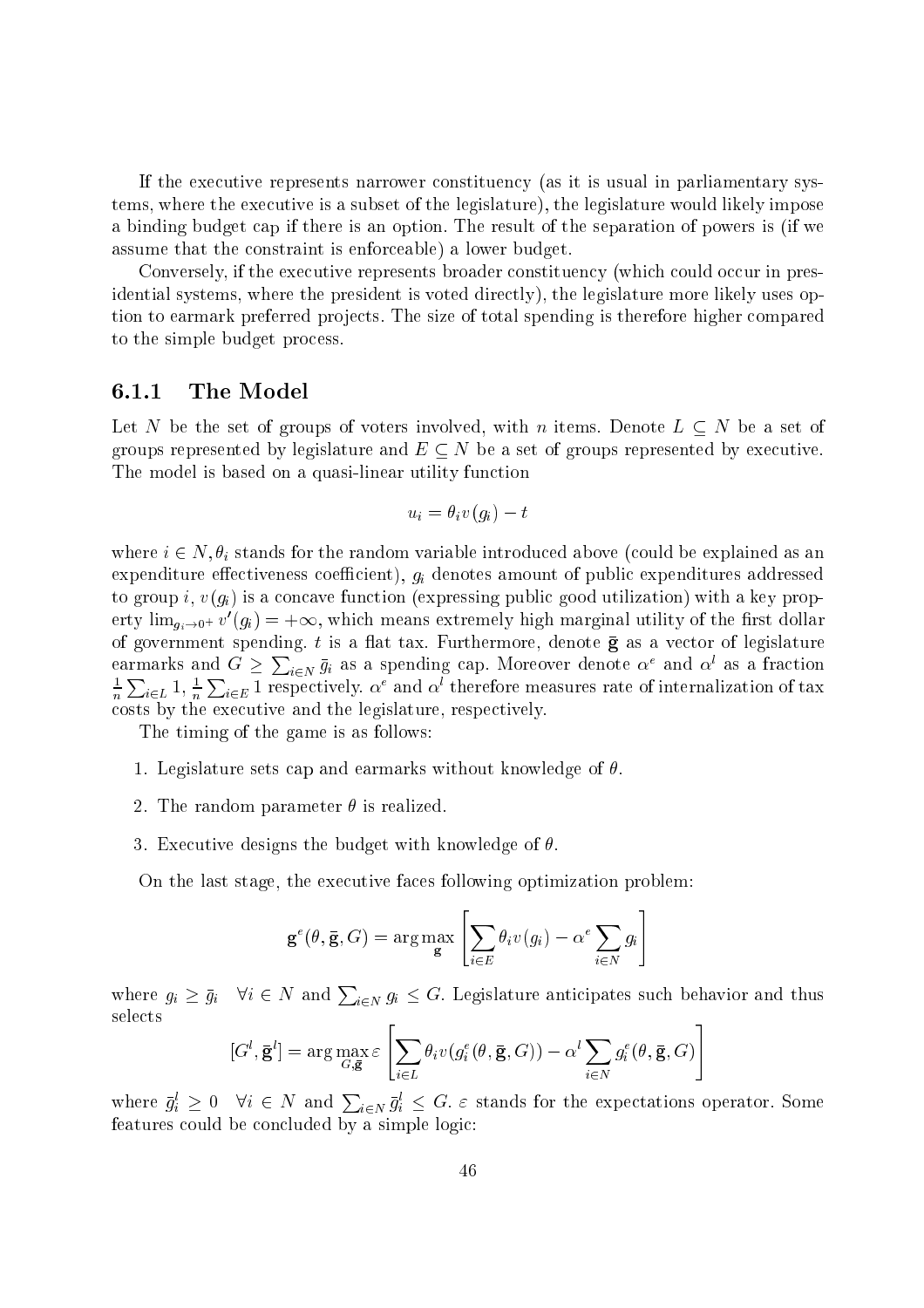1. Legislature would never earmark spending on groups that are not part of its onstituency.

$$
\bar{g}_i^l = 0 \quad \forall i \notin L
$$

2. Exe
utive would never spend any of the resour
es on groups that are neither part of its own, nor of the legislature's constituency.

$$
g_i = 0 \quad \forall i \notin (L \cup E)
$$

#### $6.1.2$ Equal Interests

First, we examine the most simple situation. This could occur in parliamentary regimes with coalition government, where the coalition has a majority in parliament and it is ohesive enough. Therefore, the leading player in the legislature has the same preferen
es as the exe
utive.

By logic, legislature would never impose any constraints (neither spending cap nor earmarks) on executive's decisions in this case. The reason is that executive makes the decision with knowledge of the random spending effectivity parameter, which is unknown to the legislature. Executive shares the same preferences over spending, but allocates the resources more effectively.

**Proposition 1** (Equal Interests Solution) Let  $E = L$ . Then  $g_i = 0$  with  $\forall i, j_i \leq$  $g_{min}$  vi  $\in L$ , and  $\sigma \geq \alpha n g_{max}$ .

where  $g_m a x$  and  $g_m i n$  are defined as executive's desired spending on a single group when the state of maximal or minimal effectivity occurs.

$$
g_{min} = \arg \max_{g_i} [\theta_{min} v(g_i) - \alpha^e g_i], \quad g_{max} = \arg \max_{g_i} [\theta_{max} v(g_i) - \alpha^e g_i]
$$

The logic is straightforward: the maximization problems of legislature and executive are equal while  $E = L$ . In this case, the legislature would leave the executive absolute discretion in budget policy because the executive has simply more information (the realizaton of random vector  $\theta$ ) to decide optimally. Therefore, the legislature would neither impose a binding budget cap, nor earmark projects in way that could bind executive's decisions.

#### 6.1.3Narrow Executive Interests

This situation often occurs in parliamentary regimes with minority governments. As the government is often compound of members of the parliament, we could say that the constituency of the executive is a subset of the constituency of the legislature. In other words, interests of the executive are narrow.

Let E be a subset of L. Therefore  $\alpha > \alpha$  . Intuitively,  $\forall i \in L \setminus E$  the legislature must earmark desired spending, otherwise executive would set expenditures for these groups to zero.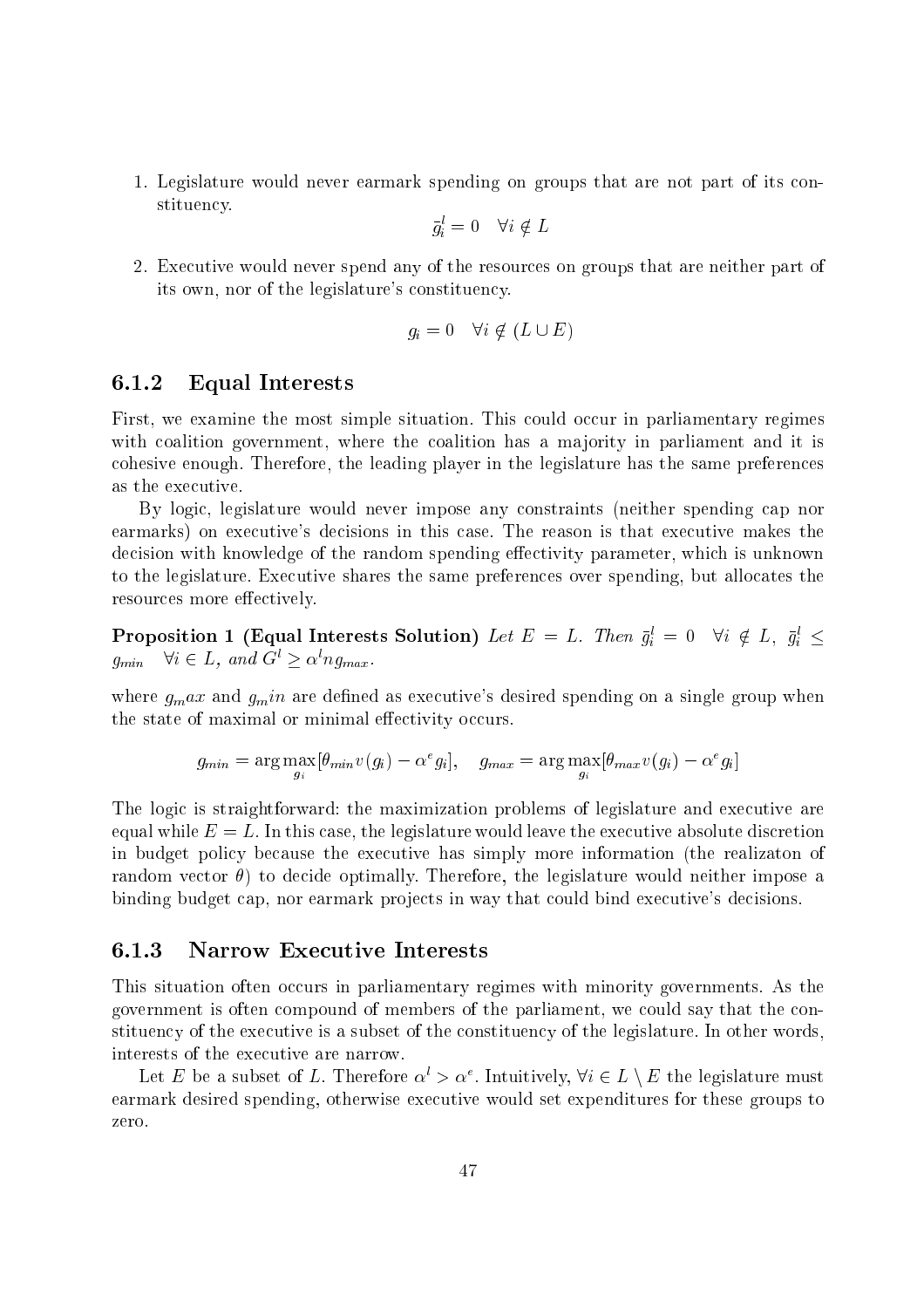#### **Proposition 2** Let  $E \subset L$ . Then

\n- 1. 
$$
\bar{g}_i^l = 0 \quad \forall i \notin L, \bar{g}_i^l = \arg \max_{g_i} [\theta v(g_i) - \alpha^l g_i] > 0 \quad \forall i \in L \setminus E \text{ and } \bar{g}_i^l \leq g_{min} \quad \forall i \in E.
$$
\n- 2.  $G^l < \sum_{i \in L \setminus E} \bar{g}_i^l + \alpha^e n g_{max}.$
\n

where  $v = \varepsilon |v|$ , which is an expected value of the random parameter  $v$ . The legislature al
ulates with this expe
tation.

In other words, the legislature would impose binding earmarks on spending addressed to groups that are part of his or her constituency and are not under wings of executive. Further, the legislature would impose a binding cap the total spending.

The proof is intuitive and thus we will use only verbal reasoning.

The legislature earmarks spending which does not benefit the executive simply because there is no other way to force the executive to finance these projects. If the legislature would not impose binding earmarks, the spending on these groups would equal zero. The earmarks are determined by simple optimization of the legislature, with the random parameter estimate a .

The other earmarks would not be binding, as the executive disposes with knowledge of  $\theta_i$ , determining the effectiveness of spending on i and therefore also the particular optimum. This is not clear to the legislature, and thus she leaves discretion to the executive in cases, in which the executive is interested as well.

As the constituency of the legislature is broader, he or she internalizes larger fraction of tax osts. Consequently, the legislature prefers more rigid spending than the exe
utive does. A free-rider problem emerges here: the executive would like to spend a lot on her narrow constituency, while bearing smaller fraction of tax costs. Therefore, a binding cap is likely to be imposed by the legislature.

#### 6.1.4Broad Executive Interests

This situation often occurs in presidential systems. The parliament is voted by districts and the presidential elections are nationwide. Therefore, the constituency of the leading ma jority in legislature ould be smaller than the onstituen
y of the president and his cabinet. We say, that interests of the executive are broader.

Let  $L$  be a subset of  $E$ . Therefore  $\alpha \Rightarrow \alpha$  , we will show that the legislature would hoose between two strategies, ontingent on the distribution of the random parameter of spending effectiveness  $\theta$  and the ratio  $\frac{\alpha}{\alpha^e}$ .

The first, rigid strategy is to leave no discretion to the executive. In other words, the iegislature sets earmarks  $g_i = g$  for all groups in L and cap the spending by  $G \equiv \alpha^n n g$ . Therefore, sufficient spending on the preferred groups is ensured and no further discretion is left for the executive, as it would only rise spending which benefits groups from  $E \setminus L$ and thus rise taxes without any benefits for the legislature.

Other strategy, the flexible one, becomes actual when the fluctuation of random parameter is higher and the difference between constituencies is small. In this case the legislature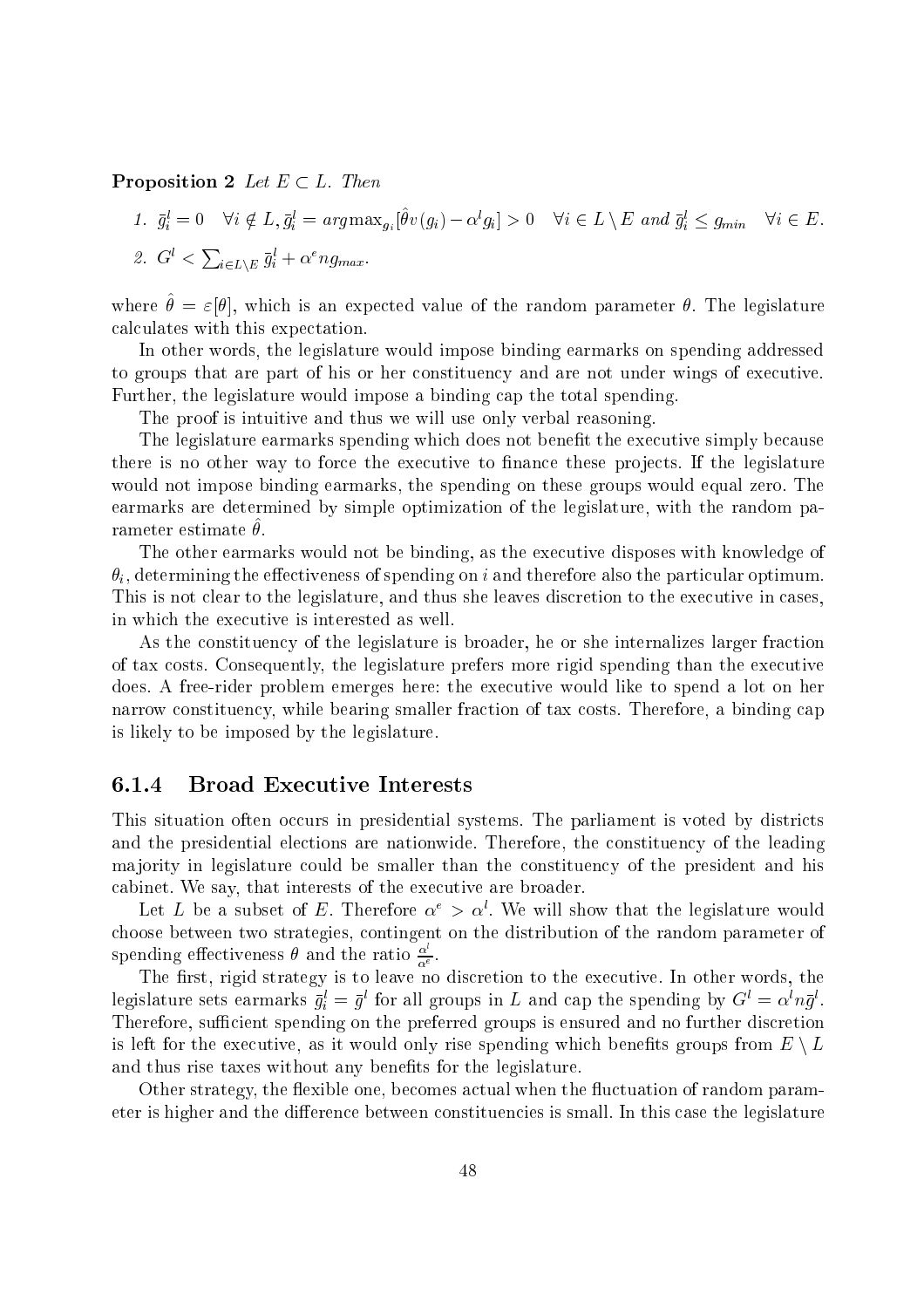would leave some discretion to the executive, as the legislature does not know the exact effectiveness of spending.

**Proposition 3** Let  $L \subset E$ . Then

- 1. If  $\frac{\alpha^2}{\alpha^l} > \frac{\theta_{max}}{\theta_{min}}$ , then the legislature leaves no discretion to the executive:  $\bar{g}_i^l = g^l =$  $\sim$   $\sim$   $\sim$   $\sim$   $\sim$   $\sim$ <sup>h</sup>  $\sigma v(q) - \alpha q$ <sup>i</sup> and  $\sigma = \alpha u$
- 2. If  $\frac{\alpha^2}{\alpha^l}$  is close to 1, the legislature leaves some discretion to the executive:  $G^l > \alpha^l n \bar{g}^l$

WHELE  $U = \varepsilon |U|$ .

We will not prove this proposition exactly. However, we will explain the basic logic. As we stated above, the legislature chooses between two strategies: rigid budget (the first part of the proposition) and exible budget (the se
ond part of the proposition).

We rewrite the first condition:  $\frac{\alpha^2}{\theta_{max}} > \frac{\alpha^2}{\theta_{min}}$ . If this holds, the legislature prefers to spend  $\Omega$  i  $=$  l in the executive would spend on the same group if it is same group if it is same group if it is same group if it is same group if it is same group if it is same group if it is same group if it is same group i the effectiveness of spending was the highest, i.e. if  $\theta_i = \theta_{max}$ . Therefore, if this conditions holds, the legislature would in all states of the world need to force the executive to spend more on constituents of the legislature.

In addition, the legislature would not allow the executive to spend on groups which are not preferred by the legislature. Consequently, a binding budget cap would be imposed. Therefore, the legislature leaves no discretion to the executive.

To prove the second part, we just realize that if  $\frac{\alpha^2}{\alpha^l}$  is close to 1, the situation is similar to the case of equal interests. The legislature is better off leaving discretion to the executive, as the executive is simply better informed about the effectiveness of public spending.

#### 6.1.5**Conclusion**

Grossman-Helpmann (2006) shows that effects of budgetary power separation (represented by additional budget ontrol tools) are nontrivial and depending on the relative size of onstituen
y of the two players and quality of information whi
h the legislature has about the effectiveness of the public spending.

If the constituencies are close to equal, the legislature would leave full discretion to the executive. In other words, there would be no effect of the option to earmark and cap the spending, as the legislature does not want to bind the executive.

If the legislature serves a broader onstituen
y (whi
h is ommon in intermediate parliamentary regimes, which we focused on), a binding budget cap is likely to be imposed. However, the legislature will also constrain the executive by earmarks. The joint effect is therefore not transparent in this ase.

If the legislature serves much narrower constituency (not the case where the constituencies are close to equal) and the information about the spending is sufficiently good (represented by small fluctuation of the introduced random parameter), the legislature will likely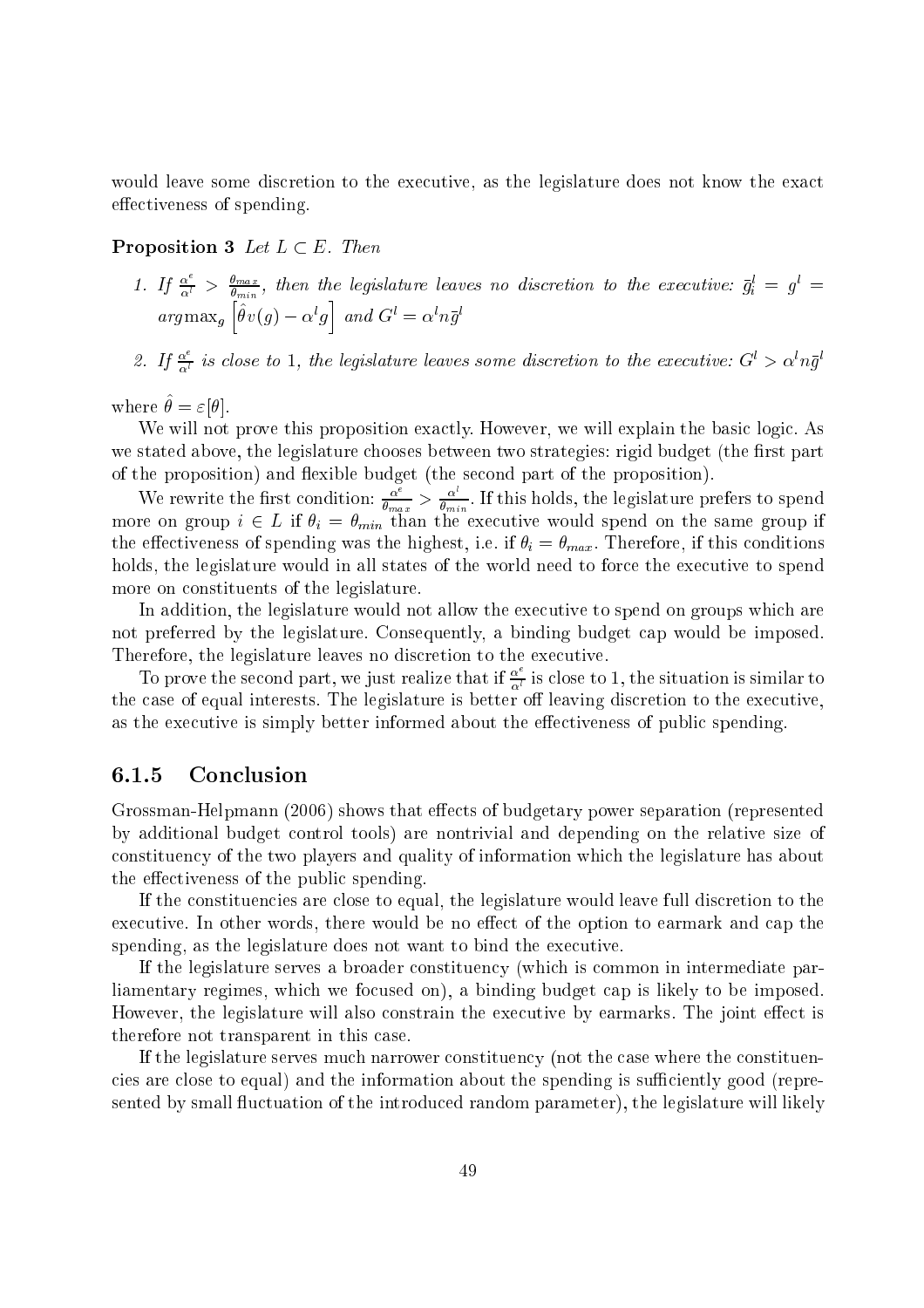bind the executive with both earmarks and budget cap, leaving no discretion. The result on the size of the budget is again not transparent.

As we see, the effects on the final size of the budget is nontrivial. However, following the analysis of Grosman-Helpmann (2006), we were at least able to determine whi
h tools would be used by the legislature (if there was an option to do so) and whether would these institutions be binding or not.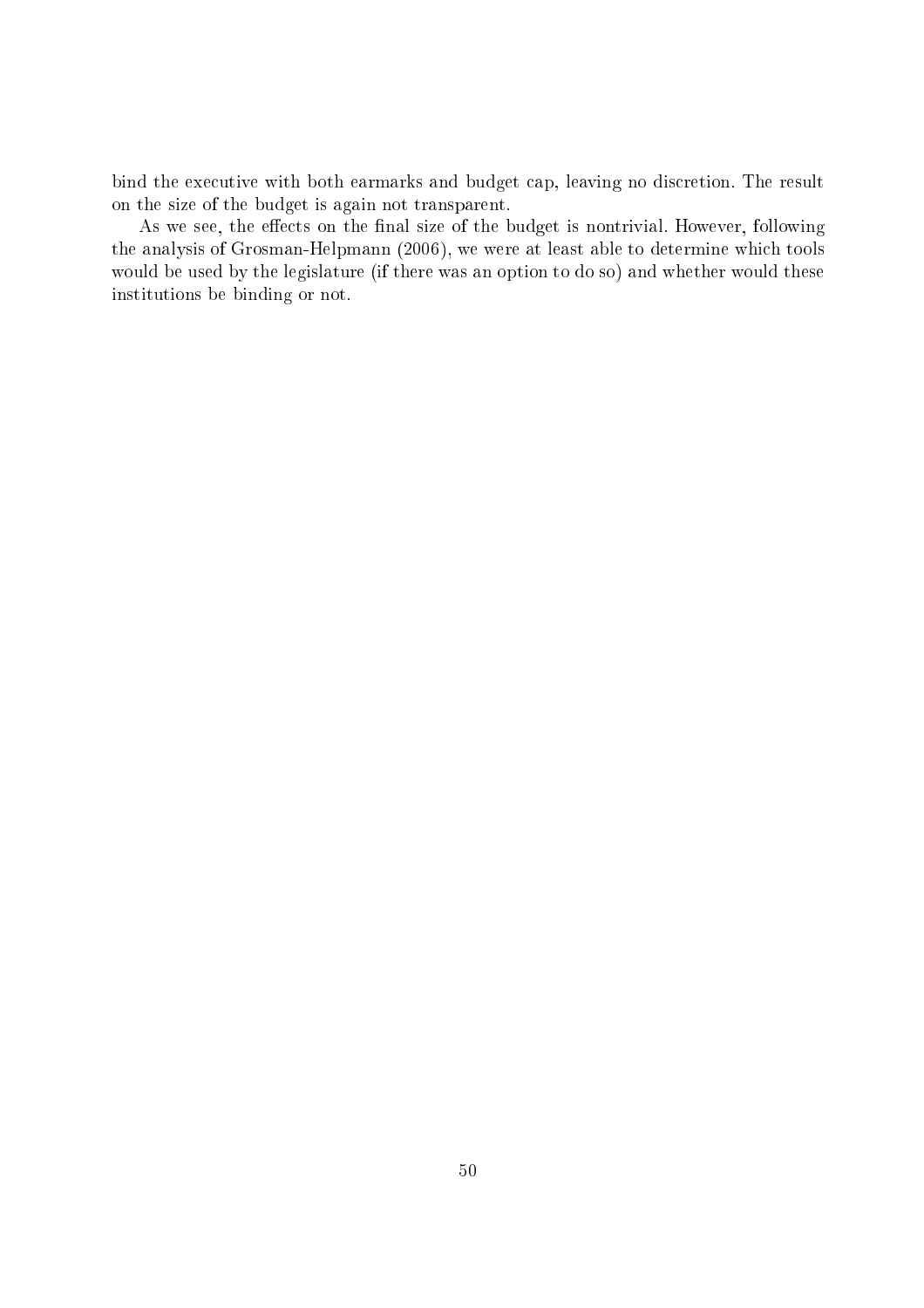# Chapter 7 Chapter 7 Chapter 7 Chapter 7 Chapter 7 Chapter 7 Chapter 7 Chapter 7 Chapter 7 Chapter 7 Chapter 7

"Politi
al institutions matter."

-transformed wisdom of institutional e
onomi
s and motto of this paper

The aim of this survey was to analyze effects of separation of powers in the budget pro
ess. We used the ommon setting, where the separation manifests via additional powers of the legislature.

We examined the effects independently to isolate the implications between particular institutional instruments and the effects.

However, there are also alternative views of fiscal governance. We will present this possible avenue for further resear
h at the end of this hapter.

### 7.1 Summary

To conclude, we sum up the effects of power separation, which we have shown in our survey.

#### Mitigated Redistribution

The budgetary power separation mitigates redistribution. First, we have shown that the suppression of redistributive projects is a straightforward result of a budget cap or spending target (imposed by the legislature). Second, we introduced spatial model of Ferejohn-Krehbiel (1987) to show, that the results might not be su
h obvious. Using the spatial modeling we have shown that the effect on redistribution depends on the preferences of third, independent player. Budgetary pro
ess division appears to mitigate an impa
t of the third player's politi
al ideology.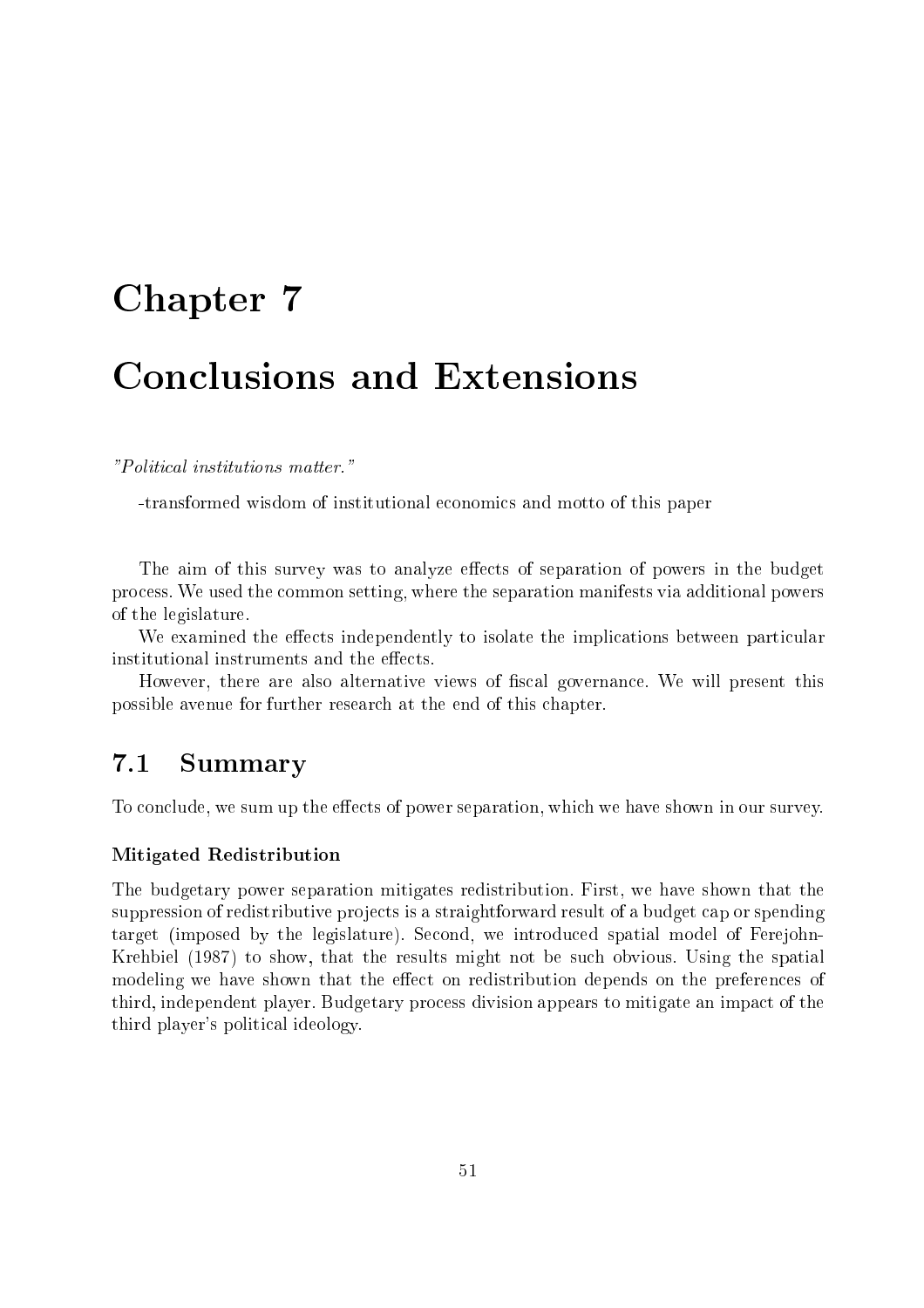#### Mitigated Lobbying

Introdu
ing models of Mazza-van Winden (2005) and Dharmapala (2002) we have shown that the budgetary power separation leads to mitigated lobbying. More precisely, the lobbying is not suppressed, the incentives are rather redirected not to cause waste. When the decision is separated, the interest groups would not dissipate their funds to influence the size of spending, but rather lobby the executive to influence the distribution of the amount.

#### Mitigated Politi
al Rents

Using a textbook approach of Persson-Tabellini (2000) we have shown that separation of powers in budget pro
ess leads to lower extra
tion of politi
al rents. The exe
utive plays role of the residual claimant (and therefore extracts relatively high amount of political rents). The division of budget pro
ess allows the legislative ommittee (
apable of setting the tax rate first) to constrain disposable funds of the executive. As a result, the political rents received by the executive are mitigated.

#### Politi
al Cy
les Smoothing

Apart from the Ferejohn-Krehbiel (1987) application, showing that the effects of ideological orientation of the third player are mitigated under separated budgeting, we introdu
e an original model which shows that the separation leads to mitigation of electoral cycles. The legislature is often not much affected by the electoral cycle of the executive. Therefore, the in
entives to rise spending before ele
tions are onsiderably suppressed when the legislature has option to constrain the executive.

#### Effects Depending on Relative Size of Constituency

And finally, we introduce model of Grossman-Helpmann (2006) which shows that the effect of further institutional tools given to the legislature is nontrivial and depends on relative sizes of constituencies of the legislature and the executive. Further, we suggest contingency on the quality of information, which has the legislature when the decision over the onstrains is held.

#### Alternative Approach to Fiscal Governance  $7.2$

In most cases we examined options of the legislature to constrain the executive in her budget design process by setting the spending target, budget or deficit cap and earmarks. However, there are also another views of budget process and separation of powers over public finance.

Separation of budgetary powers could be viewed in another way: as Gregor (2007) argues, budget and deficit caps are likely to be imposed by the executive, contrary to the ommon view, where the legislature onstrains the exe
utive. This is motivated by observed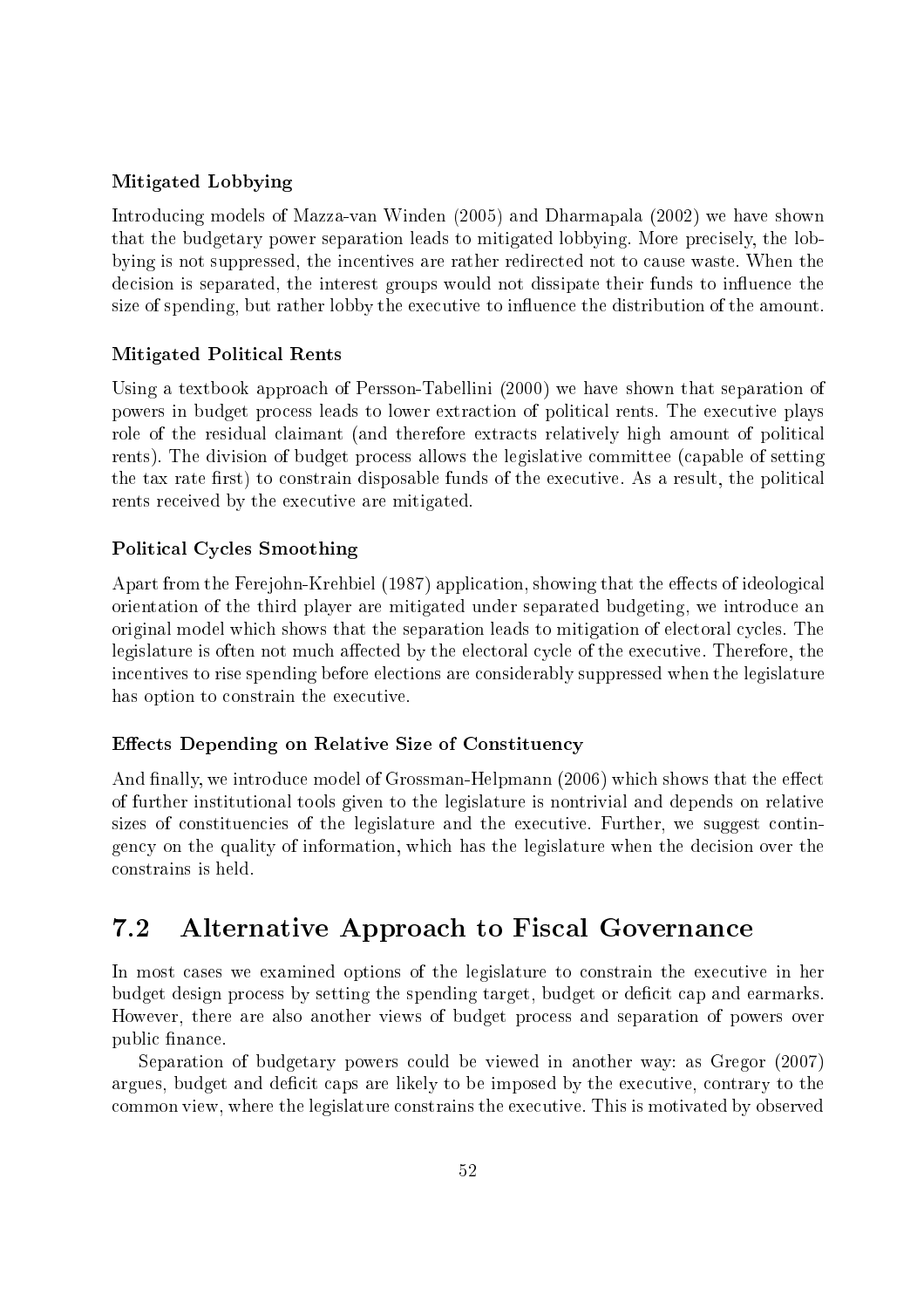medium-term strategies, which are being set by the executive. These plans often constrain total spending. Although it might seem, that such institutions constrain the executive itself, the real purpose is to discipline the legislators not to deviate from the plan.

Above assumption implies that such institutional tools (now given to the executive) should not be interpreted as a political constrains (as it was before: the caps and targets constrained executive's policy), but it conversely acts more likely as a broadening of executive's policy power and therefore as a very opposite of political constrains. In other words, these types of budget constrains give the executive more powers compared to the legislature.

We will not present here the details of Gregor's (2007) model, as it does not exactly over our topi
. However, we will present his ore results, as some of them are valuable even for our issue.

The results could be summed into a few points:

- The substitute of the substitute and substitute and substitute of the substitute of the substitution of the substitution of the substitution of the substitution of the substitution of the substitution of the substitution o
- Spending ap de
reases level of taxation rather than rising future spending.
- it mainly by internal contracts and the tax reasons and the tax reasons and the tax rate contracts of the tax r urrent spending.
- The aps in
rease politi
al volatility.

All above results are interesting, but the first one is the most valuable for our paper.

It states that the caps are not substitutable, that the two caps work in completely different ways, although they might both appear to have similar effects (and might be imposed with similar in
entives).

Particularly in this case the spending cap lowers taxes and the deficit cap rises taxes, however they might have been both meant to lower the spending.

This finding could be transformed to our setting. It warns us before underestimating the role of institutions and shows that areful analysis and design of rules, under whi
h the budgetary game proceeds is necessary.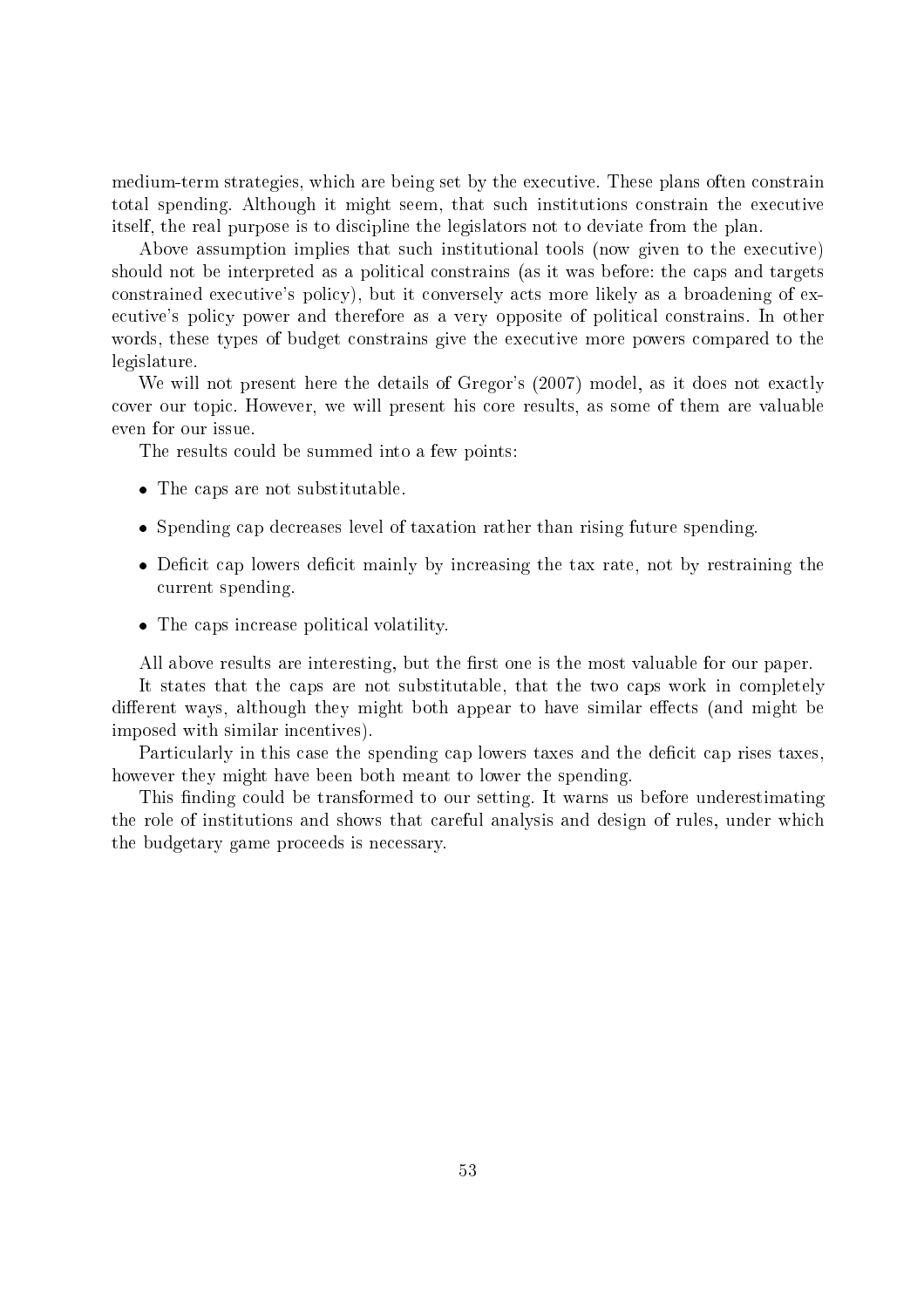## ————————————————————

- [1] Dharmapala,  $D$ .: The Congressional Budget Process and the Aggregate Level of Spending, Working Paper 2002-13, Department of Economics Working Paper Series, University of Connecticut, 2002.
- [2] Gintis, H.: Game theory Evolving: A Problem-Centered Introduction to Modeling Strategi Behavior, Prin
eton University Press, Prin
eton, New Jersey, 2000.
- [3] Gregor, M.: Nová politická ekonomie, Karolinum, Praha, 2005.
- [4] Gregor, M.: The Reverse Side of Fiscal Governance, Institute of Economic Studies. Faculty of Social Sciences, Charles University in Prague, 2007.
- [5] Grossman, G.M., Helpmann, E.: Separation of Powers and the Budget Process, Harvard Institute of E
onomi Resear
h, Harvard University, Cambridge, Massa
husetts, 2006.
- [6] Lienert, I.: Who Controls the Budget: The Legislature or the Executive?, IMF Working Paper, Fiscal Affairs Department, 2005.
- [7] Mazza, I., van Winden, F.: Does Centralization Increase the Size of Government? The Effects of Separation of Powers and Lobbying, *International Tax and Public Finance*. Volume 9, 379-389, 2002.
- [8] Mlčoch, L.: *Institucionální ekonomie*, Karolinum, Praha, 2005.
- [9] Persson, T., Tabellini, G.: Constitutions and Economic Policy, Journal of Economic Perspectives, Volume 18, Pages 75-98, 2004.
- [10] Persson, T., Tabellini, G.: Political Economics-Explaining Economic Policy, MIT Press, Cambridge, Massa
husetts, 2000.
- [11] Primo, D. M.: Stop Us Before We Spend Again: Institutional Constraints on Government Spending, *Economics & Politics*, Volume 18, Pages 269-312, 2006.
- [12] Wehner, J.:Assessing the Power of the Purse: An Index of Legislative Budget Institutions, Government Department, London School of Economics, London 2005.